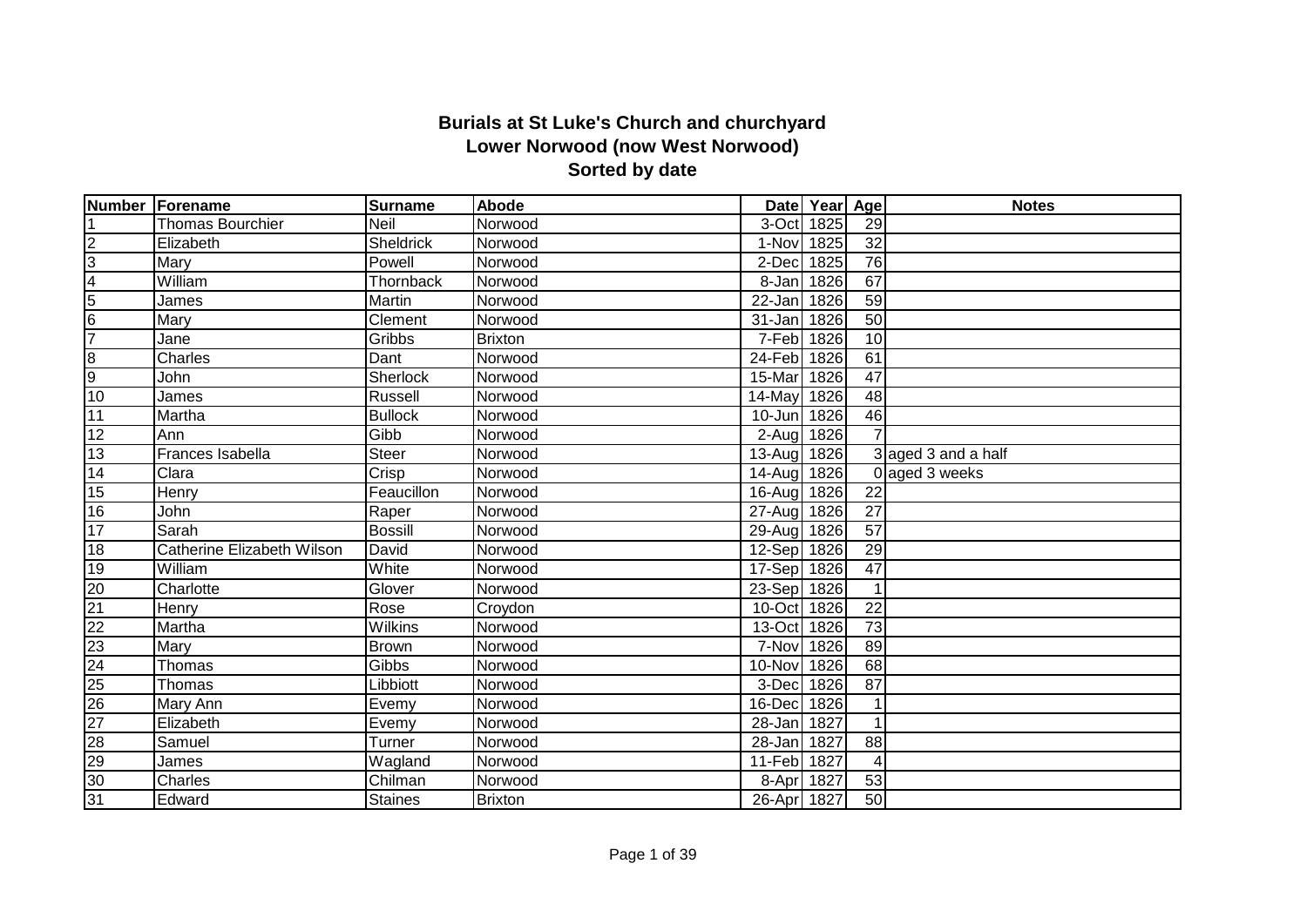| 32              | Lewis Thomas        | Roberts                        | Norwood            | 27-May 1827 |      | 31              |                                      |
|-----------------|---------------------|--------------------------------|--------------------|-------------|------|-----------------|--------------------------------------|
| 33              | Jane                | Peck                           | Norwood            | 14-Jun 1827 |      |                 | 3 surname may be "Peek"              |
| 34              | Sarah               | Tripp                          | Norwood            | $3 -$ Jul   | 1827 | $\overline{23}$ |                                      |
| 35              | Frederick           | <b>Bryant</b>                  | Norwood            | $16$ -Jul   | 1827 | 1               |                                      |
| $\overline{36}$ | Frances Whiffin     | Green                          | Norwood            | $26 -$ Jul  | 1827 | $\mathbf{1}$    |                                      |
| $\overline{37}$ | Mary Ann            | Wagland                        | Norwood            | 29-Jul      | 1827 | 3               |                                      |
| 38              | Lucy                | Turquand                       | Norwood            | $18-Aug$    | 1827 | 10              |                                      |
| 39              | Anna                | Carrington                     | Norwood            | $30 - Aug$  | 1827 |                 |                                      |
| 40              | James               | <b>Bowers</b>                  | Norwood            | $13-Nov$    | 1827 |                 | 28 surname from bishop's transcripts |
| $\overline{42}$ | Martha              | <b>Bowles</b>                  | Norwood            | 16-Dec      | 1827 | 65              |                                      |
| 41              | Mary                | Simpson                        | Norwood            | 16-Dec      | 1827 | 36              |                                      |
| 43              | Richard             | Redman                         | Norwood            | 30-Dec      | 1827 | 59              |                                      |
| 44              | George              | Angles                         | Norwood            | 2-Mar       | 1828 | $\overline{77}$ |                                      |
| 45              | Julia Maria         | De Revnels                     | Norwood            | 27-Mar      | 1828 | 45              |                                      |
| 46              | Henry               | Mathews                        | Wandsworth         | 20-Apr      | 1828 | 39              |                                      |
| 47              | Phoebe              | Riland                         | Norwood            | 20-Apr 1828 |      | $\overline{70}$ |                                      |
| 48              | Joseph              | <b>Sims</b>                    | Norwood            | 18-May      | 1828 | 60              |                                      |
| 49              | George Lee          | Sumerset                       | Norwood            | 18-Jun      | 1828 | 6               |                                      |
| 50              | Mary                | Salkeld                        | Norwood            | $26$ -Jul   | 1828 | $\overline{1}$  |                                      |
| 51              | William             | Staines                        | <b>Brixton</b>     | $10-Auq$    | 1828 | 30              |                                      |
| $\overline{52}$ | John                | Moffatt                        | Norwood            | 30-Oct      | 1828 | 48              |                                      |
| 53              | Joseph              | Adams                          | Norwood            | 9-Nov 1828  |      | 17              |                                      |
| 54              | Jeremiah            | Peek                           | Norwood            | 9-Nov       | 1828 | 28              |                                      |
| 55              | Charles             | Ramsden                        | Norwood            | 22-Mar      | 1829 | $\mathbf{1}$    |                                      |
| 56              | <b>Thomas Rooks</b> | Axtell                         | Norwood            | 28-Jun      | 1829 | $\mathbf{1}$    |                                      |
| 57              | Rosetta             | <b>Barnes</b>                  | <b>Westow Hill</b> | 10-Jul      | 1829 | $\mathbf{1}$    |                                      |
| 58              | Ralph George        | Dennet                         | Norwood            | 3-Aug       | 1829 | 4               |                                      |
| 59              | Emma                | Wood                           | Norwood            | 16-Aug      | 1829 | 14              |                                      |
| 60              | Thomas              | Charnley                       | Norwood            | 21-Aug      | 1829 | $\overline{2}$  |                                      |
| 61              | Elizabeth           | Pickard                        | Woodside (Croydon) | 27-Aug      | 1829 | 85              |                                      |
| 62              | Mary Ann            | Charnley                       | Norwood            | 28-Aug      | 1829 | 4               |                                      |
| 63              | Margaret            | $\overline{\mathrm{C}}$ opling | <b>Tulse Hill</b>  | 8-Sep       | 1829 | 63              |                                      |
| 64              | Charlotta           | Roles                          | Norwood            | 17-Sep      | 1829 | $\overline{2}$  |                                      |
| 65              | Mary                | Wilmot                         | Norwood            | 27-Sep      | 1829 | 52              |                                      |
| 66              | Gilbert Robinson    | Roper                          | Westow Hill        | 1-Oct       | 1829 | 13              |                                      |
| 70              | Elizabeth           | <b>Barkett</b>                 | <b>Dulwich</b>     | 11-Oct 1829 |      | 19              |                                      |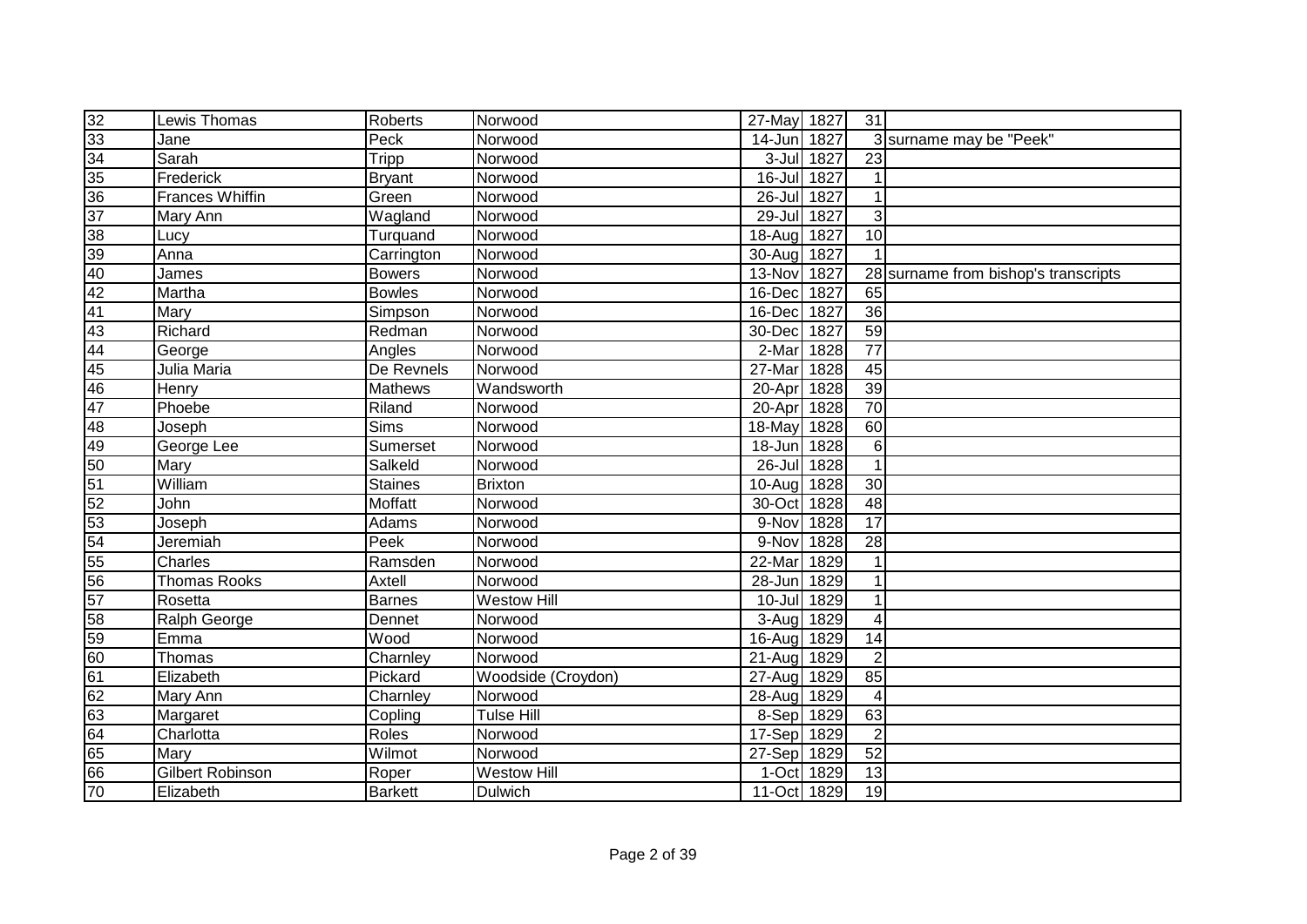| 68              | George              | <b>Beckett</b> | Norwood            | 11-Oct 1829 |      | 64              |                            |
|-----------------|---------------------|----------------|--------------------|-------------|------|-----------------|----------------------------|
| 67              | <b>Thomas Henry</b> | Day            | Norwood            | 11-Oct      | 1829 | 3               |                            |
| 69              | George              | Grayson        | Norwood            | 11-Oct      | 1829 | $\overline{78}$ |                            |
| $\overline{71}$ | <b>Hester</b>       | Curnick        | Norwood            | 17-Oct      | 1829 | $\overline{72}$ |                            |
| $\overline{72}$ | Elizabeth           | Furnell        | Norwood            | 8-Nov       | 1829 |                 |                            |
| 73              | Pelina              | Marshall       | Norwood            | 16-Nov      | 1829 | $\overline{2}$  |                            |
| $\overline{74}$ | James               | Harknett       | Norwood            | 29-Nov      | 1829 | 1               |                            |
| $\overline{77}$ | Sarah               | Best           | Norwood            | 3-Jan       | 1830 | 4               |                            |
| 75              | Hannah              | Hewlett        | Norwood            | 3-Jan 1830  |      | 1               |                            |
| 76              | Elizabeth           | <b>Hillier</b> | Norwood            | 3-Jan 1830  |      |                 |                            |
| 79              | George              | Nell           | Norwood            | 4-Jan 1830  |      | 62              |                            |
| 78              | Ellen               | Turquand       | Norwood            | 4-Jan 1830  |      | 15              |                            |
| 81              | John                | Alderson       | Norwood            | 17-Jan      | 1830 | $\overline{45}$ |                            |
| 80              | Thomas              | Cuss           | Norwood            | 17-Jan      | 1830 | $\overline{24}$ |                            |
| 81.1            | Lucinda             | Sissons        | Norwood            | 2-Feb       | 1830 | 42              |                            |
| 82              | John Henry          | <b>Bates</b>   | Norwood            | 21-Feb      | 1830 | 5               |                            |
| 83              | Ann                 | Taylor         | Norwood            | 7-Mar       | 1830 | 42              |                            |
| 84              | Sarah               | Brasher        | Norwood            | 19-Mar      | 1830 | 4               |                            |
| 85              | Edmund              | Pritchard      | Norwood            | 25-Mar      | 1830 | 1               |                            |
| 86              | James               | Birken         | Norwood            | 1-Apr 1830  |      | 6               |                            |
| 87              | Richard             | Simpson        | Norwood            | 28-Apr 1830 |      | $\overline{1}$  |                            |
| 88              | Louis Owen          | Vince          | Norwood            | 30-Apr 1830 |      |                 | 78 second forename unclear |
| 91              | James               | Curnick        | Norwood            | 10-Jul 1830 |      | 79              |                            |
| 89              | James               | Warren         | Norwood            | 13-Jul 1830 |      | $\overline{2}$  |                            |
| 90              | Sarah Ann           | Ayres          | Norwood            | 15-Jul 1830 |      | 17              |                            |
| 92              | Ellen               | Osborn         | Norwood            | 7-Aug 1830  |      | $\overline{20}$ |                            |
| 93              | Thomas              | Hains          | Norwood            | 6-Oct 1830  |      | $\mathbf{1}$    |                            |
| 94              | Ann                 | Austin         | Norwood            | 14-Oct      | 1830 | 12              |                            |
| 95              | Mary                | Salfeld        | Norwood            | 19-Nov      | 1830 | 21              |                            |
| 96              | Eliza               | Day            | Norwood            | 21-Nov      | 1830 | 18              |                            |
| 97              | Ann Maria           | Webb           | Norwood            | 5-Dec 1830  |      | 5               |                            |
| 98              | Henry               | Wentworth      | Norwood            | 8-Dec 1830  |      | $\mathbf{1}$    |                            |
| 99              | Elizabeth           | Harknett       | Norwood            | 22-Dec      | 1830 | 14              |                            |
| 100             | Thomas              | Hathway        | Queenhithe, London | 27-Dec      | 1830 | 74              |                            |
| 101             | Eliza               | Fearon         | Norwood            | 28-Jan      | 1831 | 34              |                            |
| 102             | William             | Hunt           | Norwood            | 6-Mar 1831  |      | 20              |                            |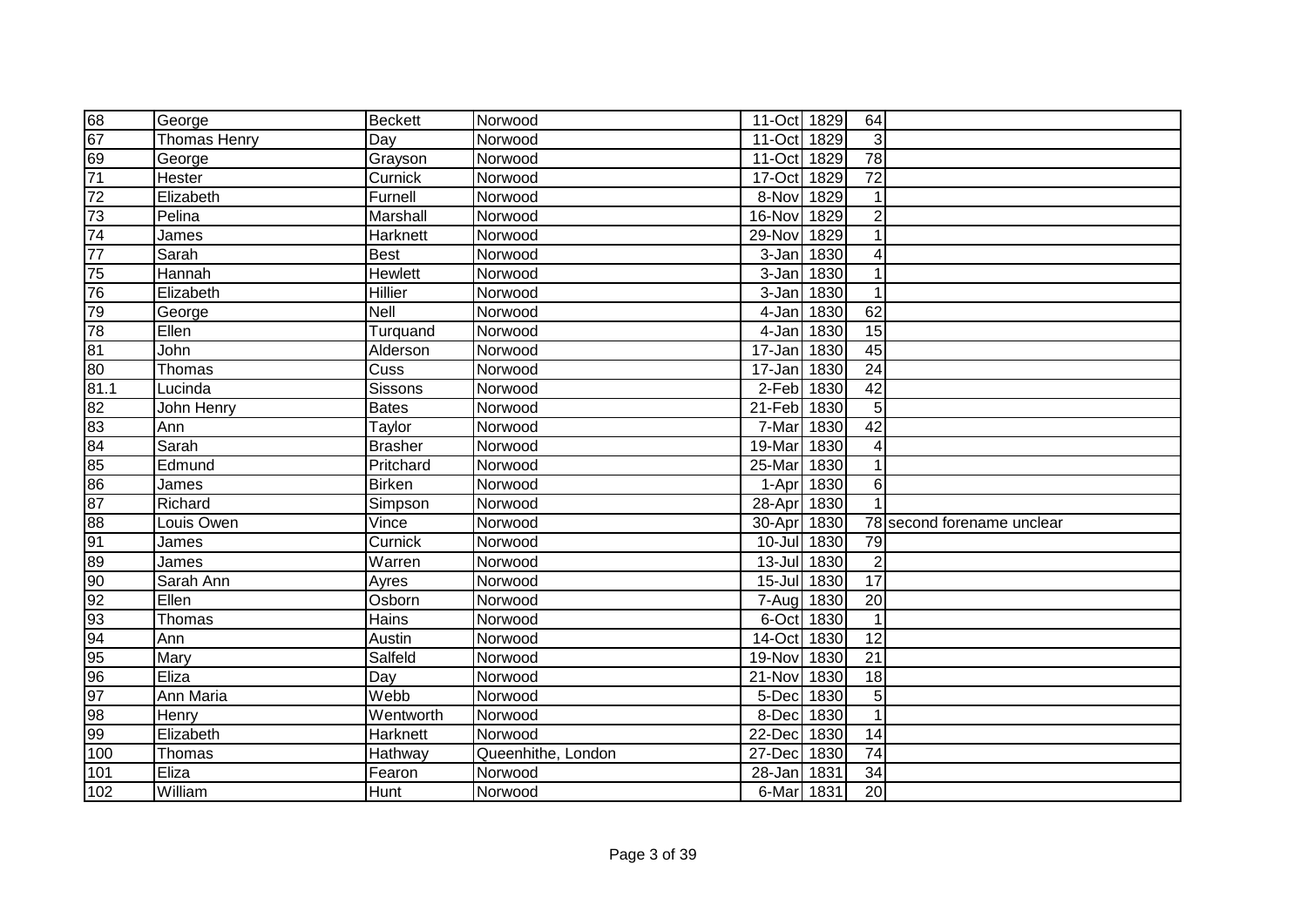| 103               | Charles                 | Jelf            | Norwood   | 16-Mar 1831        | 78                      |  |
|-------------------|-------------------------|-----------------|-----------|--------------------|-------------------------|--|
| 104               | James                   | Tribe           | Norwood   | 20-Mar<br>1831     | 44                      |  |
| $\frac{105}{105}$ | Eliza                   | <b>Thewless</b> | Norwood   | 3-Apr<br>1831      | $\overline{22}$         |  |
| 106               | Sarah                   | Raper           | Norwood   | 1831<br>17-Apr     | 54                      |  |
| $\overline{107}$  | Charles                 | Wood            | Norwood   | 1831<br>19-Apr     | 3                       |  |
| 108               | <b>William Austin</b>   | <b>Dymock</b>   | Norwood   | 1831<br>24-Apr     | $\overline{13}$         |  |
| 109               | Robert                  | <b>Docket</b>   | Norwood   | 12-Jun 1831        | 86                      |  |
| 110               | Mary                    | <b>Baker</b>    | Norwood   | 16-Jun 1831        | 90                      |  |
| $\overline{111}$  | Sophia                  | Furnell         | Norwood   | 10-Jul 1831        | 5                       |  |
| 112               | <b>Richard George</b>   | Messenger       | Norwood   | 24-Jul 1831        | $\overline{2}$          |  |
| 113               | Richard                 | Wood            | Streatham | 1831<br>$27 -$ Jul | 59                      |  |
| 114               | <b>Alfred George</b>    | Overton         | Norwood   | 1831<br>7-Aug      | $\overline{9}$          |  |
| $\frac{115}{115}$ | Edward                  | <b>Tomkins</b>  | Norwood   | 1831<br>$11-Auq$   | 61                      |  |
| 116               | Susan                   | Harknett        | Norwood   | 1831<br>27-Aug     | 1                       |  |
| $\frac{117}{117}$ | Elizabeth               | Hewlett         | Norwood   | 28-Aug 1831        | $\mathbf 1$             |  |
| 118               | Greenway                | Corner          | Norwood   | 29-Aug<br>1831     | $\mathbf{1}$            |  |
| 119               | Catherine               | Austin          | Norwood   | 29-Sep<br>1831     | 20                      |  |
| 120               | Humphrey                | Gillbee         | Norwood   | 30-Sep 1831        | 42                      |  |
| $121$             | Hannah                  | Bowman          | Norwood   | 9-Oct<br>1831      | 42                      |  |
| 122               | James                   | Sheldrick       | Norwood   | 23-Oct<br>1831     | $\mathbf{1}$            |  |
| 124               | Robert                  | Barker          | Norwood   | 1-Nov<br>1831      | 1                       |  |
| $\overline{123}$  | <b>William Richards</b> | <b>Barker</b>   | Norwood   | 1-Nov<br>1831      | 6                       |  |
| 125               | Emily                   | <b>Drewett</b>  | Norwood   | 27-Nov<br>1831     | $\overline{4}$          |  |
| 126               | Ann                     | Skitteral       | Norwood   | 1831<br>4-Dec      | 64                      |  |
| 127               | William                 | Goodall         | Norwood   | 1831<br>12-Dec     | $\overline{73}$         |  |
| 128               | Sarah Harriett          | Janatt          | Norwood   | 1831<br>18-Dec     | 35                      |  |
| 129               | Edith                   | Powell          | Norwood   | 1832<br>$2-Jan$    | 64                      |  |
| 131               | Henry                   | Dobson          | Dulwich   | 1832<br>6-Jan      | $\mathbf{1}$            |  |
| $\sqrt{130}$      | Eleanor                 | <b>Tomkins</b>  | Norwood   | 6-Jan<br>1832      | 28                      |  |
| $132$             | William                 | Taylor          | Norwood   | 1-Feb<br>1832      | $\mathbf{1}$            |  |
| $\overline{133}$  | Jane                    | Wilson          | Norwood   | 1-Feb<br>1832      | $\mathbf 1$             |  |
| 134               | George                  | Dobson          | Dulwich   | 10-Feb<br>1832     | $\overline{\mathbf{4}}$ |  |
| $135$             | Marian                  | Turquand        | Norwood   | 12-Feb<br>1832     | 10                      |  |
| 136               | Jane                    | Sheldrick       | Norwood   | 21-Feb 1832        | 1                       |  |
| 137               | Eliza Louisa            | Russell         | Norwood   | 26-Feb 1832        | $\mathbf 1$             |  |
| 138               | Elizabeth               | Dobson          | Norwood   | 4-Mar 1832         | $\overline{2}$          |  |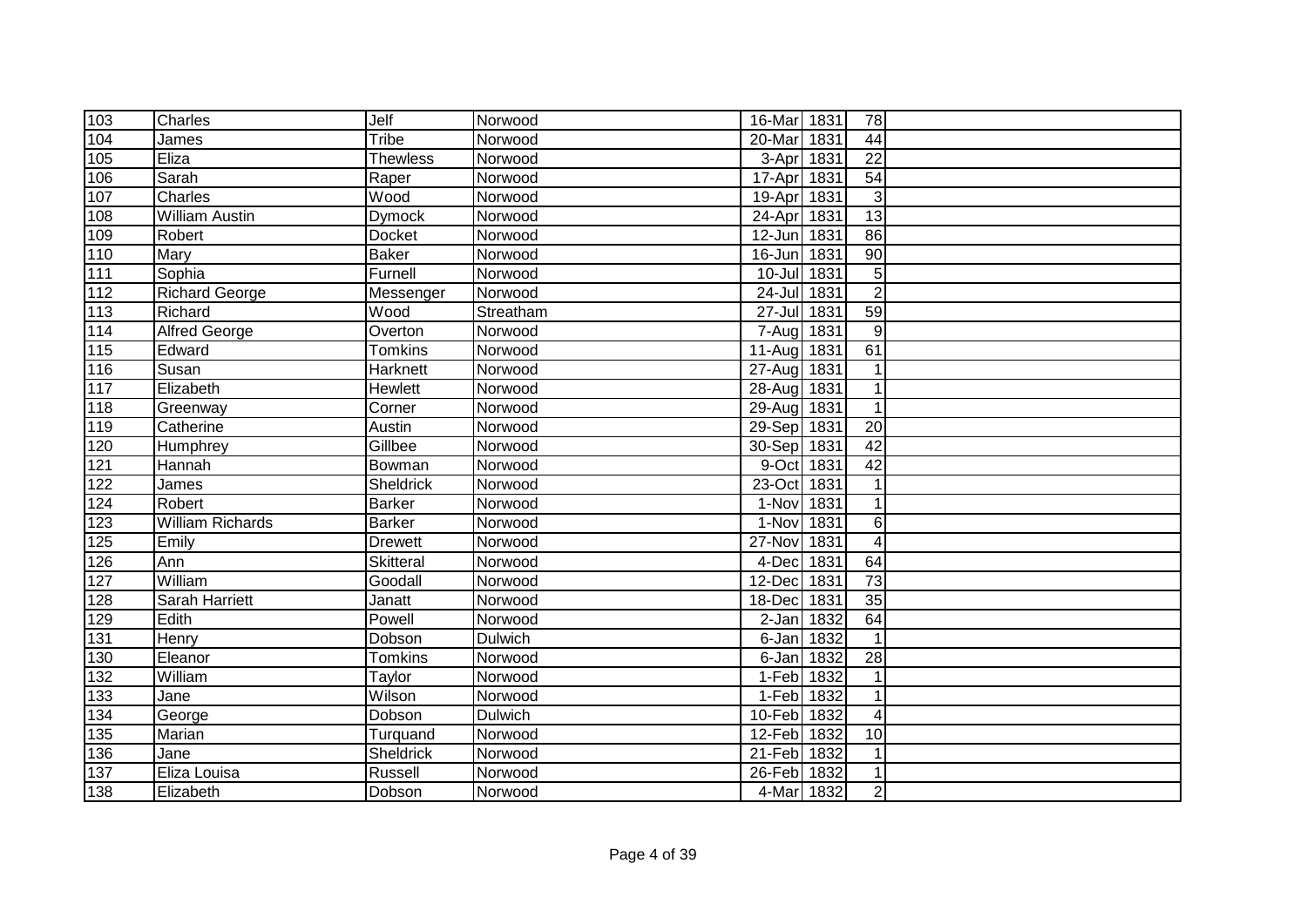| 139              | Samuel                   | Waring        | Norwood                   |             | 5-Apr 1832 | 93              |                                  |
|------------------|--------------------------|---------------|---------------------------|-------------|------------|-----------------|----------------------------------|
| 140              | Fanny                    | Orpin         | Norwood                   | $12-Apr$    | 1832       | 29              |                                  |
| 141              | Thomas                   | Staines       | <b>Brixton</b>            | 20-May      | 1832       | $\overline{23}$ |                                  |
| 142              | Mary                     | Grayson       | Norwood                   | 24-May      | 1832       | $\overline{27}$ |                                  |
| $\overline{143}$ | Amy                      | Shrimpton     | Norwood                   | $3 - Jun$   | 1832       | $\overline{74}$ |                                  |
| 144              | Ann                      | Docket        | Norwood                   | 17-Jun      | 1832       | 66              |                                  |
| 145              | Kezia                    | Gibbs         | Camberwell                | 19-Jun      | 1832       | $\overline{73}$ |                                  |
| 146              | Elizabeth                | Lovegrove     | <b>Tulse Hill Norwood</b> | 14-Jul      | 1832       | $\mathbf 1$     |                                  |
| 147              | <b>William Frederick</b> | Pearse        | Norwood                   | $15 -$ Jul  | 1832       | 4               |                                  |
| 148              | Lucy                     | Hill          | <b>Westow Hill</b>        | $26$ -Jul   | 1832       | $\overline{42}$ |                                  |
| 149              | <b>Arthur Saunders</b>   | Taylor        | Norwood                   | $26 -$ Jul  | 1832       | 58              | "Captain Arthur Saunders Taylor" |
| 150              | William                  | <b>Buck</b>   | Norwood                   | 5-Aug       | 1832       | 77              |                                  |
| 151              | Robert                   | Bowra         | Norwood                   | 29-Aug      | 1832       | 46              |                                  |
| 152              | Mary Ann                 | Gower         | Norwood                   | 16-Sep      | 1832       | 25              |                                  |
| 153              | Alexander                | <b>Hicks</b>  | Norwood                   | 5-Oct       | 1832       | 57              |                                  |
| 154              | Mary                     | Lawrence      | Norwood                   | 21-Oct      | 1832       | 64              |                                  |
| 155              | Thomas                   | Copling       | <b>Tulse Hill Brixton</b> | 23-Oct      | 1832       | 27              |                                  |
| 156              | William                  | Roles         | Norwood                   | 4-Nov       | 1832       | $\overline{2}$  |                                  |
| 157              | Cornelius                | Witteroom     | Norwood                   | 17-Nov      | 1832       | 53              |                                  |
| 158              | Ann                      | Overton       | Norwood                   | 2-Dec       | 1832       | 3               |                                  |
| 159              | Thomas                   | Hedger        | Norwood                   | 9-Dec 1832  |            | 34              |                                  |
| 160              | Alfred                   | Mares         | Norwood                   | 21-Dec      | 1832       |                 |                                  |
| 161              | John William             | Copling       | <b>Upper Tulse Hill</b>   | 10-Jan      | 1833       | 1               |                                  |
| 162              | Emma                     | Roff          | Norwood                   | $20 - Jan$  | 1833       | $\overline{7}$  |                                  |
| 163              | Mary                     | Evans         | Norwood                   | 21-Jan 1833 |            | 39              |                                  |
| 164              | <b>Thurzah Maria</b>     | Hobart        | Norwood                   | 22-Jan 1833 |            | $\overline{1}$  |                                  |
| 165              | Edward                   | <b>Morris</b> | Norwood                   | 24-Feb 1833 |            | 85              |                                  |
| 166              | John                     | Lawrence      | Norwood                   | 6-Apr       | 1833       | 64              |                                  |
| 167              | <b>Henry</b>             | Dymock        | Norwood                   | 14-Apr      | 1833       | $\mathbf 1$     |                                  |
| 168              | George                   | Davis         | Norwood                   | 5-May       | 1833       | $\overline{1}$  |                                  |
| <u>169</u>       | John                     | Mathews       | Norwood                   | 8-May       | 1833       | 81              |                                  |
| 170              | Henry                    | Osborn        | Norwood                   | 9-May       | 1833       | $\mathbf{3}$    |                                  |
| $\overline{171}$ | Philippina               | Mais          | Norwood                   | 27-May      | 1833       | 48              |                                  |
| $172$            | John                     | <b>Steer</b>  | Norwood                   | $19 -$ Jul  | 1833       | $\mathbf 1$     |                                  |
| $\sqrt{173}$     | Rebecca                  | Pulley        | Norwood                   | 19-Aug      | 1833       | 68              |                                  |
| 174              | Ann                      | Thorn         | Norwood                   | 21-Aug 1833 |            | 20              |                                  |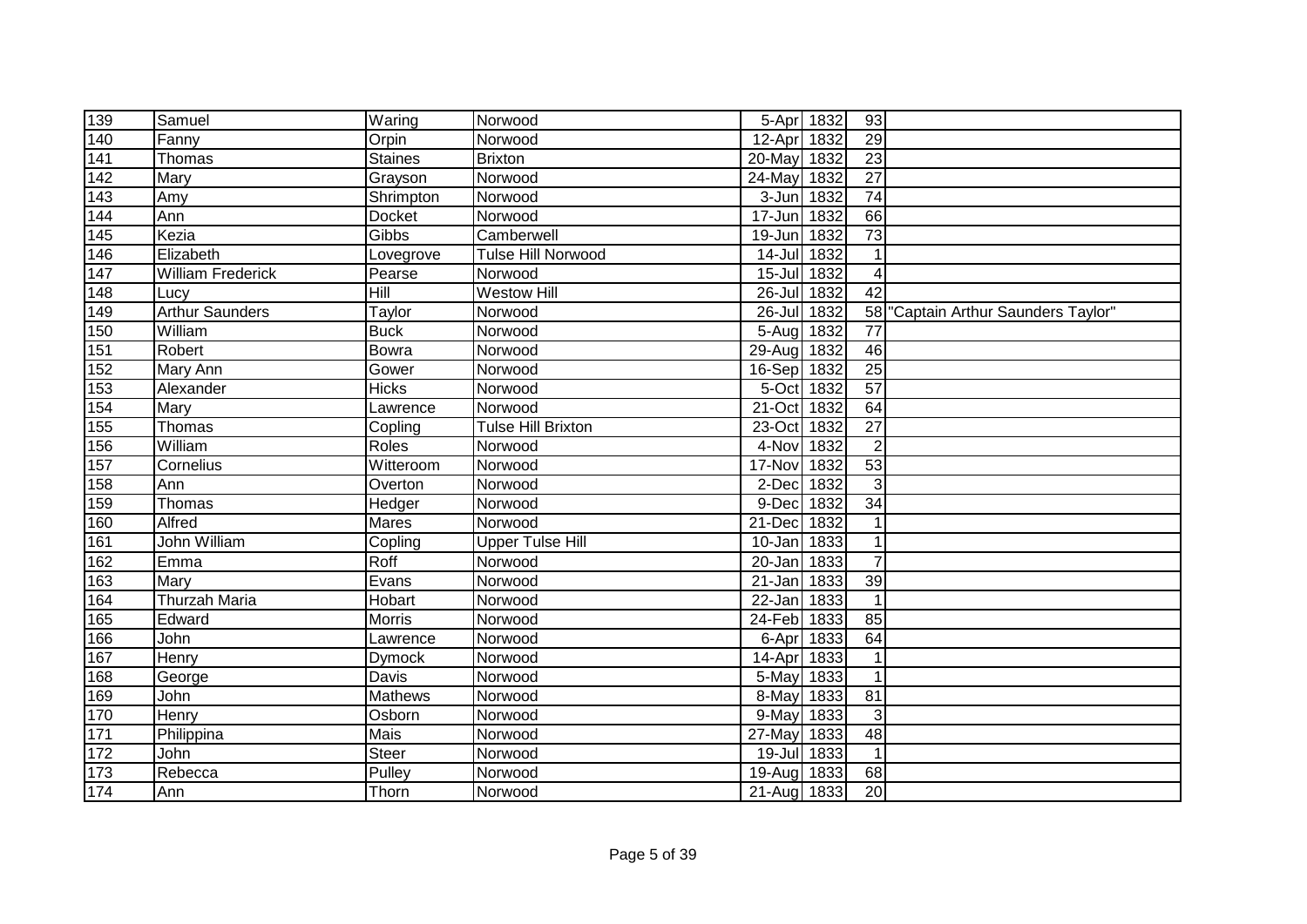| $\overline{175}$ | Ann                      | Beasley        | Norwood                 | 27-Nov 1833        | 19              |  |
|------------------|--------------------------|----------------|-------------------------|--------------------|-----------------|--|
| 176              | <b>Francis Thomas</b>    | Waring         | Norwood                 | 12-Dec<br>1833     | 20              |  |
| 177              | Susan Eliza              | Wilkinson      | Norwood                 | 1833<br>14-Dec     | 35              |  |
| 178              | Emily                    | Simpson        | Norwood                 | 1-Mar<br>1834      | $\mathbf{1}$    |  |
| 179              | Susan                    | Evans          | Norwood                 | 23-Mar<br>1834     | 88              |  |
| 180              | George                   | Orpin          | Goodman's Fields London | 28-Mar<br>1834     | 4               |  |
| 182              | <b>Esther</b>            | Orpin          | Norwood                 | 1834<br>6-Apr      | $\overline{1}$  |  |
| 181              | Mary                     | Warner         | Norwood                 | 1834<br>6-Apr      | 66              |  |
| 183              | Jane                     | Stanford       | Norwood                 | 1834<br>29-Apr     | $\mathbf{1}$    |  |
| 185              | Mary Ann                 | Evimy          | Norwood                 | 1834<br>11-May     | $\overline{31}$ |  |
| 184              | Thomas                   | Evimy          | Norwood                 | 1834<br>11-May     | 37              |  |
| 186              | Julia Ann                | Sharp          | Norwood                 | 1834<br>25-May     | 63              |  |
| 187              | Elizabeth                | Gibbs          | Kennington Oval         | 1834<br>6-Jun      | 29              |  |
| 188              | John                     | Adams          | Norwood                 | 1834<br>$23 -$ Jul | $\overline{2}$  |  |
| 189              | Sarah                    | Jelf           | Norwood                 | 1834<br>1-Aug      | 72              |  |
| 190              | Henry                    | <b>Barlow</b>  | Norwood                 | 1834<br>6-Aug      | 54              |  |
| 191              | James                    | Feves          | Norwood                 | 24-Aug<br>1834     | $\mathbf{1}$    |  |
| 192              | Mary                     | <b>Hollis</b>  | Norwood                 | 7-Sep<br>1834      | 80              |  |
| 193              | Elizabeth                | Saunders       | Norwood                 | 7-Sep<br>1834      | 30              |  |
| 194              | Thomas                   | Powell         | Norwood                 | 16-Nov<br>1834     | 89              |  |
| 195              | Charles                  | Hewlett        | Norwood                 | 4-Jan 1835         | 3               |  |
| 196              | Hannah                   | Gibbs          | Kennington Oval         | 26-Jan 1835        | $\mathbf{3}$    |  |
| 197              | <b>Hester Elizabeth</b>  | Child          | Norwood                 | 1-Feb 1835         | $\mathbf{1}$    |  |
| 198              | Ann                      | <b>Norriss</b> | Norwood                 | 25-Mar<br>1835     | 31              |  |
| 199              | Hannah                   | Hathway        | Queenhithe London       | 1835<br>9-May      | 66              |  |
| $\frac{1}{200}$  | William                  | Coggins        | Norwood                 | 1835<br>10-May     | $\mathbf{1}$    |  |
| 201              | Michael James            | Daly           | Norwood                 | 1835<br>10-May     | $\overline{47}$ |  |
| 202              | William                  | Rickman        | Norwood                 | 1835<br>3-Jun      | 1               |  |
| 203              | John                     | Chaplin        | Norwood                 | 1835<br>7-Jun      | 46              |  |
| 204              | Mary                     | Thornback      | Norwood                 | 1835<br>14-Jun     | 93              |  |
| 205              | William                  | Knight         | Norwood                 | 1835<br>$16 -$ Jul | $\overline{75}$ |  |
| 206              | George                   | Martin         | Norwood                 | 1835<br>16-Aug     | 34              |  |
| 207              | Susan                    | Hollige        | Norwood                 | 18-Oct<br>1835     | 6               |  |
| 208              | Mary Hannah              | Green          | Norwood                 | 22-Nov<br>1835     | 8               |  |
| 209              | Anna Elizabetha Wheatley | Pengree        | Norwood                 | 1835<br>26-Dec     | 67              |  |
| 210              | Elizabeth                | Turquand       | Norwood                 | 28-Jan 1836        | 20              |  |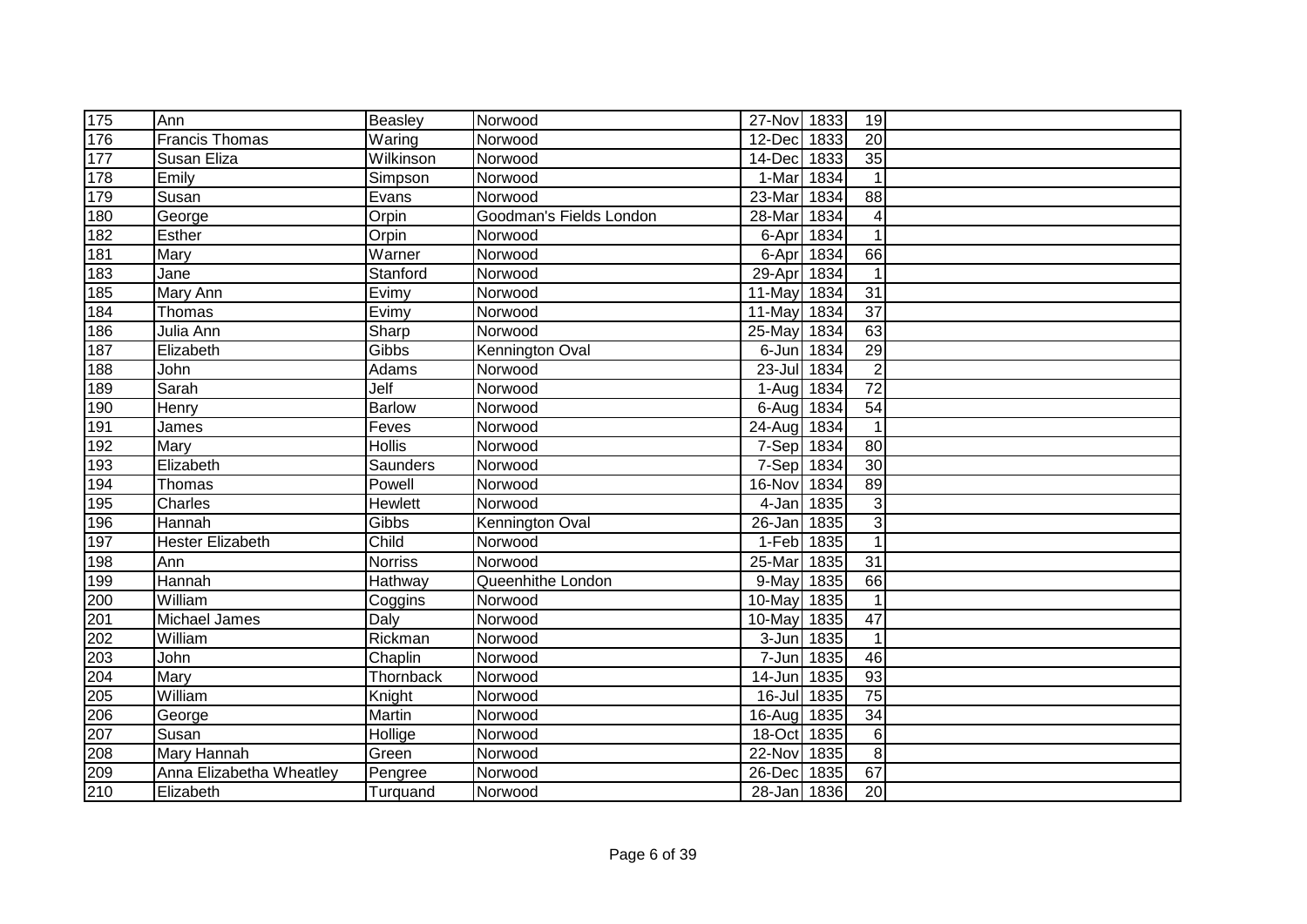| 211              | Abraham John     | <b>Clark</b>  | Norwood                    | 26-Feb 1836 |            | 8               |  |
|------------------|------------------|---------------|----------------------------|-------------|------------|-----------------|--|
| 212              | Susannah         | Forester      | Norwood                    | 4-Mar       | 1836       | 49              |  |
| 213              | Richard          | <b>Bailey</b> | Norwood                    | 6-Mar       | 1836       | $\overline{2}$  |  |
| 214              | Mary Ann         | Furnell       | Norwood                    | 24-Mar      | 1836       | 45              |  |
| 215              | Henry            | <b>Button</b> | Norwood                    | 27-Mar      | 1836       | 29              |  |
| $\overline{216}$ | Henrietta        | Smith         | Norwood                    | 3-May       | 1836       | $\overline{0}$  |  |
| 217              | Alexander George | Nell          | Norwood                    | 9-May       | 1836       | $\overline{30}$ |  |
| 218              | Alfred William   | Curnow        | Norwood                    | 15-May      | 1836       | 5               |  |
| 219              | Mary             | Watts         | Norwood                    | 28-May      | 1836       | 62              |  |
| 220              | Friend           | Lamb          | Norwood                    | 2-Jun 1836  |            | $\overline{73}$ |  |
| 221              | Sarah            | Moens         | <b>Tulse Hill Norwood</b>  | 4-Jun 1836  |            | $\overline{77}$ |  |
| 222              | Mary             | Allwright     | <b>Tulse Hill</b>          | $11 - Jun$  | 1836       | 69              |  |
| 223              | Maria            | Roberts       | Norwood                    | 12-Jun      | 1836       | 44              |  |
| 224              | James            | Snitch        | Norwood                    |             | 5-Jul 1836 | 66              |  |
| 225              | Elizabeth        | Strachan      | Norwood                    | $21 -$ Jul  | 1836       | 61              |  |
| 226              | Jane             | Saunders      | <b>Stangate Street</b>     | 4-Sep 1836  |            | $\overline{2}$  |  |
| $\overline{2}27$ | Sarah            | <b>Hicks</b>  | Norwood                    | 2-Oct       | 1836       | 25              |  |
| $\overline{228}$ | George           | <b>Clark</b>  | Norwood                    | 9-Oct       | 1836       | $\overline{4}$  |  |
| 229              | Hannah           | Pering        | Norwood                    | 27-Oct      | 1836       | 83              |  |
| $\overline{230}$ | Philadelphia     | Overton       | Norwood                    | 30-Oct 1836 |            | 45              |  |
| 231              | Sarah            | Mee           | Norwood                    | 29-Dec 1836 |            | 5               |  |
| 233              | Harriett         | Lawrence      | <b>Balham Hill</b>         | 7-Jan 1837  |            | 19              |  |
| 232              | Ann              | Boyd          | Norwood                    | 8-Jan 1837  |            | 60              |  |
| 234              | Elizabeth        | Smallbone     | Norwood                    | 15-Jan 1837 |            | 59              |  |
| 235              | Frances          | Waring        | Dulwich                    | 20-Jan 1837 |            | 85              |  |
| 236              | Elizabeth        | Boyd          | Norwood                    | 22-Jan 1837 |            | $\overline{51}$ |  |
| 237              | Emery            | Haywood       | Norwood                    | 12-Feb 1837 |            | $\overline{25}$ |  |
| 238              | Henry            | Overhill      | Norwood                    | 12-Mar      | 1837       | $\overline{0}$  |  |
| 240              | John             | Skitteral     | Norwood                    | 19-Mar      | 1837       | 40              |  |
| 239              | Hannah           | Wheeler       | <b>Elder Road Norwood</b>  | 19-Mar      | 1837       | 46              |  |
| 241              | John             | Marshall      | Norwood                    | 9-Apr 1837  |            | $\overline{82}$ |  |
| $\overline{242}$ | Louisa           | Wiggins       | Norwood                    | 23-Apr 1837 |            | 60              |  |
| 243              | Hannah           | <b>Bailey</b> | Norwood                    | 7-May       | 1837       | 43              |  |
| $\overline{244}$ | John             | Blenkarn      | Norwood                    | 13-May      | 1837       | $\overline{52}$ |  |
| 245              | Elizabeth        | Spendell      | <b>Westow Hill Norwood</b> | 17-May      | 1837       | 6               |  |
| 246              | Thomas           | Wagland       | Norwood                    | 18-Jun 1837 |            | $\mathbf 1$     |  |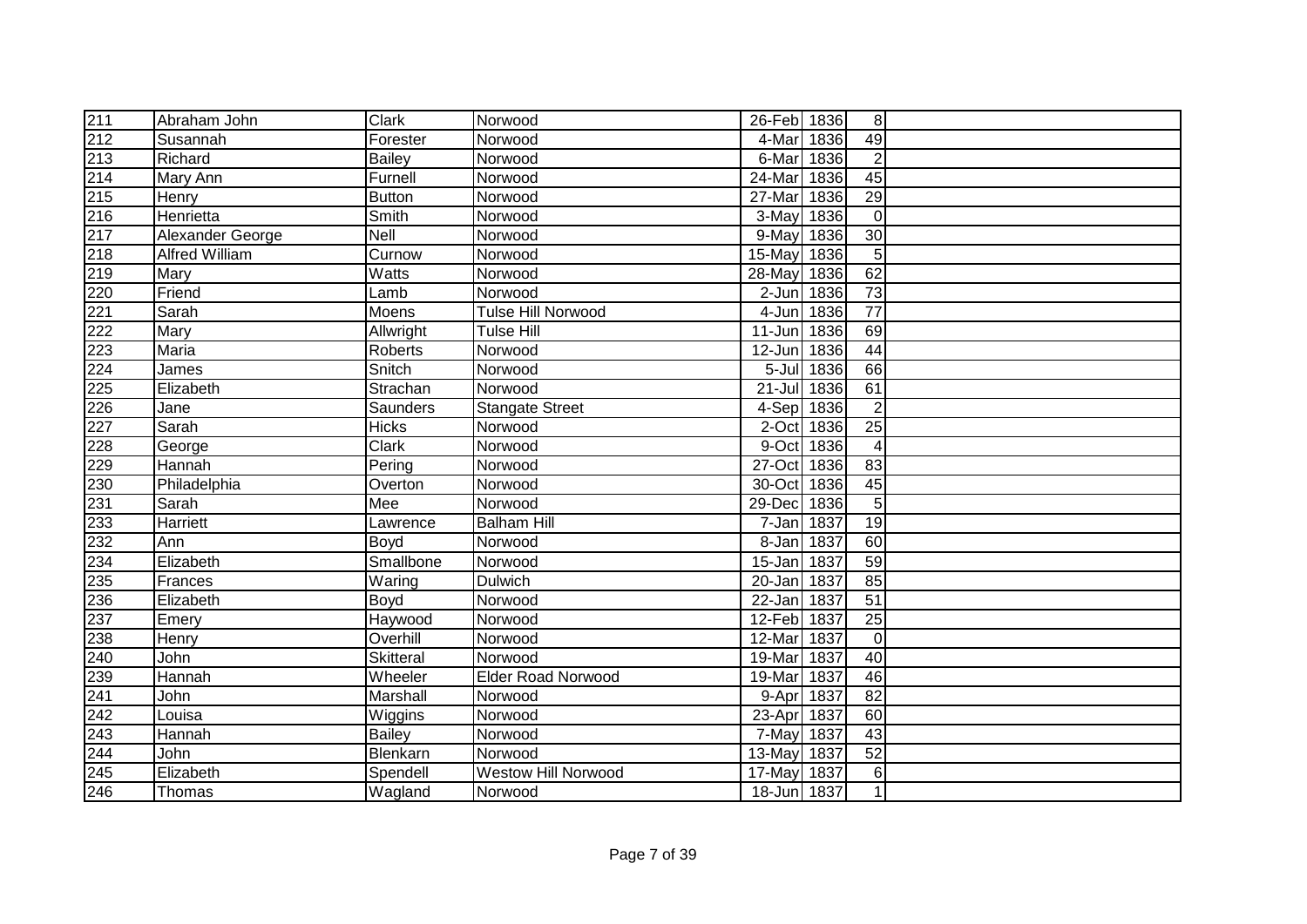| 247              | <b>Charles</b>         | Austin          | Norwood                     | 25-Jun 1837 |            | $\mathbf{1}$    |                     |
|------------------|------------------------|-----------------|-----------------------------|-------------|------------|-----------------|---------------------|
| 248              | Samuel                 | Wright          | Norwood                     |             | 8-Jul 1837 | 19              |                     |
| 249              | Henry Robert           | <b>Hallows</b>  | Norwood                     | 24-Jul 1837 |            | $\overline{4}$  |                     |
| $\overline{250}$ | Richard                | Stanford        | Norwood                     | $13 - Aug$  | 1837       | 60              |                     |
| 251              | <b>William Tearoe</b>  | Benton          | Norwood                     | 6-Sep 1837  |            | $\overline{0}$  |                     |
| 253              | Jane                   | Gardiner        | Norwood                     | 6-Sep 1837  |            | $\overline{22}$ |                     |
| 252              | Daniel                 | Wood            | Norwood                     | $6-Sep$     | 1837       | $\mathbf 0$     |                     |
| 254              | Mary                   | Thomas          | Norwood                     | 8-Sep 1837  |            | $\overline{27}$ |                     |
| 255              | Mary Ann               | Taylor          | Norwood                     | 15-Sep 1837 |            | $\overline{25}$ |                     |
| 256              | Emma Matilda           | <b>Thewless</b> | Norwood                     | 17-Sep      | 1837       | $\overline{0}$  |                     |
| 257              | <b>Thomas Henry</b>    | Day             | Norwood                     | 5-Nov       | 1837       |                 |                     |
| 258              | Georgiana Elizabeth    | Hanbury         | Tulse Hill Norwood          | 7-Nov       | 1837       |                 | 3 aged 3 and a half |
| 259              | Sarah                  | <b>Bates</b>    | Norwood                     | 28-Nov      | 1837       | 47              |                     |
| 260              | Robert                 | Simpson         | Norwood                     | 12-Dec      | 1837       | $\Omega$        |                     |
| 261              | Fanny                  | Smith           | <b>Tulse Hill</b>           | 23-Dec      | 1837       | $\overline{0}$  |                     |
| 262              | Mary                   | Hughes          | Norwood                     | 24-Dec      | 1837       | 90              |                     |
| 263              | John Sidney            | Brown           | Norwood                     | 13-Jan      | 1838       | 38              |                     |
| 264              | Sarah                  | Austin          | Norwood                     | 4-Feb 1838  |            | $\overline{0}$  |                     |
| 265              | Rachel                 | <b>Sparkes</b>  | Norwood                     | 11-Feb      | 1838       | $\overline{0}$  |                     |
| 266              | <b>Charles Alfred</b>  | Kaye            | Norwood                     | $18$ -Feb   | 1838       | $\overline{0}$  |                     |
| 267              | Henry                  | Curnow          | Norwood                     | 18-Mar      | 1838       | 46              |                     |
| 268              | Frederick              | Warner          | Norwood                     |             | 8-Apr 1838 | $\overline{c}$  |                     |
| $\overline{269}$ | Hannah Cornelia        | Curnow          | Norwood                     | 22-Apr 1838 |            | 9               |                     |
| 270              | Happy                  | <b>Haynes</b>   | Norwood                     | 10-May      | 1838       | 42              |                     |
| 271              | James                  | Rickman         | Norwood                     | 27-May      | 1838       | 85              |                     |
| $\overline{272}$ | Richard                | Roles           | Norwood                     | 27-May      | 1838       | 46              |                     |
| 273              | Sarah Ann              | Barr            | <b>Tulse Hill Norwood</b>   | $13 - Jun$  | 1838       | $\mathbf{1}$    |                     |
| 274              | Robert                 | Coggins         | <b>Chapel Place Norwood</b> | 24-Jun 1838 |            | $\mathbf{1}$    |                     |
| 275              | Emma                   | Rogers          | Norwood                     |             | 8-Jul 1838 | $\overline{0}$  |                     |
| 276              | Lewis Thomas           | Roberts         | Norwood                     | 1-Aug       | 1838       | 16              |                     |
| 277              | Joseph                 | Apted           | Norwood                     | 2-Sep       | 1838       | 23              |                     |
| 278              | Catherine              | Crawley         | Norwood                     | 16-Sep      | 1838       | $\overline{2}$  |                     |
| 279              | Emma                   | Rivers          | Norwood                     | 7-Oct       | 1838       | $\overline{2}$  |                     |
| 280              | Ann Rachel             | Popler          | Norwood                     | 14-Oct      | 1838       | 13              |                     |
| 281              | John                   | Gardiner        | Norwood                     | 21-Oct 1838 |            | $\overline{0}$  |                     |
| 282              | <b>William Charles</b> | Arnold          | Crown Lane Norwood          | 30-Oct 1838 |            | 11              |                     |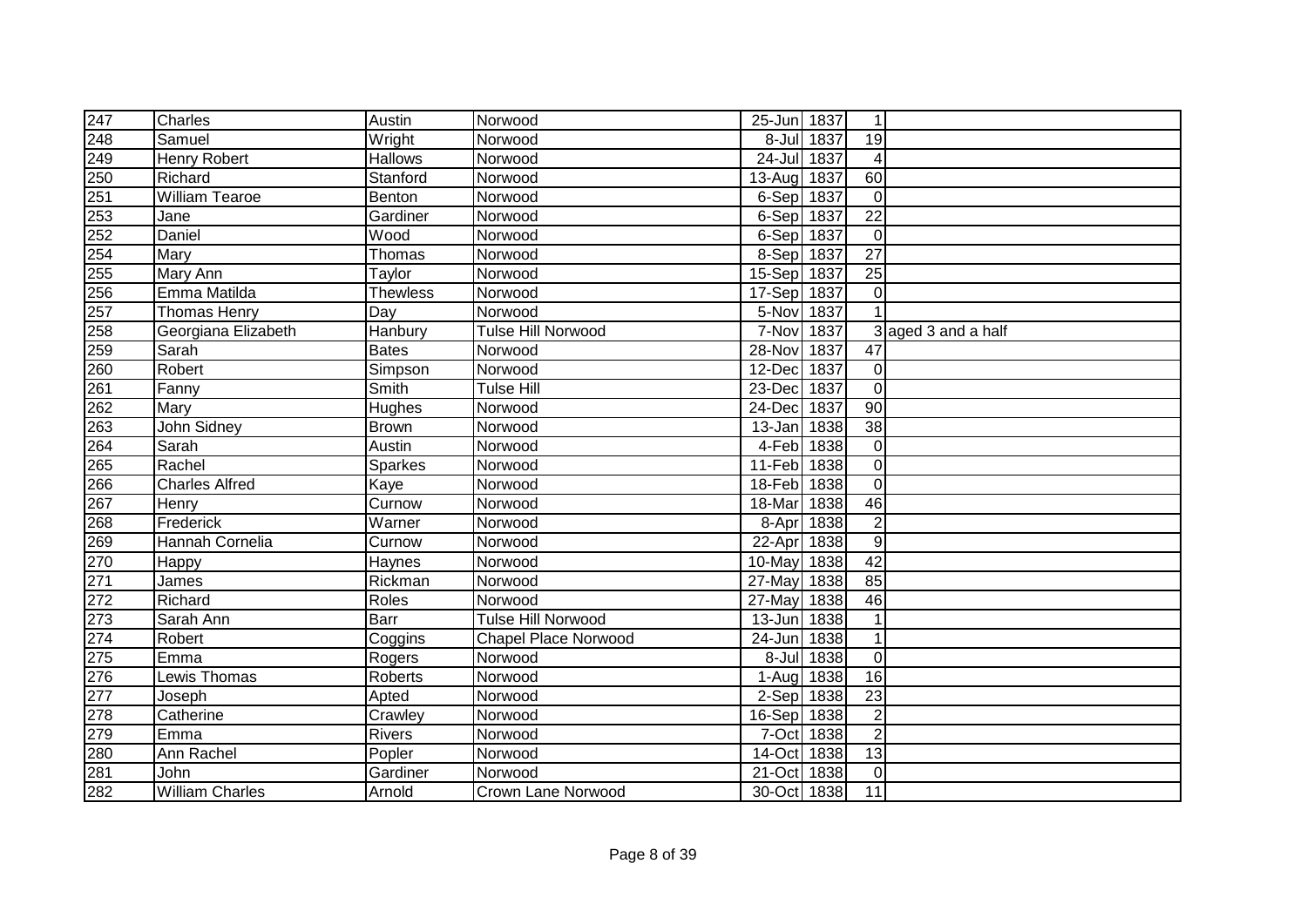| 283        | Mary                 | $\overline{H}$               | Norwood                   | 2-Nov 1838  |      | 65              |                             |
|------------|----------------------|------------------------------|---------------------------|-------------|------|-----------------|-----------------------------|
| 284        | Edward               | Boyd                         | Norwood                   | 4-Nov       | 1838 | 66              |                             |
| 285        | William              | Sharpe                       | Norwood                   | 8-Nov       | 1838 | $\overline{2}$  |                             |
| 286        | Frances              | Lloyd                        | <b>Tulse Hill Norwood</b> | 14-Nov      | 1838 | $\overline{70}$ |                             |
| 287        | Susanna or Susan     | Ware                         | Norwood                   | 14-Nov      | 1838 |                 | 16 alternatives in register |
| 288        | Thomas               | Gibbs                        | Kennington Oval           | 21-Nov      | 1838 | 54              |                             |
| 289<br>290 | Emmanuel             | Ware                         | Norwood                   | $23$ -Dec   | 1838 | 5 <sup>1</sup>  |                             |
|            | Mary                 | Bacon                        | Norwood                   | 26-Jan 1839 |      | $\overline{24}$ |                             |
| 292        | <b>William James</b> | <b>Baldwin</b>               | Norwood                   | $27 - Jan$  | 1839 | 1               |                             |
| 291        | George               | Goddard                      | Norwood                   | $27 - Jan$  | 1839 | $\overline{3}$  |                             |
| 293        | Henry John           | Farrer                       | <b>Elder Road</b>         | 16-Feb 1839 |      | 1               |                             |
| 294        | Sarah                | <b>Braden</b>                | Norwood                   | 3-Mar       | 1839 | 58              |                             |
| 295        | Elizabeth            | Holloway                     | Norwood                   | 13-Mar      | 1839 | 3               |                             |
| 296        | Thomas               | $\overline{\text{Williams}}$ | Norwood                   | 14-Mar      | 1839 | 64              |                             |
| 298        | Mary Ann             | Barrett                      | Norwood                   | 17-Mar      | 1839 | 1               |                             |
| 297        | Ann                  | <b>Thewless</b>              | Norwood                   | 17-Mar      | 1839 | $\overline{7}$  |                             |
| 299        | Richard              | Wood                         | Norwood                   | 27-Mar      | 1839 | 56              |                             |
| 300        | Susannah             | Vincent                      | Norwood                   | 31-Mar      | 1839 | 44              |                             |
| 301        | Robert               | Wright                       | Norwood                   | 13-Apr 1839 |      | 1               |                             |
| 302        | Eliza Matilda        | Pike                         | Norwood                   | 14-Apr 1839 |      | 25              |                             |
| 303        | Jemima               | Martin                       | Norwood                   | 18-Apr 1839 |      | $\overline{9}$  |                             |
| 304        | William              | Martin                       | Norwood                   | 21-Apr      | 1839 | 5 <sup>1</sup>  |                             |
| 305        | Matilda              | <b>Dyler</b>                 | Norwood                   | 1-May 1839  |      | $\overline{7}$  |                             |
| 306        | Frederick            | Green                        | Norwood                   | 5-May       | 1839 | $\overline{0}$  |                             |
| 307        | Elizabeth            | Ensworth                     | Norwood                   | 10-May      | 1839 | 5 <sup>1</sup>  |                             |
| 308        | <b>Charles Knapp</b> | Turner                       | Norwood                   | 14-May      | 1839 | $\Omega$        |                             |
| 309        | Ann                  | Ensworth                     | Norwood                   | 19-May      | 1839 |                 |                             |
| 310        | Sarah                | Willcox                      | Norwood                   | 19-May      | 1839 | 77              |                             |
| 311        | Harriett             | Green                        | Norwood                   | 26-May      | 1839 | 4               |                             |
| 312        | Charles              | Overhill                     | Norwood                   | 26-May      | 1839 | 6               |                             |
| 313        | Mary Elizabeth       | Parkes                       | Norwood                   | 16-Jun      | 1839 | $\overline{7}$  |                             |
| 314        | George               | <b>Butcher</b>               | Norwood                   | $11 -$ Jul  | 1839 | $\overline{3}$  |                             |
| 315        | James                | <b>Butcher</b>               | Norwood                   | $11 -$ Jul  | 1839 | 5 <sup>1</sup>  |                             |
| 316        | Harriet              | Hancock                      | Norwood                   | 14-Jul      | 1839 | 3 <sup>1</sup>  |                             |
| 317        | Alfred               | Shew                         | Norwood                   | 6-Aug 1839  |      | $5\vert$        |                             |
| 318        | Frances              | Matthews                     | Norwood                   | 15-Aug 1839 |      | 76              |                             |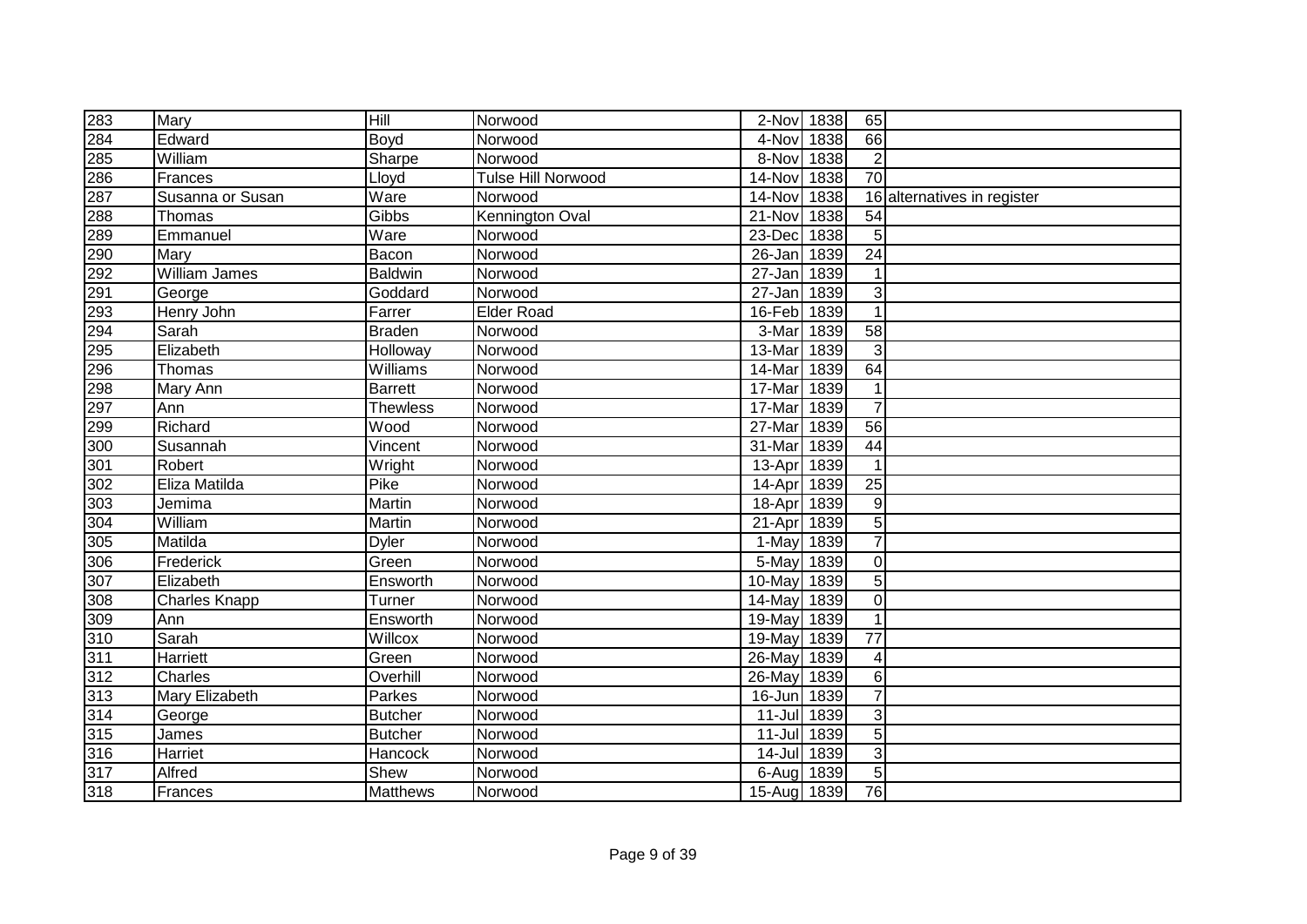| 320 | William              | Ault            | Norwood                   | 25-Aug 1839 |      |                 | 0 surname from bishop's transcripts |
|-----|----------------------|-----------------|---------------------------|-------------|------|-----------------|-------------------------------------|
| 319 | James                | Overton         | Norwood                   | $25 - Aug$  | 1839 | 15              |                                     |
| 321 | John                 | Boyd            | Norwood                   | 6-Nov       | 1839 | $\overline{75}$ |                                     |
| 322 | Henry                | <b>Thewless</b> | Norwood                   | 18-Nov      | 1839 | $\overline{0}$  |                                     |
| 323 | Sarah                | <b>Riley</b>    | Norwood                   | 25-Nov      | 1839 |                 |                                     |
| 324 | Fanny                | Watson          | Norwood                   | 3-Dec       | 1839 |                 | aged 14 months                      |
| 325 | Sarah                | <b>Dymock</b>   | Norwood                   | 13-Dec      | 1839 |                 |                                     |
| 326 | George               | Sheldrick       | Norwood                   | 19-Jan      | 1840 | $\overline{2}$  |                                     |
| 327 | <b>Edward Thomas</b> | Ray             | Norwood                   | 21-Jan      | 1840 | $\mathbf 0$     |                                     |
| 328 | Charles              | Mitchell        | Norwood                   | 5-Feb 1840  |      | $\overline{2}$  |                                     |
| 329 | James                | Underwood       | Norwood                   | 11-Feb      | 1840 | $\mathbf 0$     |                                     |
| 330 | Charles              | Rudd            | Norwood                   | 19-Feb      | 1840 | $\mathbf 0$     |                                     |
| 331 | George               | Hillier         | Norwood                   | 1-Mar       | 1840 | $\overline{13}$ |                                     |
| 332 | Thomas               | Meager          | Norwood                   | 1-Mar       | 1840 | $\overline{12}$ |                                     |
| 333 | Susannah             | Wakeman         | Norwood                   | 22-Mar      | 1840 | 20              |                                     |
| 335 | George               | Hobbs           | Norwood                   | 29-Mar      | 1840 | 66              |                                     |
| 334 | Martin               | <b>Stables</b>  | Norwood                   | 29-Mar      | 1840 |                 |                                     |
| 336 | John                 | Merry           | Norwood                   | 29-Jun      | 1840 |                 |                                     |
| 337 | Sophia               | Meads           | Norwood                   | $11 -$ Jul  | 1840 | 14              |                                     |
| 338 | Charles              | Ottoway         | Norwood                   | 12-Jul 1840 |      |                 |                                     |
| 339 | James                | Hodson          | Norwood                   | 21-Jul 1840 |      |                 |                                     |
| 340 | Elizabeth            | Marshall        | Norwood                   | 29-Jul 1840 |      | $\mathbf 0$     |                                     |
| 341 | Sophia Augusta       | Taylor          | Norwood                   | 16-Aug      | 1840 |                 |                                     |
| 342 | Sarah                | Wright          | Norwood                   | 23-Aug      | 1840 | 1               |                                     |
| 343 | James                | Hancock         | Norwood                   | 20-Sep      | 1840 | $\Omega$        |                                     |
| 344 | Elizabeth            | Vincent         | Norwood                   | 29-Nov      | 1840 | 12              | age from bishop's transcripts       |
| 345 | Robert               | Latham          | Norwood                   | 31-Jan 1841 |      | $\Omega$        |                                     |
| 346 | Henry                | Day             | Norwood                   | 17-Feb 1841 |      | 67              |                                     |
| 347 | Benjamin             | <b>Stables</b>  | Norwood                   | 28-Feb      | 1841 | 36              |                                     |
| 348 | Robert               | Latham          | Norwood                   | 14-Mar      | 1841 | 33              |                                     |
| 349 | James                | Rogers          | Norwood                   | 21-Mar      | 1841 | 65              |                                     |
| 350 | Matilda              | Gamble          | Hamilton Place Kennington | 30-Mar      | 1841 | $\overline{27}$ |                                     |
| 351 | John Fletcher        | Lyne            | Norwood                   | 18-Apr      | 1841 | 23              |                                     |
| 352 | William              | Thorpe          | Norwood                   | 16-May      | 1841 | 49              |                                     |
| 353 | Jennet               | Richards        | Norwood                   | 23-May      | 1841 | 46              |                                     |
| 354 | Mary                 | Cantrell        | Kennington                | 26-May 1841 |      | 40              |                                     |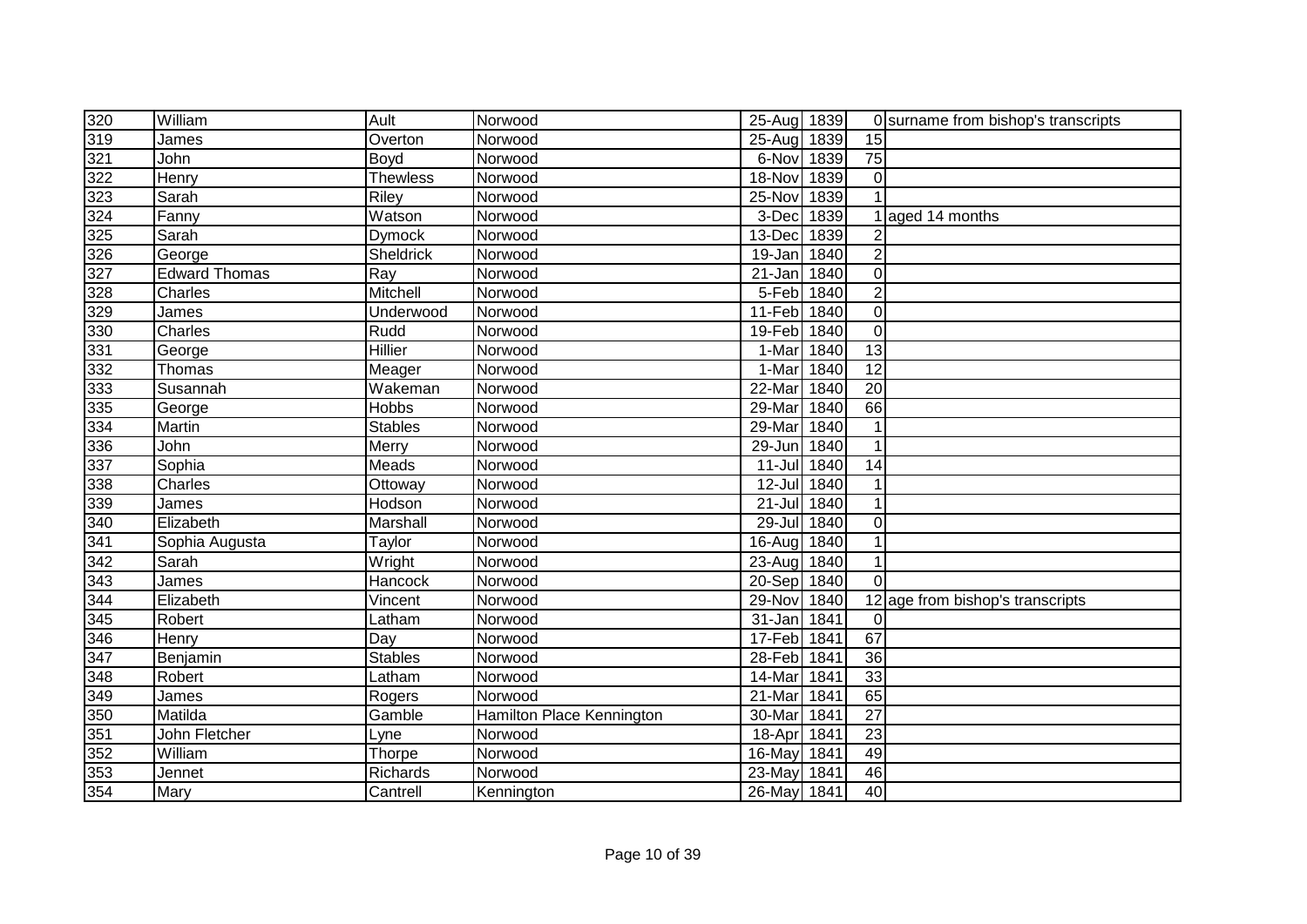| 355                   | Thomas                | Blunden        | Norwood                      | 30-May 1841 |            | 71              |                                   |
|-----------------------|-----------------------|----------------|------------------------------|-------------|------------|-----------------|-----------------------------------|
| 357                   | Harriet               | Hancock        | Norwood                      |             | 1-Jul 1841 |                 | 0 infant                          |
| 358                   | <b>Thomas Arthur</b>  | Lillywhite     | Norwood                      |             | 6-Jul 1841 | $\overline{2}$  |                                   |
| 359                   | John                  | Pickett        | Norwood                      |             | 8-Jul 1841 | $\overline{0}$  |                                   |
| 360                   | Matilda Julia         | Vernon         | Norwood                      | $14 - Aug$  | 1841       | $\overline{22}$ |                                   |
| 361                   | Elizabeth             | Richardson     | Norwood                      | 29-Aug      | 1841       | $\overline{83}$ |                                   |
| 362                   | George                | <b>Buck</b>    | Norwood                      | 14-Oct      | 1841       | $\overline{57}$ |                                   |
| 363                   | Jane                  | Golding        | Norwood                      | 28-Nov      | 1841       | $\overline{37}$ |                                   |
| 364                   | Frederick             | Stanway        | Norwood                      | 5-Dec       | 1841       | $\overline{34}$ |                                   |
| 365                   | Olive                 | Smith          | <b>York Crescent</b>         | 11-Dec      | 1841       | 3               |                                   |
| 366                   | Emma                  | Saunders       | <b>Beaulieu Hill Norwood</b> | 19-Dec 1841 |            | $\overline{17}$ |                                   |
| 367                   | Charles               | Parker         | Norwood                      | 26-Dec      | 1841       | 19              |                                   |
| 356                   | Esther                | Cole           | Norwood                      | 30-Jun      | 1841       |                 | 85 date from bishop's transcripts |
| 368                   | Eleanor               | Gooderham      | Norwood                      | 9-Jan 1842  |            | 61              |                                   |
| 369                   | Julia Arabella        | Smith          | Norwood                      | 10-Jan      | 1842       | 15              |                                   |
| 370                   | John                  | Shotteral      | Norwood                      | 12-Jan      | 1842       | 69              |                                   |
| $\frac{1}{371}$       | Sarah                 | Marshall       | Norwood                      | $20 - Jan$  | 1842       | 75              |                                   |
| 372                   | Robert                | Austin         | Norwood                      | 30-Jan      | 1842       | $\overline{72}$ |                                   |
| 373                   | <b>Edward William</b> | <b>Scott</b>   | Norwood                      | 6-Feb 1842  |            | $\overline{0}$  |                                   |
| 374                   | John                  | Plaskett       | Sydenham Grove Norwood       | 10-Feb 1842 |            | 57              |                                   |
| 375                   | Elizabeth             | Martin         | Norwood Croydon              | 20-Feb 1842 |            | $\overline{28}$ |                                   |
| 376                   | George Robert         | Furnell        | Norwood                      | 22-Apr      | 1842       | 9               |                                   |
| 377                   | James Hall            | Smith          | Norwood                      | 26-May 1842 |            | $\overline{20}$ |                                   |
| 378                   | Nathaniel             | Martin         | Norwood                      | 19-Jun 1842 |            | 18              |                                   |
| 379                   | Elizabeth             | Lamb           | Norwood                      | 20-Aug 1842 |            | 73              |                                   |
| $rac{12}{380}$<br>381 | George                | Hilman         | Norwood                      | 28-Aug 1842 |            | 60              |                                   |
|                       | <b>Charles Henry</b>  | Mosely         | Norwood                      | 8-Sep 1842  |            | $\mathbf 0$     |                                   |
| 382                   | Jane Emma             | Smyth          | <b>Chapel Place Norwood</b>  | 12-Oct 1842 |            | 27              |                                   |
| 383                   | Elizabeth             | Day            | Norwood                      | 19-Oct 1842 |            | 39              |                                   |
| 384                   | Emily                 | Smith          | Norwood                      | 31-Oct 1842 |            | 25              |                                   |
| 385                   | Abraham               | <b>Higlett</b> | Norwood                      | 2-Dec 1842  |            | 52              |                                   |
| 386                   | Maria Elizabeth       | Davis          | Norwood                      | 15-Dec 1842 |            | 24              |                                   |
| 387                   | Benjamin Harrison     | Hickling       | Norwood                      | 11-Feb      | 1843       | 14              |                                   |
| 388                   | John                  | Lawrence       | Mitcham                      | 5-Apr       | 1843       | 23              |                                   |
| 389                   | Ann                   | Sturgis        | Norwood                      | 23-Apr      | 1843       | 47              |                                   |
| 390                   | Rhoda                 | Thorn          | Norwood                      | 11-May 1843 |            | $\overline{12}$ |                                   |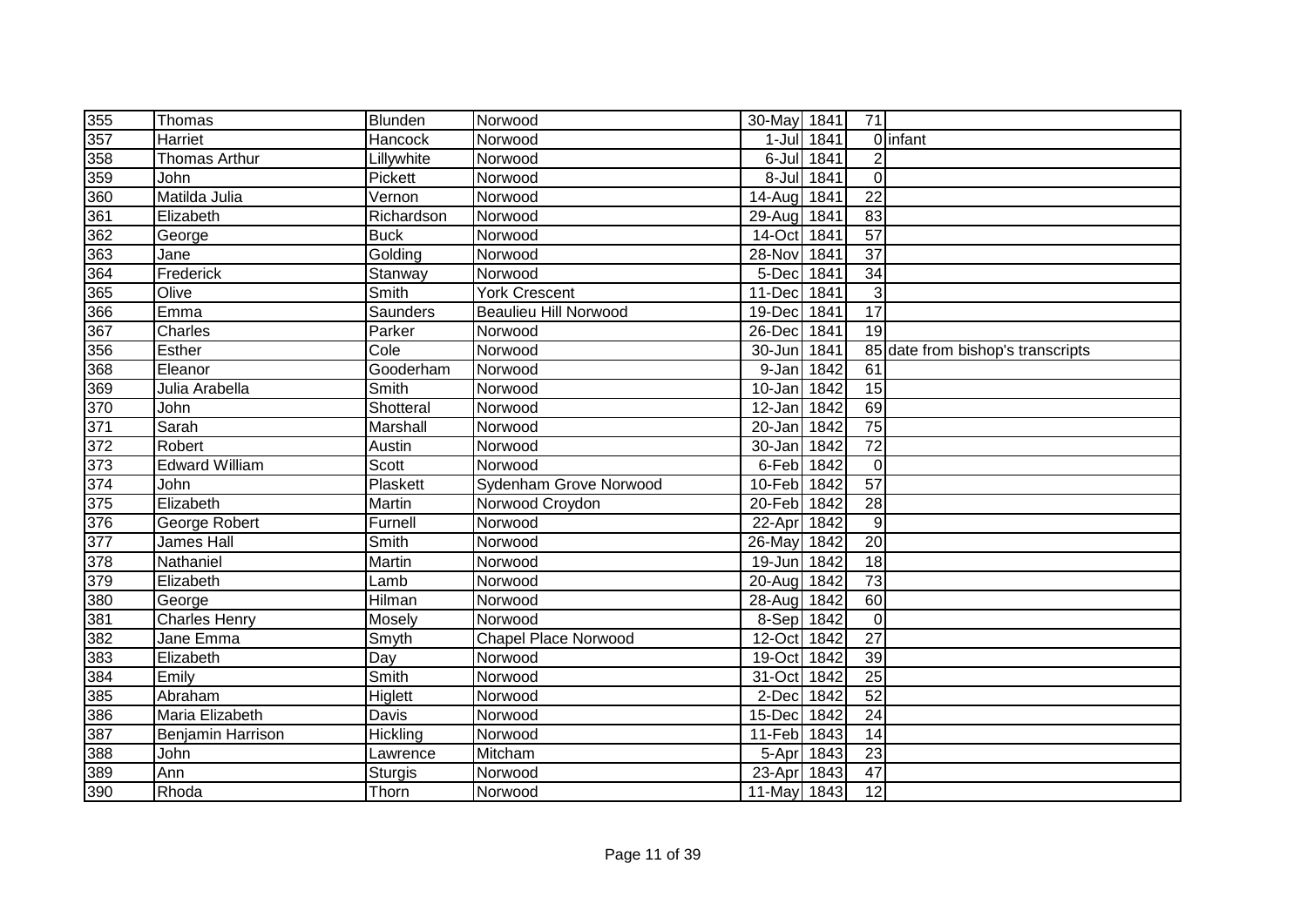| 391               | Jemima Sarah                  | Griffith           | Hill House Norwood        | 20-May 1843 |            | 35              |                              |
|-------------------|-------------------------------|--------------------|---------------------------|-------------|------------|-----------------|------------------------------|
| 392               | Susanna                       | Wakeman            | Norwood                   | 21-May      | 1843       | 64              |                              |
| 393               | Mary Emma                     | Sard               | Knights Hill Road Norwood | 9-Jun 1843  |            | 23              |                              |
| 394               | William                       | <b>Butterfield</b> | Norwood                   | 30-Jul 1843 |            | 78              |                              |
| 395               | John Osgood                   | Hanbury            | <b>Tulse Hill</b>         | $1-Auq$     | 1843       |                 | 11 aged 11 years 6 months    |
| 396               | Ann                           | Cole               | Norwood                   | $10 - Aug$  | 1843       | $\Omega$        |                              |
| 397               | <b>William George</b>         | Roffey             | Norwood                   | 18-Aug 1843 |            |                 | 5 surname checked in FreeBMD |
| 398<br>399        | Margaret                      | Wright             | 73 York Road Lambeth      | 23-Aug 1843 |            | 23              |                              |
|                   | <b>Richard James Thompson</b> | Davis              | Horns Tavern Norwood      | 29-Aug      | 1843       | 46              |                              |
| 400               | Angelina                      | Parkes             | Park Place Norwood        | 17-Sep      | 1843       | 4               |                              |
| 401               | Francis                       | Gardner            | Norwood                   | 17-Dec      | 1843       | 85              |                              |
| 402               | Samuel                        | Chambers           | St Johns Wood             | 10-Feb      | 1844       | 57              |                              |
| 403               | Elizabeth                     | Day                | Norwood                   | 14-Feb      | 1844       | $\overline{73}$ |                              |
| 404               | George                        | Watts              | Norwood                   | 7-Mar       | 1844       | 66              |                              |
| 405               | George                        | Curnick            | Knights Hill Norwood      | 11-Mar      | 1844       | 46              |                              |
| 406               | Henry                         | Bacon              | Norwood                   | 12-Mar      | 1844       | $\Omega$        |                              |
| 408               | Sarah Harriett Penton         | Grove              | All Saints Croydon        | 31-Mar      | 1844       | 28              |                              |
| 407               | Nathaniel                     | Wakeman            | Norwood                   | 31-Mar      | 1844       |                 |                              |
| 409               | Richard                       | Day                | Norwood                   | 16-Apr 1844 |            | $\overline{0}$  |                              |
| 410               | Mary                          | Palmer             | Norwood                   | 5-Jun 1844  |            | 78              |                              |
| 412               | Hannah                        | Lewis              | <b>Upper Norwood</b>      |             | 7-Jul 1844 | 12              |                              |
| $\frac{411}{413}$ | <b>Charles Edwin</b>          | Pike               | Norwood                   |             | 7-Jul 1844 | 3 <sup>1</sup>  |                              |
|                   | Ellen Caroline                | Martin             | Norwood                   | 26-Aug 1844 |            | $\overline{0}$  |                              |
| 414               | Joseph                        | Mee                | Norwood                   | 21-Sep      | 1844       | $\overline{0}$  |                              |
| 415               | <b>Mary Ann</b>               | Bolsey             | Norwood                   | 22-Sep      | 1844       | $\overline{3}$  |                              |
| 416               | Martha Jane                   | Pinchin            | Norwood                   | 26-Sep      | 1844       | $\overline{22}$ |                              |
| 417               | Mary                          | Polley             | Norwood                   | 9-Oct       | 1844       | 33              |                              |
| 418               | George                        | Spilsbury          | Norwood                   | 11-Oct      | 1844       | 36              |                              |
| 419               | Ambrose                       | Adams              | Norwood                   | 15-Dec      | 1844       | 66              |                              |
| 420               | Edwin                         | Jeater             | Norwood                   | 26-Dec      | 1844       |                 | 9 surname checked in FreeBMD |
| 421               | Martha                        | Paget              | <b>High St Norwood</b>    | 5-Jan       | 1845       | 53              |                              |
| 422               | James                         | Clement            | Norwood                   | 23-Mar      | 1845       | 26              |                              |
| 423               | Frances                       | Flint              | Norwood                   |             | 7-Apr 1845 | 62              |                              |
| 424               | Thomas                        | Hathway            | Albany Road               | 14-Apr 1845 |            | 49              |                              |
| 425               | John                          | Rogers             | Norwood                   | 20-Apr 1845 |            | 22              |                              |
| 426               | Helen                         | Wheeler            | Norwood                   | 27-Apr 1845 |            | $\overline{3}$  |                              |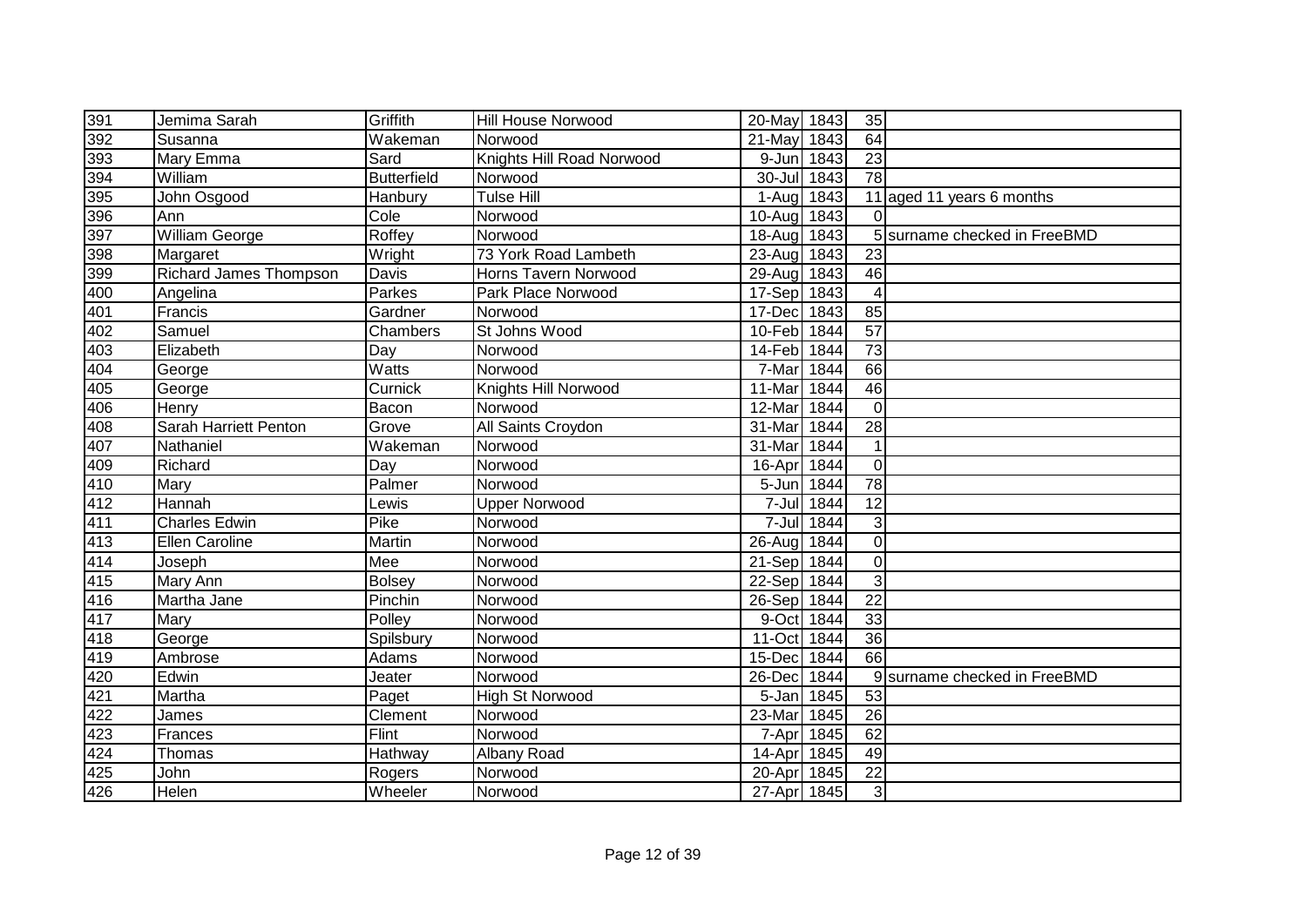| 427                      | Mary Ann            | Thirgood       | Norwood                       | 22-Jun 1845 |            | 14              |                               |
|--------------------------|---------------------|----------------|-------------------------------|-------------|------------|-----------------|-------------------------------|
| 428                      | Hannah              | Gibbs          | Devonshire St. Portland Place | 24-Jun 1845 |            | 57              |                               |
|                          |                     |                | Marylebone                    |             |            |                 |                               |
| 429                      | Mary                | Lawrence       | Mitcham                       |             | 7-Jul 1845 | 58              |                               |
|                          | <b>Henry</b>        | Palmer         | Norwood                       | $26$ -Oct   | 1845       | 44              |                               |
| $\frac{1}{430}$<br>$431$ | John                | Ware           | Norwood                       | 2-Nov 1845  |            | 4               |                               |
| 432                      | Mary Ann            | <b>Bishop</b>  | Norwood                       | 9-Nov       | 1845       | $\overline{35}$ |                               |
| 433                      | Elizabeth           | Pierce         | <b>Upper Tulse Hill</b>       | 12-Dec      | 1845       | 62              |                               |
| 434                      | James Jones         | Quy            | Norwood                       | 14-Dec      | 1845       | 6               |                               |
| 435                      | <b>Awdrey Anne</b>  | <b>Batley</b>  | Norwood                       | 16-Dec      | 1845       | $\overline{52}$ |                               |
| 436                      | William             | <b>Baldwin</b> | Norwood                       | 4-Jan 1846  |            |                 | 0 aged 3 months               |
| 437                      | <b>Robert James</b> | <b>Dymock</b>  | <b>Powell Row Norwood</b>     | 11-Jan      | 1846       |                 |                               |
| 438                      | John                | Orpin          | <b>Eagle Row Camberwell</b>   | 8-Feb 1846  |            | 72              |                               |
| 439                      | Julia Ann           | <b>Booker</b>  | Norwood                       | 22-Feb 1846 |            |                 | 19 surname checked in FreeBMD |
| 440<br>441               | William             | Roberts        | Norwood                       | 26-Feb 1846 |            | 30              |                               |
|                          | Mary Ann Eliza      | Laven          | Norwood                       | 25-Mar      | 1846       | 16              |                               |
| 442                      | <b>Thomas Henry</b> | Thomas         | Norwood                       | 3-Apr       | 1846       | $\mathbf 0$     |                               |
| 443                      | William             | Wood           | Norwood                       | 10-May      | 1846       | $\overline{1}$  |                               |
| 444                      | Sarah               | Boyd           | Norwood                       | 18-Jun 1846 |            | 83              |                               |
| 445                      | Ellen               | Munt           | Norwood                       | 25-Jun 1846 |            |                 |                               |
| 446                      | Charles             | Gardner        | Norwood                       | 22-Jul 1846 |            |                 |                               |
| 447                      | Frederick           | Gardner        | Norwood                       | 27-Jul 1846 |            | 3               |                               |
| 448                      | John George         | Hatcher        | Norwood                       | 27-Aug 1846 |            | $\mathbf{1}$    |                               |
| 449                      | Allen               | Pering         | <b>York Road Norwood</b>      | 12-Sep 1846 |            | 70              |                               |
| 450<br>451               | Sellister           | Roles          | <b>Westow Hill Norwood</b>    | 13-Sep 1846 |            | 48              |                               |
|                          | Georgiana           | Fenning        | <b>Thurlow Place Norwood</b>  | 2-Oct 1846  |            |                 | 0 aged 6 weeks                |
| 452                      | Elizabeth           | <b>Sparkes</b> | <b>Elder Road Norwood</b>     | 11-Oct 1846 |            | 22              |                               |
| 453                      | Emma                | Austin         | Norwood                       | 25-Oct      | 1846       | 14              |                               |
| 454                      | Mary Ann            | Crew           | Norwood                       | 20-Dec      | 1846       |                 | aged 17 months                |
| 455                      | <b>John</b>         | Gardner        | Norwood                       | 23-Dec      | 1846       |                 | 0 aged 6 months               |
| 456                      | Elizabeth           | Sandalls       | Norwood                       | 30-Dec 1846 |            | 3               |                               |
| 457                      | Mary                | Sandalls       | Norwood                       | 30-Dec 1846 |            | $\overline{2}$  |                               |
| 458                      | Elizabeth           | Cliffe         | Norwood                       | 4-Jan       | 1847       | 81              |                               |
| 459                      | Eleanor             | <b>Barnes</b>  | Norwood                       | 11-Jan      | 1847       |                 | aged 1 year 7 months          |
| 460                      | Thomas              | Flint          | Stone Bridge Dorking          | 16-Jan      | 1847       | 64              |                               |
| 461                      | Sophia Ann          | Winterbottom   | <b>Elder Row Norwood</b>      | 17-Jan 1847 |            |                 | 0 aged 10 months              |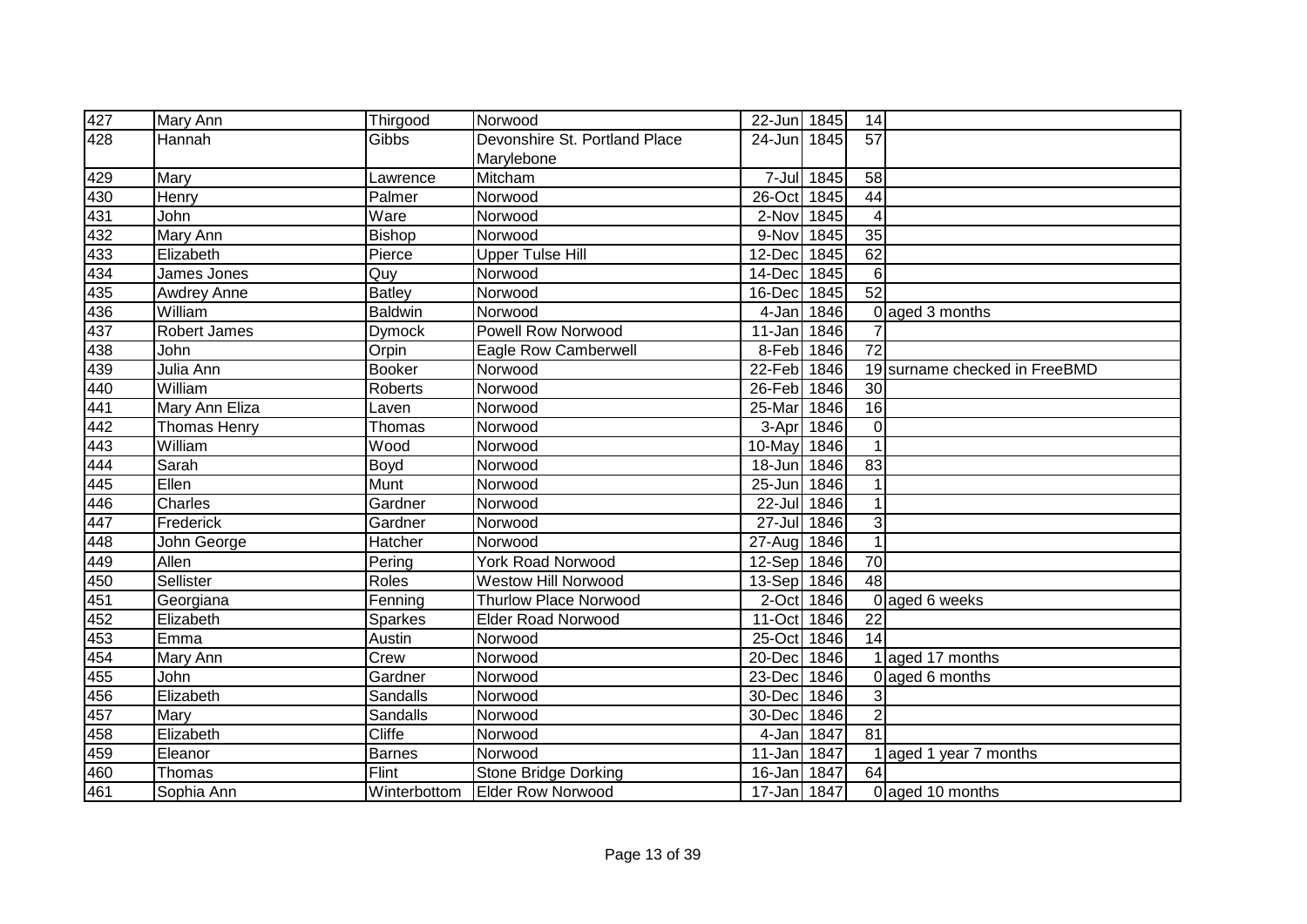| 462               | Mary Ann                   | <b>Blundell</b>   | <b>Westow Hill Norwood</b>       | 27-Jan 1847 |      |                  | 0 aged 2 months      |
|-------------------|----------------------------|-------------------|----------------------------------|-------------|------|------------------|----------------------|
| 463               | Jane                       | Green             | Norwood                          | 14-Feb 1847 |      |                  |                      |
| 464               | Joseph                     | Blundell          | Norwood                          | 8-Mar       | 1847 |                  | 0 aged 3 months      |
| 465               | Edward                     | Ingham            | Norwood                          | 16-Mar      | 1847 | 73               |                      |
| $\frac{126}{466}$ | Abraham                    | Hugget            | Norwood                          | 22-Mar      | 1847 |                  | 0 aged 2 months      |
|                   | Ann                        | Howell            | Norwood                          | 28-Mar      | 1847 | 74               |                      |
| 468               | Edward                     | Curnick           | Norwood                          | 15-Apr      | 1847 | $\overline{25}$  |                      |
| 470               | John                       | Hutchinson        | Norwood                          | 18-Apr      | 1847 | $\overline{41}$  |                      |
| 469               | George                     | Lyon              | Norwood                          | 18-Apr      | 1847 | 56               |                      |
| 471               | Ellen                      | Smith             | <b>Bentons Lane Norwood</b>      | 2-May 1847  |      | $\overline{22}$  |                      |
| 472               | <b>Christopher Charles</b> | Sparkes           | <b>High Street Lower Norwood</b> | 16-May 1847 |      | $\overline{17}$  |                      |
| 473               | Mary                       | <b>Brackstone</b> | <b>Elder Road</b>                | 20-Jun 1847 |      | $\overline{18}$  |                      |
| 474               | <b>Henry David</b>         | Heath             | <b>Curnick's Buildings</b>       | 11-Jul 1847 |      | $\overline{28}$  |                      |
| 475               | Elizabeth                  | Simpson           | <b>High Street Norwood</b>       | 22-Aug      | 1847 | 40               |                      |
| 476               | Anna                       | Martin            | Norwood Croydon                  | 29-Aug      | 1847 | 83               |                      |
| 477               | Sarah                      | Gardner           | Thurlow Arms Norwood             | 25-Nov      | 1847 | $\overline{12}$  |                      |
| 478               | William                    | Mansion           | <b>Elder Road</b>                | 5-Dec 1847  |      |                  | 0 aged 7 months      |
| $\overline{479}$  | Elizabeth                  | Davis             | Knights Hill Road                | 30-Dec      | 1847 | $\overline{52}$  |                      |
| 480               | William                    | Jenkins           | Norwood                          | 7-Jan 1848  |      | $\overline{2}$   |                      |
| 481               | <b>William Thomas</b>      | Coates            | Norwood                          | 23-Jan 1848 |      |                  | 0 aged 3 days        |
| 482               | Elizabeth                  | Hunt              | Norwood                          | 13-Feb 1848 |      | 16               |                      |
| 483               | Sarah                      | Petty             | Norwood                          | 8-Mar       | 1848 | 60               |                      |
| 484               | <b>William Henry</b>       | Quintan           | Dulwich                          | 12-Mar      | 1848 |                  | "Quittan or Quintin" |
| 485               | Maria                      | Roberts           | Norwood                          | 21-Apr      | 1848 | 22               |                      |
|                   | William                    | Hammond           | Norwood                          | 4-May 1848  |      | 34               |                      |
| 486<br>488<br>487 | James                      | Frost             | Norwood                          | 31-May 1848 |      | 10               |                      |
|                   | Richard                    | Gardner           | <b>Thurlow Arms Norwood</b>      | 31-May 1848 |      | 49               |                      |
| 489               | Harriett                   | Russell           | <b>Gypsy House Road Norwood</b>  | 11-Jun      | 1848 | 23               |                      |
| 490               | George                     | Pickett           | <b>Caroline Cottages Norwood</b> | 16-Jul 1848 |      | $\overline{18}$  |                      |
| 491               | James                      | Austin            | <b>Gypsy House Road</b>          | 30-Jul 1848 |      | $\overline{58}$  |                      |
| 492               | Elizabeth                  | Lewis             | <b>Elder Road</b>                | 30-Jul      | 1848 | 30               |                      |
| 493               | Margaret                   | Gibb              | Norwood                          | 4-Aug       | 1848 | 63               |                      |
| 494               | Elizabeth Florence         | Freeman           | Norwood                          | 11-Aug      | 1848 |                  | aged 1 year 9 months |
| 495               | Ann                        | Ponting           | Norwood                          | $15 - Aug$  | 1848 |                  | 0 aged 5 weeks       |
| 496               | Sarah                      | Frith             | Norwood                          | 16-Aug      | 1848 | 60               |                      |
| 497               | John                       | Day               | Crown Hill Norwood               | 18-Aug 1848 |      | $6 \overline{6}$ |                      |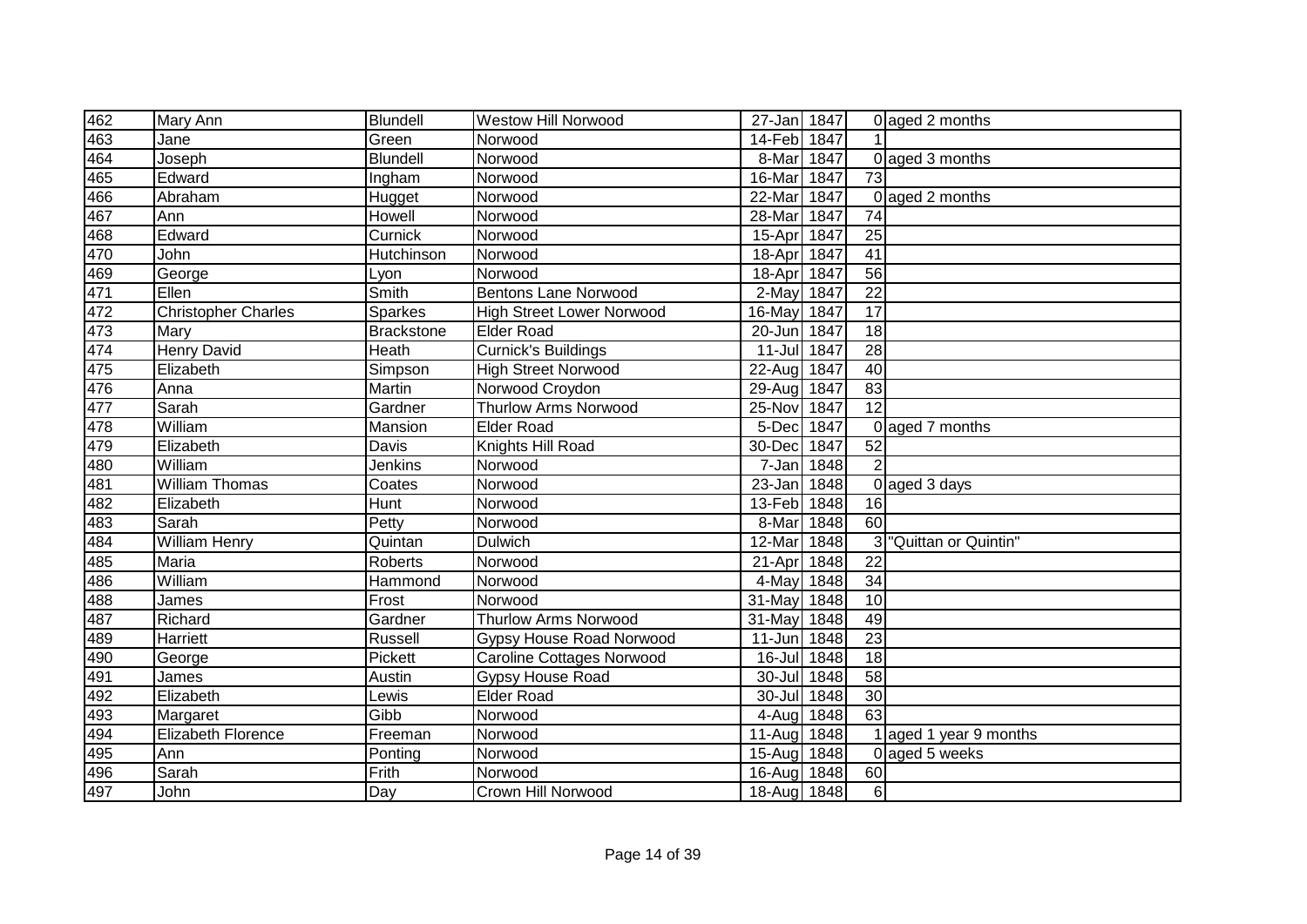| 498               | Ellen                 | Ingham    | Workhouse Lambeth                | 23-Aug 1848 |            | 76              |                      |
|-------------------|-----------------------|-----------|----------------------------------|-------------|------------|-----------------|----------------------|
| 499               | Robert                | Hill      | Norwood                          | $27 - Aug$  | 1848       | 75              |                      |
| 500               | Elizabeth             | Cooper    | Norwood                          | 5-Sep       | 1848       | 78              |                      |
| 501               | James                 | West      | Norwood                          | 7-Sep 1848  |            | $\overline{2}$  |                      |
| 502               | Eliza                 | Wilson    | <b>Woodcote Place</b>            | 26-Sep 1848 |            | 31              |                      |
| 503               | Ann                   | Wright    | Castle Place Norwood             | 10-Nov      | 1848       | $\overline{53}$ |                      |
|                   | Charles               | Blundell  | <b>Westow Hill Norwood</b>       | 15-Nov      | 1848       |                 | 0 aged 9 months      |
| $rac{504}{505}$   | George                | Roberts   | <b>Westow Hill Norwood</b>       | 23-Nov      | 1848       | 19              |                      |
| 506               | Harriet               | Lawrence  | Fareham Southampton              | 23-Dec      | 1848       | 71              |                      |
| 507               | Sarah                 | Saunders  | <b>Westow St Norwood</b>         | 24-Dec      | 1848       | 59              |                      |
| 484               | <b>William Henry</b>  | Quintin   | <b>Dulwich</b>                   | 12-Mar      | 1848       |                 | "Quittan or Quintin" |
| 508               | Jane Elizabeth        | Wood      | <b>Gipsey House Road Norwood</b> | 7-Jan       | 1849       | 25              |                      |
| 509               | William               | Field     | Norwood                          | 11-Jan      | 1849       | 50              |                      |
| 510               | Helen                 | Austin    | Providence Place Norwood         | 14-Jan      | 1849       | 76              |                      |
| 511               | <b>Emily Sarah</b>    | Gower     | Norwood                          | 4-Mar       | 1849       | $\overline{0}$  |                      |
| 512               | Ann                   | Silvester | Norwood                          | 29-Apr 1849 |            | 1               |                      |
| 513               | John                  | Horner    | Sydenham Grove Norwood           | 4-May       | 1849       | 69              |                      |
| 514               | <b>Henry Augustus</b> | Legge     | <b>Elder Road</b>                | 4-Jun 1849  |            | $\Omega$        |                      |
| 515               | William               | Meager    | Mount Pleasant                   | 17-Jun 1849 |            | 72              |                      |
| 516               | James                 | Shaw      | Norwood                          |             | 5-Jul 1849 | 39              |                      |
| 517               | Peter                 | Mann      | Norwood                          |             | 8-Jul 1849 | 50              |                      |
| 518<br>519<br>520 | Maria Elizabeth       | Knight    | Norwood                          | 22-Jul 1849 |            | 14              |                      |
|                   | Jemima                | Saunders  | <b>Westow Street Norwood</b>     | 1-Aug 1849  |            | 19              |                      |
|                   | John                  | Roper     | <b>Westow Hill Norwood</b>       | 7-Aug       | 1849       | 75              |                      |
| 521               | Hannah                | Johnson   | Norwood                          | $25 - Aug$  | 1849       | 62              | "Johnson or White"   |
| 521               | Hannah                | White     | Norwood                          | $25-Au$ g   | 1849       | 62              | "Johnson or White"   |
| 522               | James                 | Paddock   | Park Road Norwood                | 30-Aug      | 1849       | 68              |                      |
| 523               | Martha                | Austin    | Norwood                          | 2-Sep       | 1849       | 59              |                      |
| 524               | <b>Florence Maria</b> | Davis     | Norwood                          | 2-Sep       | 1849       | $\Omega$        |                      |
| 525               | Ann                   | Ayres     | Norwood                          | 23-Sep      | 1849       | 41              |                      |
| 526               | Aaron                 | Adams     | Norwood                          | 30-Sep      | 1849       |                 | 0 aged 7 weeks       |
| 527               | William               | Turquand  | Norwood                          | 5-Dec       | 1849       | 68              |                      |
| 529               | Alice                 | Edson     | George Street                    | 9-Dec       | 1849       | 47              |                      |
| 528               | Robert                | Stevens   | Norwood                          | 9-Dec       | 1849       | 52              |                      |
| 530               | James                 | Martin    | Norwood                          | 12-Dec      | 1849       |                 |                      |
| 531               | Susan                 | Ware      | Norwood                          | 16-Dec 1849 |            | 58              |                      |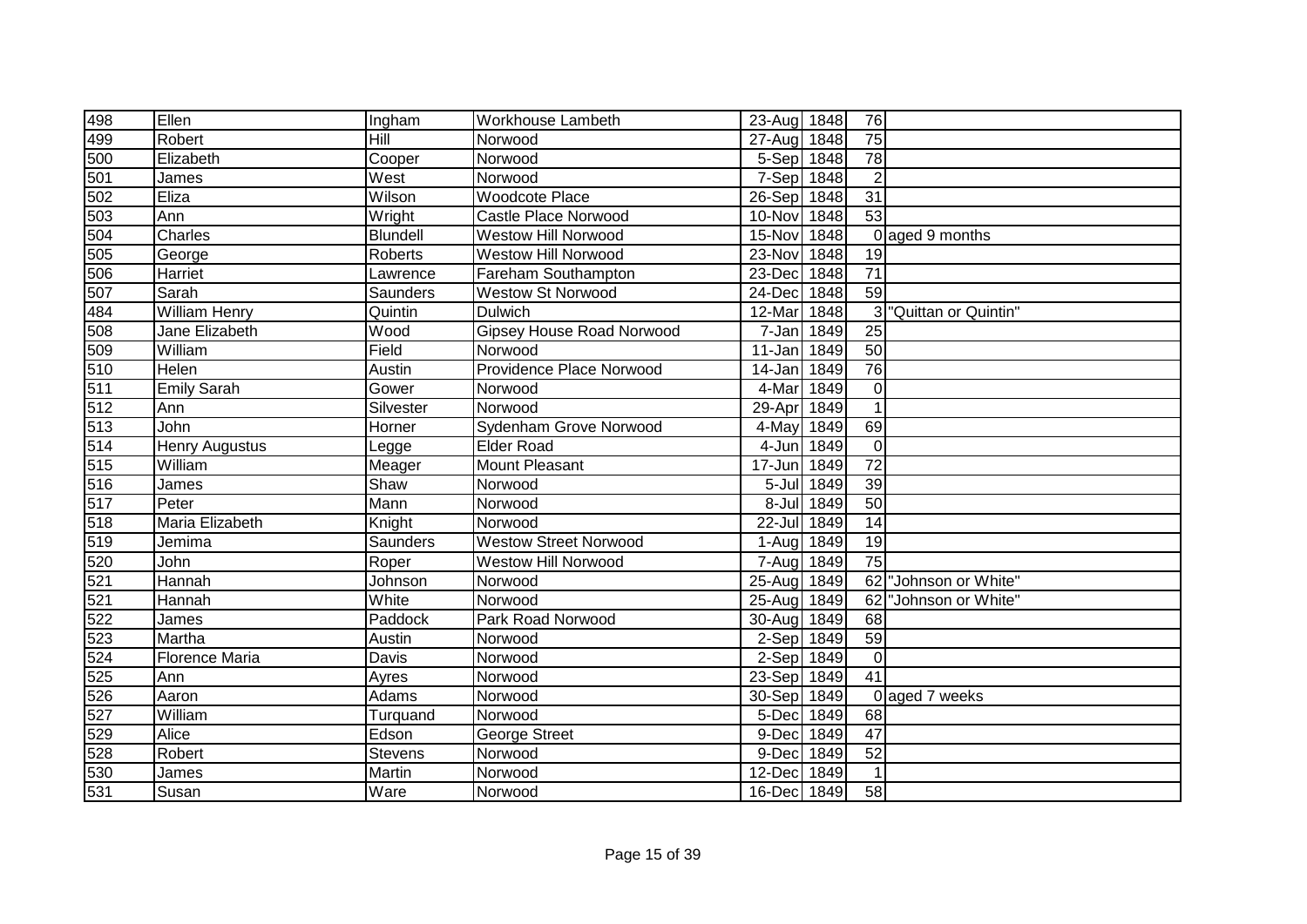| 532               | <b>Elizabeth Caroline</b> | Stevens         | Park Road Norwood               | 30-Dec 1849 |      | 25              |                |
|-------------------|---------------------------|-----------------|---------------------------------|-------------|------|-----------------|----------------|
| 533               | Catherine                 | Knight          | <b>Canterbury Grove Norwood</b> | 7-Jan       | 1850 | $\overline{74}$ |                |
| 534               | <b>Thomas Gibson</b>      | Asquith         | Norwood                         | 17-Jan      | 1850 | 63              |                |
| 535               | Eleanor Webster           | Skinner         | Norwood                         | 27-Jan      | 1850 | $\overline{0}$  |                |
|                   | William                   | Taylor          | Norwood                         | $28 - Jan$  | 1850 | $\overline{80}$ |                |
| $\frac{536}{537}$ | Catherine Martha          | Wright          | 11 Thurlow Place Lower Norwood  | 1-Feb 1850  |      | $\overline{19}$ |                |
| 538               | Abraham                   | Haggett         | Norwood                         | 4-Feb 1850  |      | $\mathbf 0$     |                |
| 539               | John Frederick            | <b>Brandrum</b> | <b>York Crescent Norwood</b>    | 17-Mar      | 1850 | $\mathbf 0$     |                |
| 540               | Mary                      | Masters         | Upper Norwood Croydon           | 19-Mar      | 1850 | $\overline{42}$ |                |
| 541               | Mary Ann                  | Groom           | Norwood                         | 29-Mar      | 1850 | $\overline{24}$ |                |
| 542               | Ann Treaver               | Mann            | Norwood                         | 31-Mar      | 1850 | 14              |                |
| 543               | Thomas                    | Towler          | Norwood                         | 31-Mar      | 1850 | 0               |                |
| 544               | Ann Austin                | <b>Dymock</b>   | Norwood                         | 25-Apr      | 1850 | $\overline{17}$ |                |
| 545               | Mary Ann                  | Lewis           | <b>Thornton Heath Croydon</b>   | $16 - Jun$  | 1850 | $\overline{27}$ |                |
| 546               | Samuel                    | Turner          | Norwood                         | 14-Jul      | 1850 | 13              |                |
| 547               | Ambrose                   | Adams           | Norwood                         | 18-Jul 1850 |      | $\mathbf 0$     |                |
| 548               | Hannah Sarah              | Quy             | Norwood                         | 21-Jul      | 1850 |                 |                |
| 549               | Thomas                    | Day             | Norwood                         | 15-Aug      | 1850 | 48              |                |
| 550               | James                     | Hilton          | Norwood                         | 18-Aug      | 1850 | $\mathbf 0$     |                |
| 551               | Elizabeth                 | Blunden         | Norwood                         | 29-Aug 1850 |      | 57              |                |
| 552               | Charles                   | Morrison        | Norwood                         | 6-Sep 1850  |      | 12              |                |
| 553               | Elizabeth                 | King            | Norwood                         | 1-Oct 1850  |      | 50              |                |
| 554               | <b>Mary Maria</b>         | Roe             | Norwood                         | 25-Nov      | 1850 |                 | 0 aged 6 weeks |
| 555               | Ann                       | Hodgson         | Finchley Road St John's Wood    | 3-Dec       | 1850 | 73              |                |
| 556               | Emily                     | <b>Barber</b>   | Norwood                         | 15-Dec      | 1850 | 5               |                |
|                   | Eliza                     | Tullett         | Norwood                         | 26-Dec      | 1850 | 6               |                |
| $\frac{557}{558}$ | William John              | Folkes          | Norwood                         | 16-Feb 1851 |      | $\mathbf 0$     |                |
| 559               | Jessy                     | Willoughby      | Norwood                         | 6-Mar       | 1851 | 0               |                |
| 560               | Isabella                  | Dawson          | Norwood                         | 7-Mar       | 1851 | 61              |                |
| 561               | Clara                     | Stevens         | Norwood                         | 30-Mar      | 1851 |                 |                |
| 563               | Sophia Ann                | Stevens         | <b>Chapel Place Norwood</b>     | 18-Apr      | 1851 | 58              |                |
| $\overline{562}$  | Thomas                    | Woods           | Westow Hill Croydon             | 18-Apr      | 1851 | $\overline{29}$ |                |
| 564               | John                      | Anscomb         | Norwood                         | 27-Apr      | 1851 | 76              |                |
| 565               | Martha                    | Sawyer          | <b>Elder Road</b>               | 4-May       | 1851 | 67              |                |
| 566               | George                    | Pickett         | Norwood                         | 11-May      | 1851 | $\mathbf 0$     |                |
| 567               | Samuel                    | <b>Simms</b>    | Norwood                         | 25-May 1851 |      | 53              |                |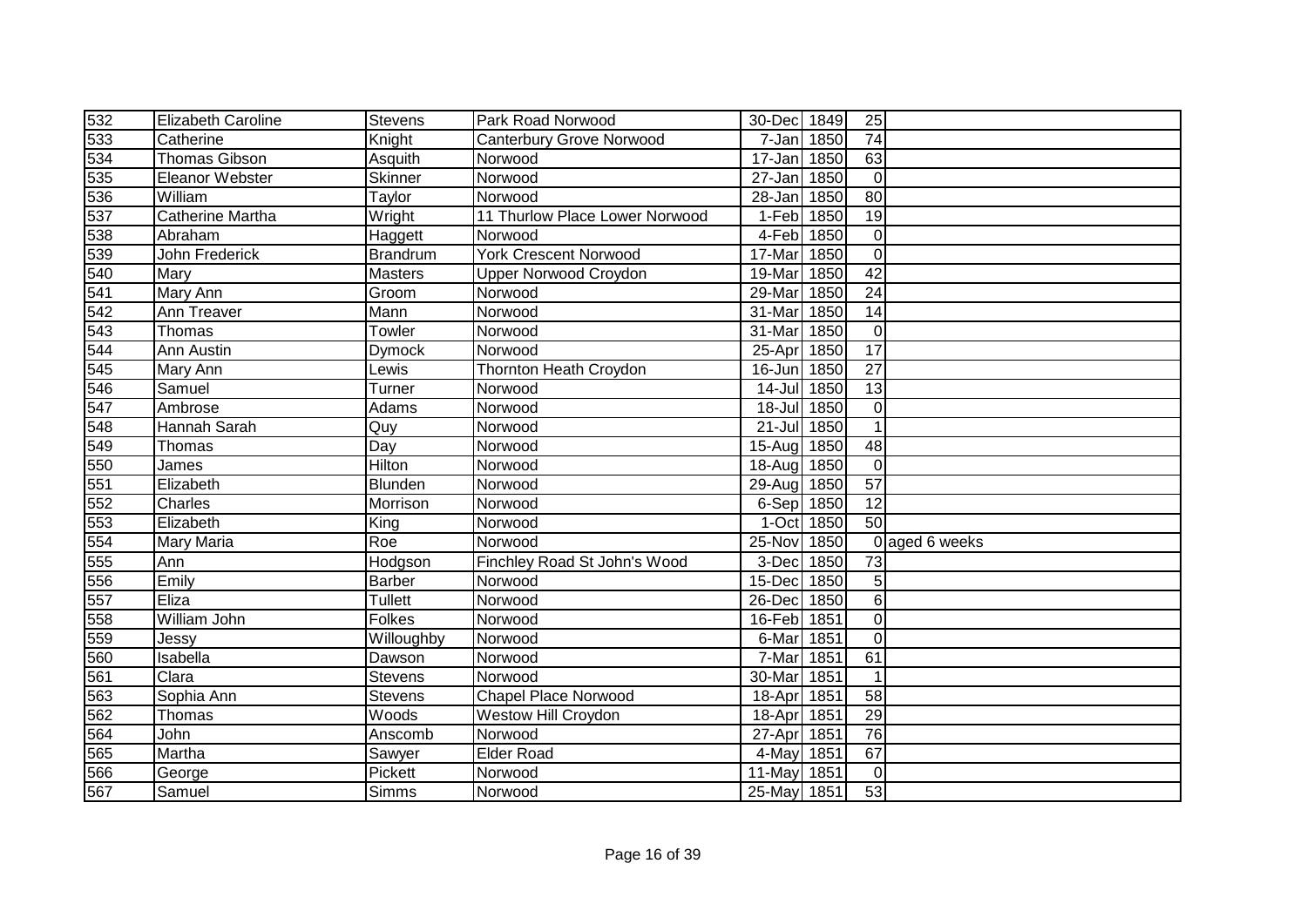| 568                                | Elizabeth                 | Smith        | Norwood                    | 8-Jun 1851  |      | 75              |                              |
|------------------------------------|---------------------------|--------------|----------------------------|-------------|------|-----------------|------------------------------|
| 570                                | <b>Elizabeth Caroline</b> | Bugbird      | Norwood                    | 29-Jun 1851 |      | $\overline{0}$  |                              |
| 569                                | John                      | Quy          | Norwood                    | 29-Jun      | 1851 | 46              |                              |
| 571                                | Isaac                     | Lawrence     | Mitcham                    | 4-Jul       | 1851 | 68              |                              |
| $\overline{572}$                   | Jane                      | Dyer         | Norwood                    | $13$ -Jul   | 1851 | 45              |                              |
| $rac{573}{574}$<br>$rac{574}{575}$ | William                   | Allwright    | Norwood                    | 4-Aug 1851  |      | $\overline{81}$ |                              |
|                                    | William                   | Sims         | Wandsworth Asylum          | 10-Aug      | 1851 | $\overline{28}$ |                              |
|                                    | James William             | Broughton    | Norwood                    | $15 - Aug$  | 1851 | $\Omega$        |                              |
| 576                                | James                     | <b>Hulks</b> | Norwood                    | 22-Aug      | 1851 |                 | surname checked in FreeBMD   |
| 577                                | Sarah                     | Warner       | Norwood                    | 4-Sep       | 1851 | 46              |                              |
| 578                                | <b>Francis Howard</b>     | Chandler     | Crown Hill                 | 9-Sep       | 1851 |                 |                              |
| 579                                | Mary Ann                  | <b>Nobbs</b> | Knights Hill Road          | 16-Sep      | 1851 | 3 <sup>1</sup>  |                              |
| 580                                | William                   | Bonner       | Knights Hill Road          | 20-Sep      | 1851 | $\overline{3}$  |                              |
| 581                                | Charles                   | Frost        | <b>Chapel Road Norwood</b> | 28-Sep      | 1851 | 1               |                              |
| 582                                | Susannah                  | <b>Brown</b> | Norwood                    | 12-Oct 1851 |      | 8 <sup>1</sup>  |                              |
| 583                                | Henry Jacob               | Mann         | Norwood                    | 28-Oct      | 1851 | 19              |                              |
| 584                                | Robert                    | Reynolds     | Norwood                    | 19-Nov      | 1851 | 51              |                              |
| 585                                | George Goodman            | Smith        | Norwood                    | 27-Nov      | 1851 |                 | 0 aged 7 weeks               |
| 586                                | Mathias                   | Keys         | Norwood                    | 7-Dec       | 1851 |                 | 0 aged 8 days                |
| 587                                | Harriet                   | Wood         | <b>High Street Norwood</b> | 16-Dec      | 1851 | $\Omega$        |                              |
| 588                                | William                   | Curtis       | Norwood                    | 4-Jan       | 1852 | 63              |                              |
| 589<br>590                         | Amelia Mary               | Munt         | Norwood                    | $7 - Jan$   | 1852 |                 |                              |
|                                    | William                   | Martin       | Norwood                    | $25 - Jan$  | 1852 |                 | 0 aged 6 days                |
| 592<br>594                         | Martha                    | Jennings     | <b>Tulse Hill</b>          | 19-Mar      | 1852 | 25              |                              |
|                                    | Susan Jane                | Rose         | Crown Hill Norwood         | 21-Mar      | 1852 |                 | 1 aged 1 year 6 months       |
| 593                                | George                    | Spooner      | George Street Norwood      | 21-Mar      | 1852 |                 | 0 aged 6 months              |
| 595                                | Harriett                  | Manser       | Crown Hill Norwood         | 28-Mar      | 1852 |                 | 0 aged 6 months              |
| 596                                | Sarah Lester              | Rose         | Crown Hill Norwood         | 31-Mar      | 1852 |                 |                              |
| 597                                | Eliza                     | Harper       | Gipsey Hill Norwood        | 1-Apr       | 1852 |                 | 2 surname checked in FreeBMD |
| 598                                | Benjamin                  | Wallis       | <b>Cross Roads Norwood</b> | 21-Apr      | 1852 |                 | 1 aged 1 year 1 month        |
| 599                                | Mary Ann                  | Hall         | Woodcote Place Norwood     | 23-Apr 1852 |      | $6 \mid$        |                              |
| $\overline{600}$                   | Caroline Sarah            | Lanning      | Knights Hill Road Norwood  | 29-Apr 1852 |      | $\overline{3}$  |                              |
| 603                                | John                      | Curtis       | Norwood                    | 11-May      | 1852 | 23              |                              |
| 601                                | <b>Richard Dwight</b>     | Benton       | Norwood                    | 16-May      | 1852 | 37              |                              |
| 602                                | Francis                   | Leatherdale  | Norwood                    | 16-May      | 1852 | 53              |                              |
| 605                                | Sophia                    | Gardner      | Woodcote Place Norwood     | 14-Jun 1852 |      |                 | 2 aged 2 years 6 months      |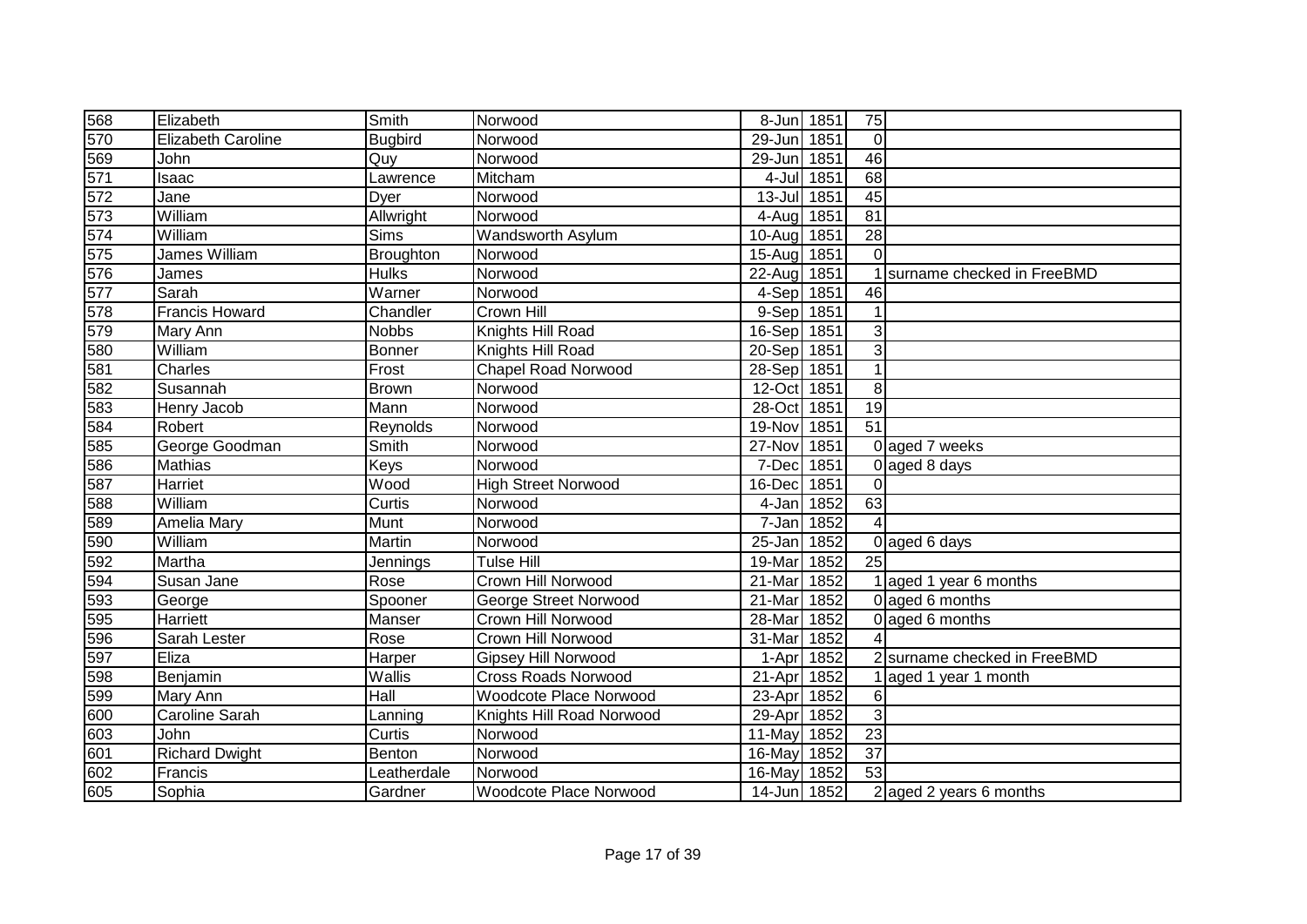| 604                                                   | William George        | Murdock         | Norwood                            | 16-Jun 1852 |            | $\overline{7}$  |                                         |
|-------------------------------------------------------|-----------------------|-----------------|------------------------------------|-------------|------------|-----------------|-----------------------------------------|
| 606                                                   | Emma Jane             | Heath           | Norwood                            | 27-Jun      | 1852       | 3               |                                         |
| 607                                                   | Henry                 | Lockwood        | <b>Thomas Place Norwood</b>        | 30-Jun      | 1852       | 3               |                                         |
|                                                       | James                 | Smith           | Norwood                            |             | 4-Jul 1852 |                 | 5 the age may just end with a "5"       |
|                                                       | William               | Wakeman         | Norwood                            |             | 7-Jul 1852 | 77              |                                         |
|                                                       | Lydia                 | Kitchener       | Gyp Hill House Norwood             | 11-Jul 1852 |            | $\overline{32}$ |                                         |
| 608<br>609<br>610<br>611<br>613                       | James                 | Putley          | Norwood                            | 15-Jul 1852 |            |                 | 56 smudged age - aged 54 in 1851 census |
|                                                       | Charles Thomas        | Quy             | Norwood                            | 21-Jul 1852 |            | 5               |                                         |
| 612                                                   | Samuel                | Quy             | Norwood                            | 21-Jul 1852 |            | $\overline{7}$  |                                         |
| 614                                                   | William Henry         | Stevens         | Gipsy Hill Norwood                 | 1-Aug 1852  |            |                 |                                         |
| 615                                                   | Mary Ann              | Collins         | Norwood                            | 8-Aug 1852  |            |                 |                                         |
| 616                                                   | Frances               | <b>Barber</b>   | Norwood                            | 16-Aug 1852 |            |                 |                                         |
| 617                                                   | <b>Charles James</b>  | Frost           | <b>Chapel Place Norwood</b>        | 17-Aug      | 1852       |                 | 0 aged 6 months                         |
| 618                                                   | Harriet               | Putley          | <b>Elder Road Norwood</b>          | 19-Sep 1852 |            |                 | 0 aged 3 months                         |
| 620                                                   | George Borrows        | Day             | Sydenham Grove                     | 2-Oct 1852  |            |                 |                                         |
| 619                                                   | Henry                 | Day             | Sydenham Grove                     | 2-Oct 1852  |            |                 |                                         |
| 621                                                   | William               | Ware            | <b>Gypsy Road</b>                  | 3-Oct 1852  |            | 67              |                                         |
| 622                                                   | Rebecca               | <b>Thewless</b> | Knights Hill Road Norwood          | 10-Oct      | 1852       | 84              |                                         |
| 623                                                   | Mary                  | Bignell         | Streatham Lane Norwood             | 12-Oct      | 1852       | 12              |                                         |
| 624                                                   | Thomas William        | Petty           | Knights Hill Road Norwood          | 13-Oct 1852 |            |                 | 0 aged 10 months                        |
| 626                                                   | William Chaplin       | Larter          | Knights Hill Road Norwood          | 6-Dec 1852  |            | 5               |                                         |
| 625                                                   | Ann                   | Angles          | Norwood                            | 28-Oct 1852 |            | 64              |                                         |
| 591                                                   | Eliza                 | Ward            | Norwood                            | ?-Feb 1852  |            | $\overline{29}$ |                                         |
| 627                                                   | Edward                | Flatman         | Norwood                            | 1-Jan 1853  |            | 19              |                                         |
|                                                       | David                 | Baker           | <b>Dulwich Common</b>              | 30-Jan 1853 |            | 49              |                                         |
|                                                       | Charles               | Rickman         | Norwood                            | 30-Jan 1853 |            | $\overline{46}$ |                                         |
|                                                       | Alfred                | Tant            | <b>Chapel Place Norwood</b>        | 13-Feb 1853 |            |                 | 0 aged 1 month                          |
| $\frac{629}{628}$ $\frac{628}{630}$ $\frac{630}{631}$ | <b>William Henry</b>  | Benton          | <b>High Street Norwood</b>         | 20-Feb 1853 |            |                 | 3 aged 3 years 6 months                 |
| 632                                                   | Martha                | Bacon           | Thornback Row Knights Hill Norwood | 21-Feb      | 1853       |                 | 1 aged 1 year 6 months                  |
| 634                                                   | Sarah Ann             | Hardy           | <b>Thomas Place Norwood</b>        | 27-Feb 1853 |            |                 | 0 aged 7 months                         |
| 633                                                   | John                  | Meager          | <b>High Street Norwood</b>         | 27-Feb 1853 |            | $\,6$           |                                         |
| 635                                                   | Mary Elizabeth Thirza | Wright          | Norwood                            | 27-Feb 1853 |            | 11              |                                         |
| 637                                                   | <b>Edward Carlton</b> | Austin          | <b>Thomas Place Norwood</b>        | 13-Mar      | 1853       | 35              |                                         |
| 638                                                   | Elizabeth             | Austin          | <b>Gypsy House Road Norwood</b>    | 13-Mar      | 1853       | 65              |                                         |
| 636                                                   | Frederick             | Meager          | East Street High Street Norwood    | 13-Mar      | 1853       |                 | 0 aged 10 months                        |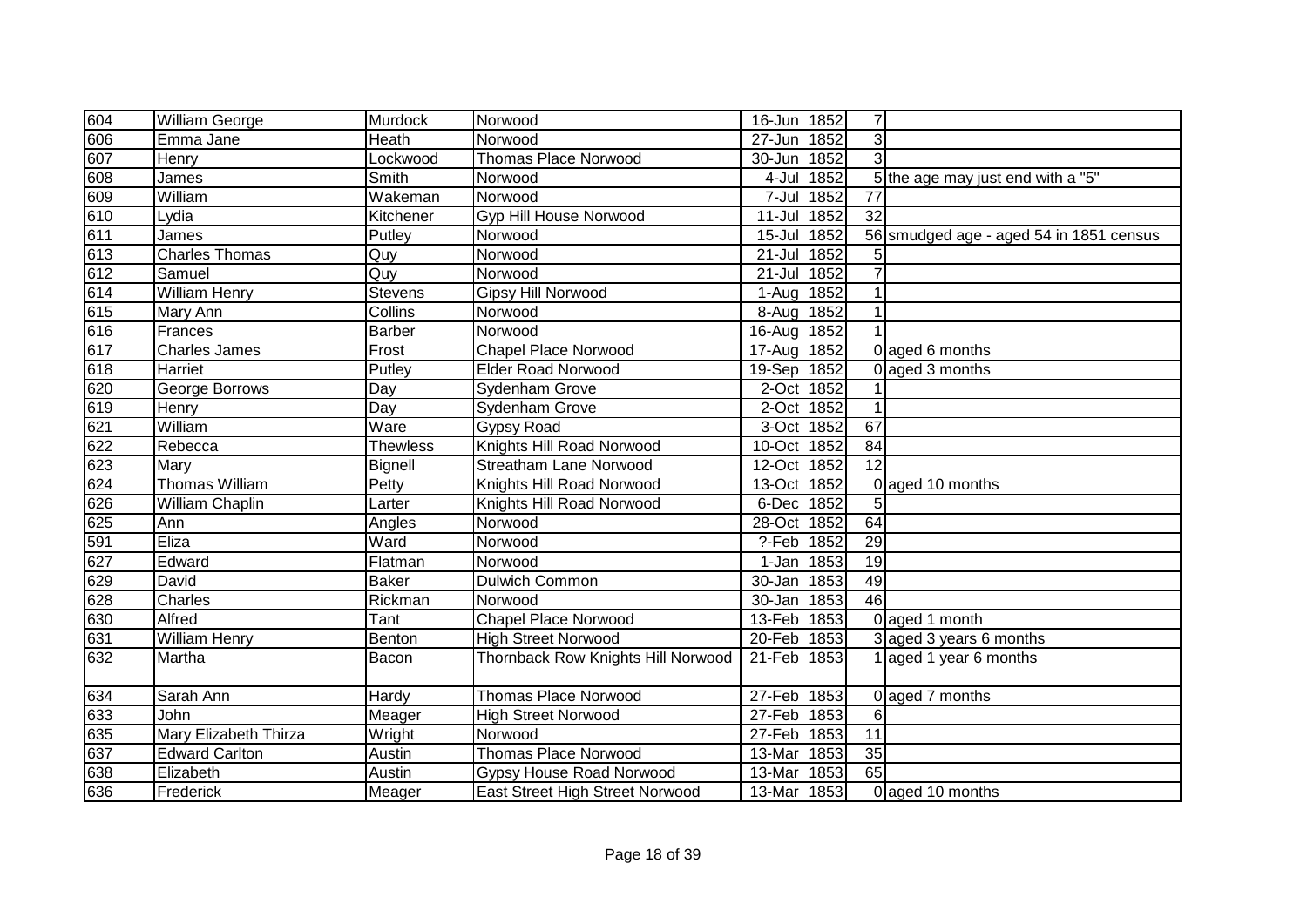| 639 | Mary                  | <b>Hales</b>      | <b>Elder Road Norwood</b>        | 20-Mar 1853 |      | 28              |                                         |
|-----|-----------------------|-------------------|----------------------------------|-------------|------|-----------------|-----------------------------------------|
| 642 | Henry                 | <b>Clark</b>      | Gypsy Road                       | 27-Mar      | 1853 | $\Omega$        |                                         |
| 640 | Thomas                | Scantling         | <b>Beaulieu Road</b>             | 27-Mar      | 1853 | $\Omega$        | only first 3 letters of surname certain |
| 641 | John                  | Worrell           | Gypsy House Road                 | 27-Mar      | 1853 | $\overline{55}$ |                                         |
| 643 | William               | Sandys            | <b>Gypsy Hill</b>                | 3-Apr       | 1853 | 0               |                                         |
| 644 | Sophia                | Worner            | Sydenham Place Lower Norwood     | 8-Apr 1853  |      | 1               |                                         |
| 645 | Francis               | Edmunds           | <b>Elder Road Norwood</b>        | 10-Apr 1853 |      | $\overline{82}$ |                                         |
| 646 | John                  | Rogers            | <b>Elder Road Norwood</b>        | 17-Apr      | 1853 | 3               |                                         |
| 647 | Mary Ann              | <b>Baker</b>      | Dulwich Common                   | 24-Apr 1853 |      | 42              |                                         |
| 649 | George                | Martin            | Gypsy Road                       | 8-May 1853  |      | $\overline{2}$  |                                         |
| 648 | Sarah                 | Trusson           | <b>Curnicks Row</b>              | 8-May 1853  |      | 8               |                                         |
| 650 | Sarah                 | <b>Baldock</b>    | Soapsuds Square Norwood          | 22-May      | 1853 | $\overline{30}$ |                                         |
| 651 | James                 | Woodley           | <b>Gypsy House Road Norwood</b>  | 22-May      | 1853 | 30              |                                         |
| 652 | Martha                | Reynolds          | <b>Gypsy House Road Norwood</b>  | 27-May      | 1853 | 53              |                                         |
| 653 | <b>Robert Richard</b> | <b>Burr</b>       | <b>High Street Norwood</b>       | 10-Jul 1853 |      | $\Omega$        | aged 9 months                           |
| 654 | Jane                  | Muckill           | Norwood                          | 17-Jul 1853 |      | 49              |                                         |
| 655 | <b>Emily Louisa</b>   | Hunt              | <b>Gipsy Hill Norwood</b>        | 24-Jul 1853 |      |                 | 0 aged 7 weeks                          |
| 656 | Elizabeth             | Lentow $\sqrt{?}$ | 32 Amwell Street Penton Villa    | 29-Jul      | 1853 |                 | 84 surname not clear                    |
| 657 | Thomas                | Coxed             | <b>Gypsy House Road</b>          | 31-Jul 1853 |      | 41              |                                         |
| 658 | David                 | May               | Eden Road                        | 8-Aug 1853  |      | 27              |                                         |
| 659 | Eliza                 | Boyd              | Norwood                          | 21-Aug 1853 |      | 34              |                                         |
| 660 | Jane                  | Alder             | Knights Hill Road                | 4-Sep 1853  |      | 26              |                                         |
| 661 | Jane                  | Angles            | Norwood                          | 06-Sep 1853 |      | 29              |                                         |
| 663 | Edward                | Perrin            | <b>Chapel Road</b>               | 11-Sep 1853 |      |                 | 0 aged 7 months                         |
| 662 | Edward                | <b>Stevens</b>    | Park Road                        | 11-Sep 1853 |      | 14              |                                         |
| 664 | Mary Ann              | Hunt              | <b>Gipsy Hill</b>                | 20-Sep 1853 |      | $\Omega$        | aged 2 months                           |
| 665 | Caroline              | Terrey            | <b>George Street Gipsey Hill</b> | 27-Sep 1853 |      |                 |                                         |
| 666 | George                | Willcox           | Crown Hill                       | 13-Oct 1853 |      |                 | aged 19 months                          |
| 667 | Abel                  | Day               | Islington                        | 12-Nov      | 1853 | $\Omega$        | aged 4 months                           |
| 668 | Charles               | <b>Hitchcock</b>  | Knights Hill Road                | 13-Nov 1853 |      | 3               |                                         |
| 669 | Mary Ann              | <b>Thewless</b>   | Mill Street Dock Head            | 1-Dec 1853  |      | 59              |                                         |
| 670 | <b>Thomas George</b>  | Angles            | 20 St George's Place Water Lane  | 4-Dec 1853  |      | 6               |                                         |
|     |                       |                   | <b>Brixton</b>                   |             |      |                 |                                         |
| 671 | Mary                  | <b>Bond</b>       | Knights Hill Road                | 4-Dec       | 1853 | 81              |                                         |
| 672 | Edward                | Roffey            | Crown Hill                       | 25-Dec      | 1853 | $\overline{2}$  |                                         |
| 673 | Catherine             | Hitchcock         | Knights Hill Road                | 1-Jan 1854  |      | $\overline{7}$  |                                         |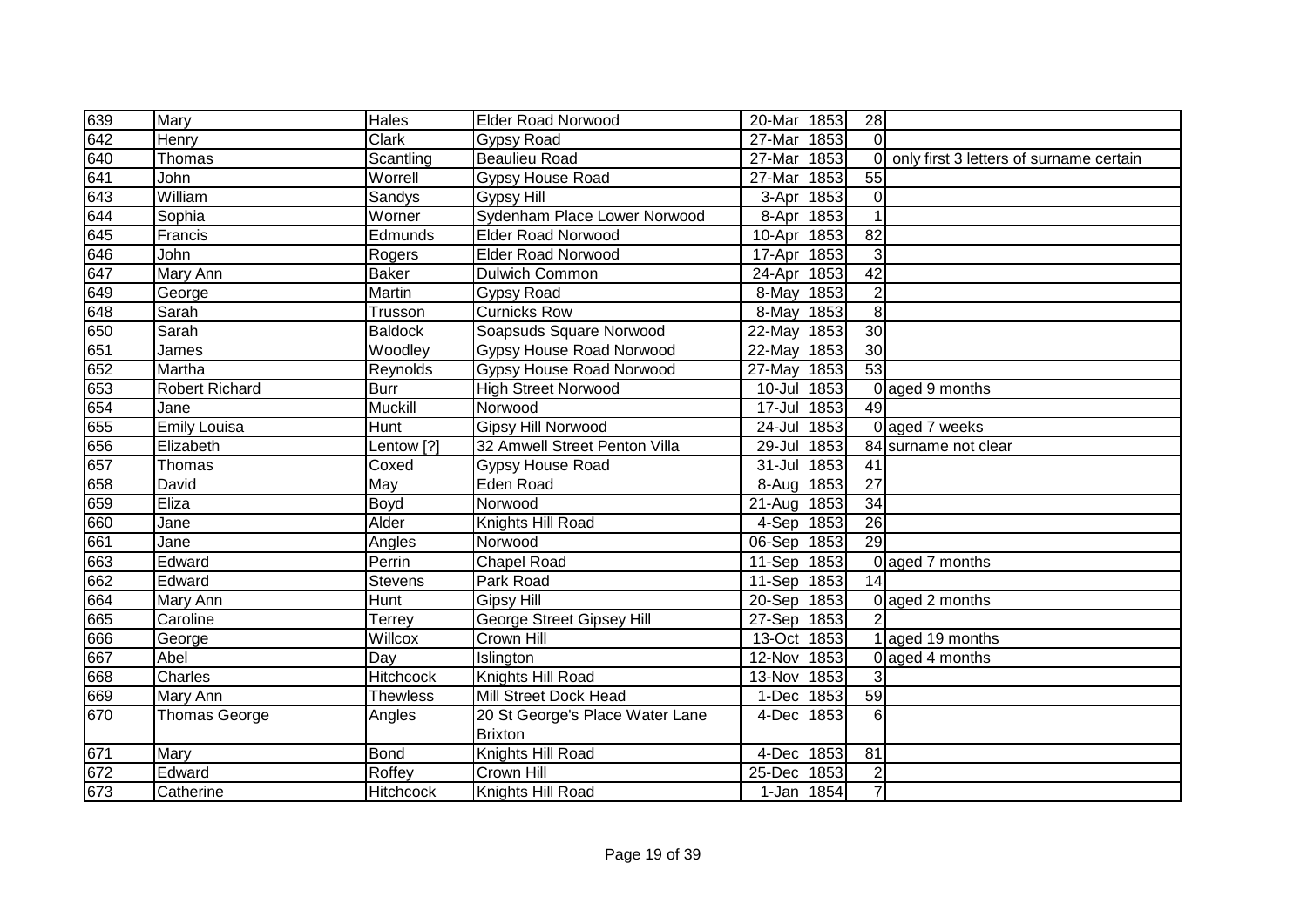| 674              | Mary Ann               | Richardson     | <b>High Street</b>            | 26-Jan 1854 |            |                 | 1 aged 1 year 4 months  |
|------------------|------------------------|----------------|-------------------------------|-------------|------------|-----------------|-------------------------|
| 675              | Sarah                  | Bacon          | Knights Hill Road             | 2-Feb 1854  |            | 16              |                         |
| 677              | Margaret Ann           | Belcher        | Knights Hill Road             | 12-Feb 1854 |            |                 | 0 aged 11 months        |
| 676              | John                   | Gardner        | Crown Lane                    | 12-Feb 1854 |            | 49              |                         |
| 678              | William                | Kidd           | <b>Elder Road Norwood</b>     | 19-Feb 1854 |            | 50              |                         |
| 679              | Thomas                 | Rogers         | <b>Elder Road</b>             | 26-Feb 1854 |            | $\overline{27}$ |                         |
| 680              | Elizabeth Matilda      | <b>Roberts</b> | <b>Elder Road</b>             | 10-Mar      | 1854       |                 |                         |
| 681              | <b>Charlotte Emily</b> | Carter         | Victoria Road Norwood         | 2-Apr       | 1854       |                 | 0 aged 8 months         |
| 682              | Elizabeth              | Martin         | <b>Elder Road Norwood</b>     | 9-Apr       | 1854       | $\overline{57}$ |                         |
| 684              | Rebecca                | <b>Betts</b>   | Knights Hill Road Norwood     | 7-May 1854  |            |                 | 0 aged 3 months         |
| 683              | Ellen                  | Grigg          | Norwood                       | 7-May 1854  |            | 3               |                         |
| 685              | Frederick              | Wood           | <b>High Street</b>            | 14-May      | 1854       | 33              |                         |
| 686              | Winnifred              | Crampton       | <b>High Street</b>            | 21-May      | 1854       |                 | aged 1 year 9 months    |
| 687              | John                   | Green          | <b>Gipsy House Road</b>       | 28-May      | 1854       | $\overline{31}$ |                         |
| 688              | Sarah Ann              | Hilton         | Park Place Norwood            | 6-Jun       | 1854       |                 | 1 aged 18 months        |
| 690              | <b>Mary Emily</b>      | Barber         | <b>Elder Road Norwood</b>     | 11-Jun      | 1854       |                 | 0 aged 7 months         |
| 689              | Catherine              | Hart           | Knights Hill Road Norwood     | 11-Jun      | 1854       | 38              |                         |
| 691              | Eliza Jane             | Grewcock       | <b>Elder Road Norwood</b>     | 28-Jun      | 1854       |                 | 1 aged 16 months        |
| 692              | George                 | Groves         | <b>Woodcote Place Norwood</b> | 9-Jul       | 1854       |                 | 0 aged 10 months        |
| 694              | Charles John           | Neave          | Norwood                       | $9 -$ Jul   | 1854       |                 | 0 aged 6 weeks          |
| 693              | George William         | Spittles       | Gipsy House Road Norwood      |             | 9-Jul 1854 |                 | 1 aged 1 year 10 months |
| 695              | Elizabeth              | Watson         | Pilgrim Hill Norwood          | 16-Jul 1854 |            |                 | 0 infant                |
| 696              | Selina Sarah           | Callam         | Gibson Hill Norwood           | 20-Jul 1854 |            | 27              |                         |
| 698              | Sarah                  | Boyd           | Knights Hiil Road Norwood     | 23-Jul 1854 |            | 68              |                         |
| 697              | Elizabeth Jane         | Hogg           | <b>Dulwich Road Norwood</b>   | 23-Jul 1854 |            | 17              |                         |
| 699              | Eliza                  | Shroud         | Park Road Norwood             | 31-Jul 1854 |            | $\overline{16}$ |                         |
| 700              | Margaret               | Hawley         | <b>High Street Norwood</b>    | 6-Aug 1854  |            |                 | 0 aged 11 months        |
| 701              | Zachariah              | Waight         | Gipsy House Road              | 10-Aug      | 1854       | 25              |                         |
| $\overline{703}$ | John                   | <b>Steer</b>   | <b>Curnick's Row Norwood</b>  | $13 - Aug$  | 1854       | 79              |                         |
| 702              | George                 | Woodcock       | <b>High Street Norwood</b>    | $13 - Aug$  | 1854       |                 | aged 15 months          |
| 704              | Thomas                 | <b>Dymock</b>  | Powells Row                   | $15 - Aug$  | 1854       | 56              |                         |
| $\overline{705}$ | Sarah                  | Wright         | <b>Beaulieu Hill Norwood</b>  | $15-Au$ g   | 1854       | $\overline{40}$ |                         |
| 706              | James Robert           | Mays           | Gipsy Hill Norwood            | 22-Aug      | 1854       |                 | 4 aged 4 years 6 months |
| 707              | Eliza                  | Wort           | Gipsy Hill Norwood            | 22-Aug      | 1854       | 22              |                         |
| 708              | William George         | <b>Baker</b>   | Thomas' Place Norwood         | $25 - Aug$  | 1854       |                 | 0 aged 6 months         |
| 709              | William                | Manser         | Crown Hill Norwood            | 1-Sep 1854  |            |                 | 0 aged 6 months         |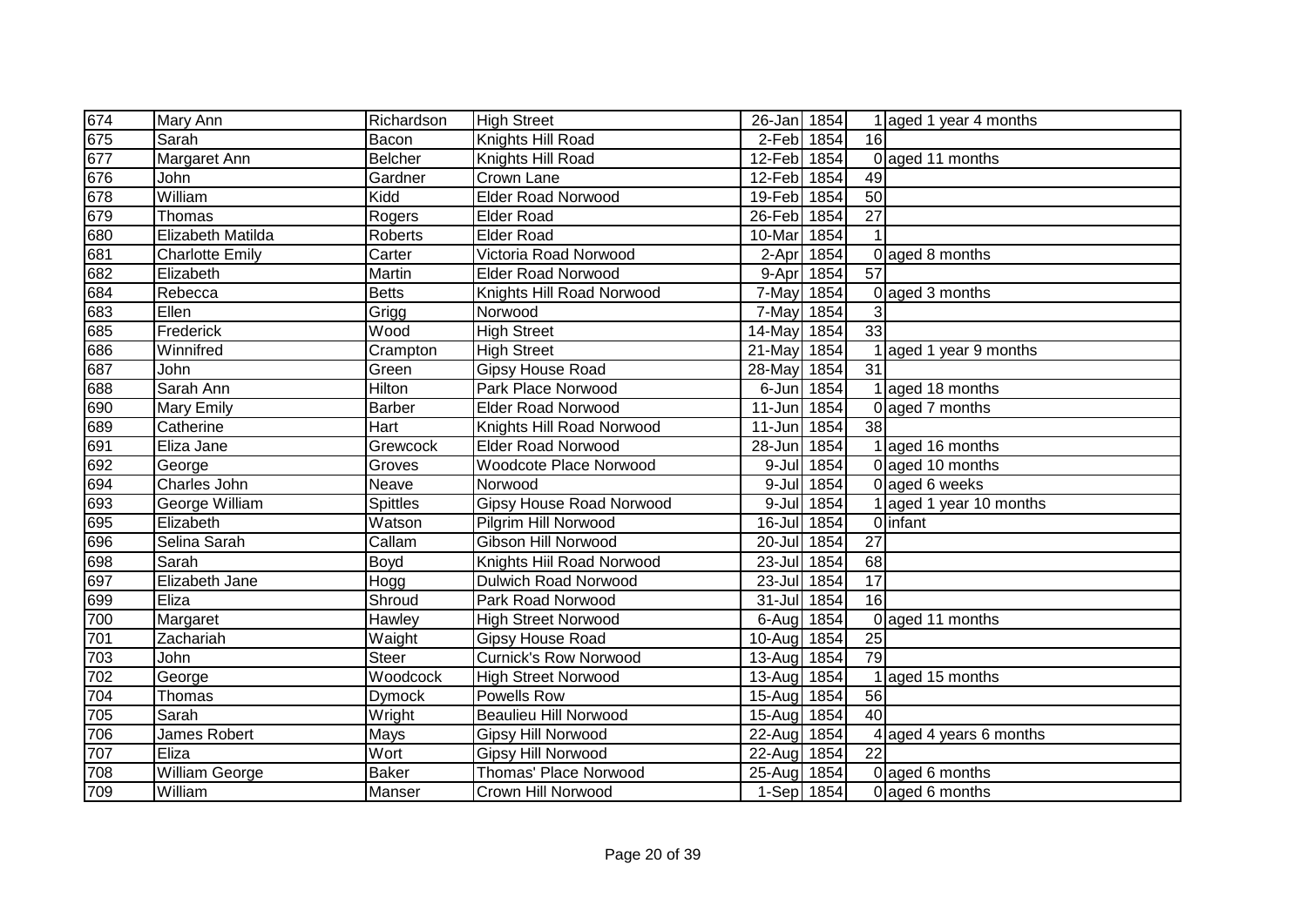| 710 | Edwin                 | Gent                         | Elder Road Norwood              | 3-Sep 1854           |                   |                 | 0 aged 10 months                   |
|-----|-----------------------|------------------------------|---------------------------------|----------------------|-------------------|-----------------|------------------------------------|
| 711 | Harriet               | Gent                         | <b>Elder Road Norwood</b>       | 3-Sep 1854           |                   |                 | 2 aged 2 years 6 months            |
| 712 | Mary Sophia           | Stevens                      | Crown Hill Norwood              | 8-Sep 1854           |                   |                 | 0 aged 6 months                    |
| 713 | Phoebe                | <b>Baker</b>                 | <b>High Street Norwood</b>      | 15-Sep 1854          |                   | 5               |                                    |
| 714 | William               | Austin                       | <b>Gipsy House Road Norwood</b> | 24-Sep 1854          |                   | 67              |                                    |
| 715 | Elizabeth             | McKenna                      | 14 Dorset Street Clapham Road   | 28-Sep               | 1854              | $\overline{45}$ |                                    |
| 717 | Emily                 | Brandhour                    | Eden Road                       | 1-Oct                | 1854              |                 | 2 aged 2 years 6 months            |
| 716 | William               | $\overline{\mathsf{W}}$ ells | <b>Gipsey Hill</b>              | 1-Oct                | 1854              |                 | 0 infant                           |
| 718 | Louisa                | Corner                       | <b>High Street Norwood</b>      | 8-Oct 1854           |                   |                 | 0 aged 7 months                    |
| 719 | Alice                 | <b>Nell</b>                  | Eden Road Norwood               | 22-Oct               | 1854              |                 | 85 surname checked in FreeBMD      |
| 720 | Martha                | Sherrington                  | <b>High Street Norwood</b>      | 22-Oct               | 1854              |                 | aged 6 months                      |
| 721 | James Benson          | Wilson                       | Woodcote Place Norwood          | 27-Oct               | 1854              | $\overline{76}$ |                                    |
| 722 | Maria                 | Farquharson                  | <b>High Street Norwood</b>      | 5-Nov                | 1854              | $\overline{25}$ |                                    |
| 724 | Mary Ann              | Handley                      | Gipsy Hill Norwood              | 3-Dec                | 1854              |                 | aged 14 months                     |
| 723 | John Joseph           | Price                        | Eden Road Norwood               | 3-Dec                | 1854              | 24              |                                    |
| 725 | Elizabeth             | Wyatt                        | Knights Hill Road Norwood       | 6-Dec                | 1854              | 63              |                                    |
| 726 | Benjamin              | Austin                       | Lower Tulse Hill Brixton        | 10-Dec               | 1854              | 3               |                                    |
| 727 | Sarah                 | <b>Buck</b>                  | Knights Hill Road Norwood       | 10-Dec               | 1854              | 59              |                                    |
| 776 | Henry                 | Ware                         | <b>Elder Road</b>               | 9-Dec                | 1855              | 32              |                                    |
| 728 | Sarah                 | Pratt                        | <b>Gipsy House Road Norwood</b> | 7-Jan 1855           |                   | 32              |                                    |
| 729 | Selina <sup>[?]</sup> | Thompson                     | <b>Gipsy House Hill</b>         | 7-Jan 1855           |                   | 5               |                                    |
| 730 | John                  | Thompson                     | <b>Gipsey House Hill</b>        | 11-Jan 1855          |                   | $\overline{2}$  |                                    |
| 731 | Henry                 | Thompson                     | Dulwich Wood                    | $\overline{16}$ -Jan | 1855              | $\overline{3}$  |                                    |
| 732 | James                 | Hagon                        | Pilgrim Hill Norwood            | 2-Feb 1855           |                   | $\Omega$        | aged 5 months                      |
| 733 | Mary                  | Wright                       | Thomas's Terrace                | 17-Feb 1855          |                   | 55              |                                    |
| 734 | Henry                 | Randall                      | <b>Emma's Cottages</b>          | 4-Mar                | $\overline{1855}$ | 35              |                                    |
| 735 | Mary Ann              | Green                        | Norwood                         | 18-Mar               | 1855              | $\overline{19}$ |                                    |
| 736 | Clara                 | Russell                      | Norwood                         | 18-Mar               | 1855              | 6               |                                    |
| 737 | Percival              | Pennington                   | Norwood                         | 19-Mar               | 1855              | 68              |                                    |
| 738 | George                | Stanfield                    | Eden Road                       | 8-Apr                | 1855              |                 | 0 aged 10 weeks                    |
| 739 | William George        | <b>Baker</b>                 | <b>Thomas Place</b>             | 21-Apr               | 1855              |                 | 0 aged 14 days                     |
| 740 | Samuel                | Smith                        | <b>Hall Place Dulwich</b>       | 3-May                | 1855              |                 | 59 also of Princes Street St James |
|     |                       |                              |                                 |                      |                   |                 | Westminster                        |
| 741 | Flora                 | Cooper                       | <b>Gipsey Hill</b>              | 4-May                | 1855              | 64              |                                    |
| 742 | Sarah                 | Palmer                       | <b>Elder Cottages</b>           | 6-May                | 1855              | $\Omega$        | aged 3 months                      |
| 743 | Henry John            | Edwards                      | <b>Gipsy Road</b>               | 8-May 1855           |                   | 4               |                                    |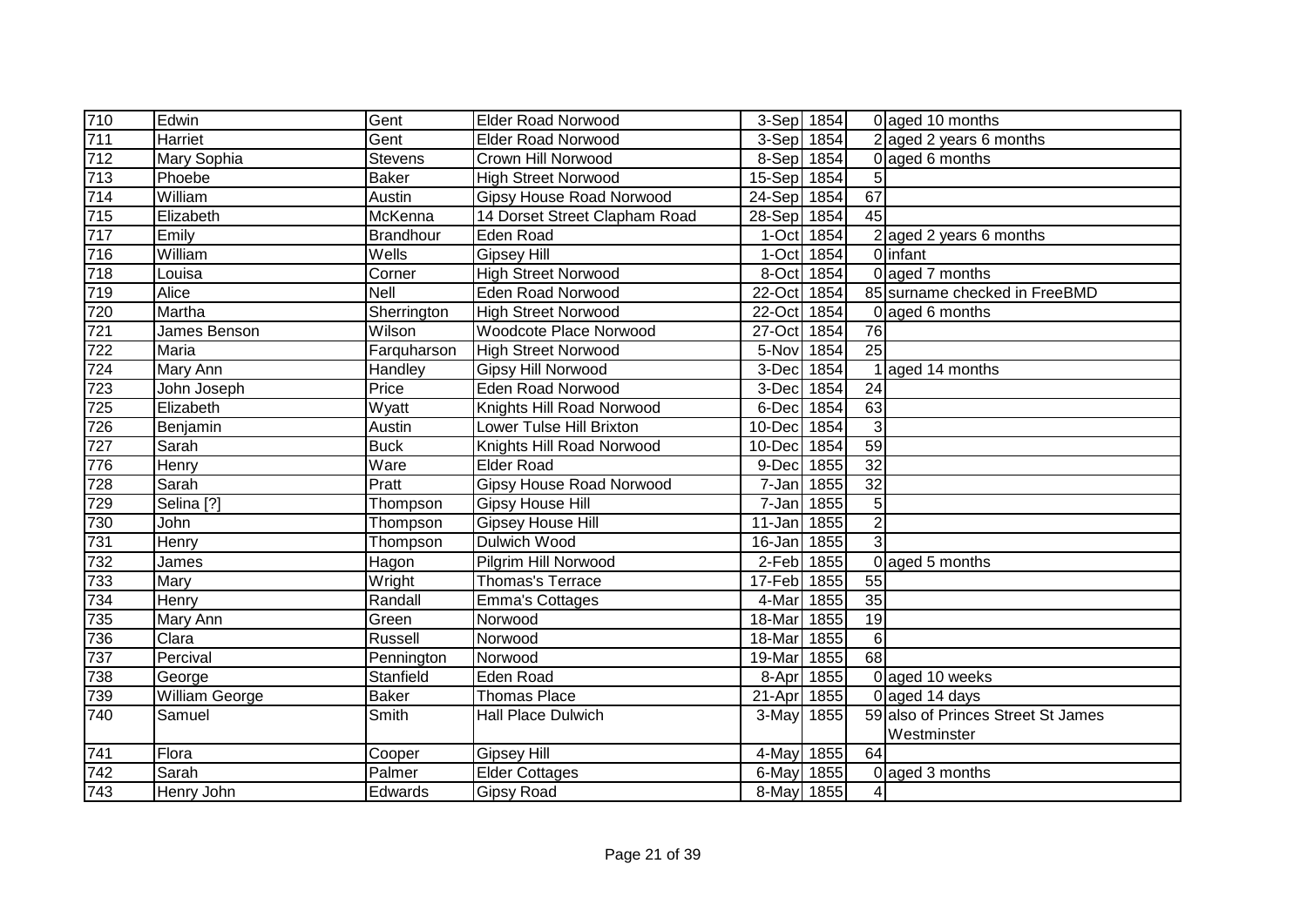| 744              | John                 | Rowe               | Knights Hill Road               | 13-May 1855 |            | 69              |                                            |
|------------------|----------------------|--------------------|---------------------------------|-------------|------------|-----------------|--------------------------------------------|
| 745              | George               | Blenkarn           | Newington                       | 18-May      | 1855       |                 | 0 aged 6 months                            |
| 746              | James                | Corner             | <b>High Street</b>              | 25-May      | 1855       |                 |                                            |
| 747              | <b>Hannah Maria</b>  | Bishop             | <b>Chapel Road</b>              | 17-Jun 1855 |            |                 | 1 aged 1 year 8 months                     |
| $\overline{748}$ | John                 | Gooderham          | <b>Princes Road Lambeth</b>     | $27 - Jun$  | 1855       | 73              |                                            |
| 749              | James                | Green              | Knights Hill Road               |             | 1-Jul 1855 | 89              |                                            |
| 750              | Samuel               | Winterbottom       | <b>Gipsy Road</b>               |             | 3-Jul 1855 | 47              |                                            |
| 751              | Mary Ann             | Rowe               | Knights Hill Road               |             | 8-Jul 1855 | 55              |                                            |
| 753              | Frances              | <b>Dalley</b>      | <b>Hamilton Road</b>            | 15-Jul 1855 |            | 73              |                                            |
| 752              | Cecilia Dwight       | Furner             | <b>Baltic Space Rotherhithe</b> | 15-Jul 1855 |            | 29              |                                            |
| 754              | Joseph               | Foster             | <b>Gipsy Hill</b>               | 18-Jul 1855 |            | 16              |                                            |
| 755              | Jane                 | Dalby              | <b>Chapel Road</b>              | $9-Aug$     | 1855       |                 | 55 surname checked in FreeBMD              |
| 756              | Alfred               | Gould              | Knights Hill Road               | 19-Aug      | 1855       |                 |                                            |
| 757              | William              | Lowe               | Providence Place                | 19-Aug      | 1855       |                 | 1 aged 1 and three quarters                |
| 758              | <b>Samuel Pearse</b> | Trenamand          | <b>Upper Tulse Hill</b>         | 22-Aug      | 1855       |                 | 0 Trenaman in FreeBMD                      |
| 759              | Henrietta            | Corner             | <b>High Street</b>              | 2-Sep 1855  |            | 5               |                                            |
| 760              | Elizabeth            | Stevens            | Sydenham Grove                  | 10-Sep 1855 |            |                 | 45 surname checked in FreeBMD              |
| 761              | Agnes                | Nightingale        | <b>Thomas Place</b>             | 13-Sep 1855 |            | 6               |                                            |
| 762              | Emma                 | Nightingale        | <b>Thomas Place</b>             | 13-Sep 1855 |            |                 | $2$ aged 2 and a half                      |
| 764              | John                 | Gale               | Knights Hill Road               | 23-Sep 1855 |            |                 | 0 aged 6 months                            |
| 763              | Rosetta              | Nightingale        | Thomas Place                    | 23-Sep 1855 |            | 38              |                                            |
| 765              | James                | Steadley           | <b>Gipsy Hill</b>               | 25-Sep 1855 |            | $\overline{29}$ |                                            |
| 766              | John Osgood          | Hanbury            | St John's Paddington            | 27-Sep 1855 |            |                 | 0 aged 4 months                            |
| 769              | <b>Edward James</b>  | Benton             | Knights Hill Road               | 7-Oct 1855  |            |                 |                                            |
| 767              | Agnes                | <b>Burck</b>       | Park Terrace                    | 7-Oct 1855  |            | 88              |                                            |
| 768              | Horace               | Wilcox             | <b>Woodcote Place</b>           | 7-Oct 1855  |            | 10              |                                            |
| 771              | Mary                 | Harknett           | Knights Hill Road               | 14-Oct 1855 |            | 67              |                                            |
| 770              | Joseph               | Sparks             | <b>Thurlow Cottages</b>         | 14-Oct      | 1855       |                 | 50 age unclear but definitely ends with"0" |
| 772              | Jane Elizabeth       | $\overline{Foote}$ | <b>Gipsy Hill</b>               | 17-Oct      | 1855       |                 | 0 aged 2 months                            |
| 773              | William              | Collis             | Change Alley                    | 21-Oct      | 1855       | 45              |                                            |
| 774              | Sarah Ann            | Varrell            | <b>Elder Road</b>               | 28-Oct      | 1855       |                 | 0 aged 10 months                           |
| 775              | Lavinia              | Scarvill           | Knights Hill Road               | 11-Nov      | 1855       | 56              |                                            |
| 777              | Mary                 | Creswell           | George Street                   | 9-Dec       | 1855       | $\overline{75}$ |                                            |
| 778              | Robert               | <b>Masters</b>     | <b>Thomas Place</b>             | 20-Dec      | 1855       | 82              |                                            |
| 779              | John                 | Wright             | <b>Thomas Place</b>             | 30-Dec      | 1855       | 70              |                                            |
| 780              | Joseph               | Fineham            | <b>Woodcote Place</b>           |             | 1-Jan 1856 | 36              |                                            |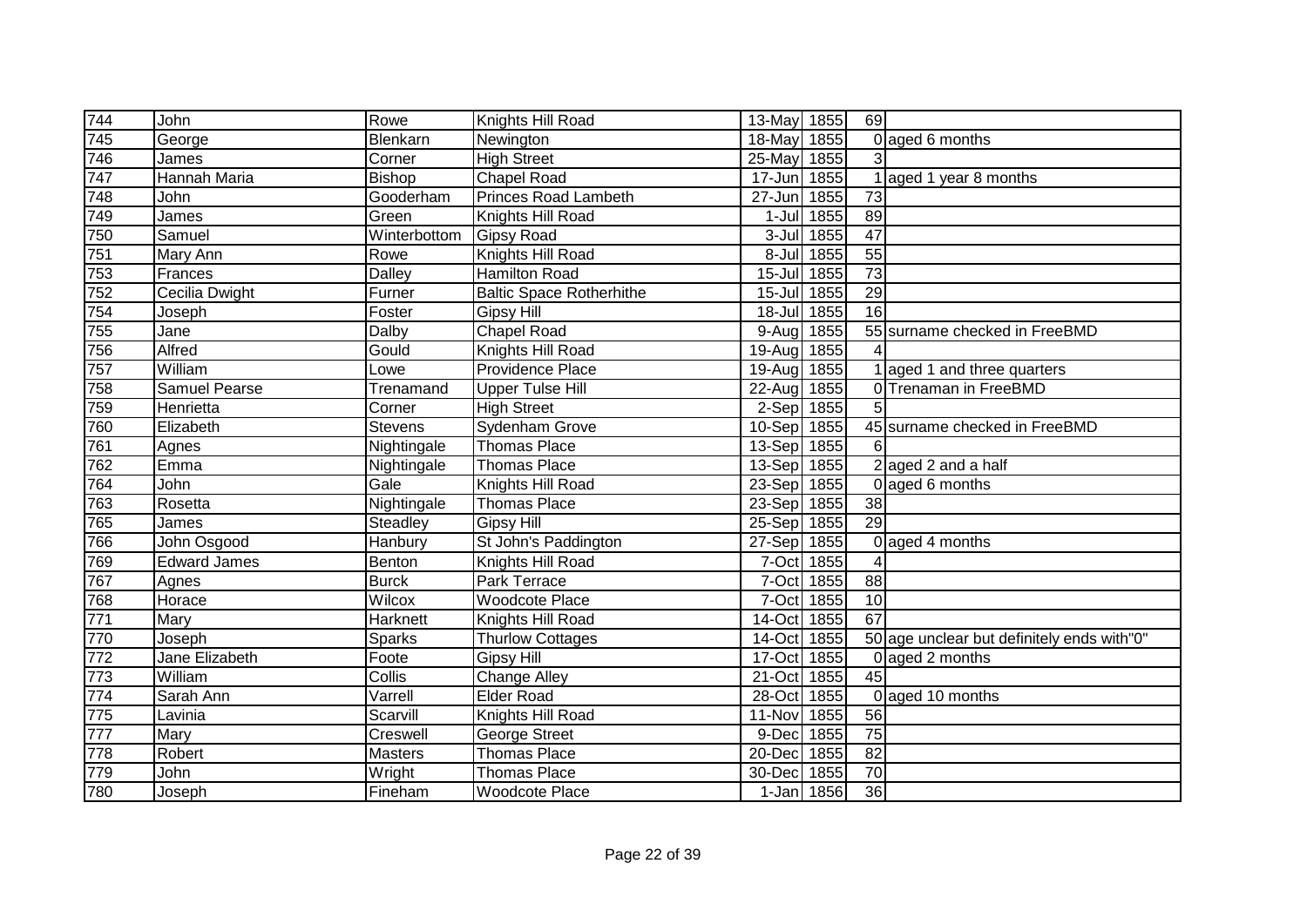| 781                             | George Robert          | Gray                         | <b>George Street</b>               | 20-Jan 1856          |            |                 | 0 aged 10 months             |
|---------------------------------|------------------------|------------------------------|------------------------------------|----------------------|------------|-----------------|------------------------------|
| 782                             | Charles                | Smith                        | Eastbourne Lodge                   | $\overline{2}3$ -Jan | 1856       | 48              |                              |
| 783                             | Maria                  | Lanty                        | Sydenham Place                     | 10-Feb 1856          |            |                 | 0 aged 5 weeks               |
| 784                             | George Middlemore      | Walsh                        | Sydenham Place                     | 16-Feb 1856          |            |                 | 0 aged 3 days                |
| 785                             | James                  | Goldsmith                    | <b>Hamilton Road</b>               | 17-Feb 1856          |            | 70              |                              |
| 788                             | Jane Mary              | Putnam                       | <b>Curnicks Row</b>                | 2-Mar                | 1856       |                 |                              |
| 789                             | Samuel                 | Price                        | Eden Road                          | 3-Mar                | 1856       |                 | 0 aged 7 months              |
| 791                             | Elizabeth              | <b>Bugbird</b>               | <b>Providence Place</b>            | $12-Mar$             | 1856       |                 | 0 aged 17 days               |
| 790                             | George                 | Howes                        | 6 Jager Terrace Brixton            | $12-Mar$             | 1856       | 35              |                              |
| 792                             | Clare                  | $\overline{\mathsf{S}}$ mith | Knights Hill Road                  | 15-Mar               | 1856       | 10              |                              |
| 793                             | Samuel                 | Cooper                       | George Hill                        | 16-Mar               | 1856       | 62              |                              |
| 794                             | Maria Elizabeth        | Gillett                      | <b>York Crescent, Norwood</b>      | 26-Mar               | 1856       |                 | 0 aged ??months              |
| 795                             | Sarah                  | Austin                       | Myrtle Cottage Back Lane Brixton   | 30-Mar               | 1856       | $\overline{39}$ |                              |
| 796                             | <b>William Henry</b>   | Robinson                     | <b>Woodcote Place</b>              | 10-Apr               | 1856       | $\mathbf 1$     |                              |
| 797                             | Sarah Eleanor          | <b>Baker</b>                 | Knights Hill Road                  | 13-Apr               | 1856       | 44              |                              |
| 798                             | Ellen Sarah            | Coates                       | <b>High Street</b>                 | 20-Apr               | 1856       |                 | 1 aged 1 and a half          |
| 799                             | Rebecca Tabitha        | Martin                       | <b>Elder Road</b>                  | 22-Apr               | 1856       | $\overline{32}$ |                              |
| 800                             | <b>Charles James</b>   | Gowers                       | Knights Hill Road                  | 27-Apr               | 1856       |                 | 3 surname checked in FreeBMD |
| 801                             | Rebecca                | Dalton                       | <b>Hamilton Road</b>               | 11-May               | 1856       | 5               |                              |
| 802                             | Walter James           | Coates                       | <b>High Street</b>                 | 18-May 1856          |            |                 | 5 surname checked in FreeBMD |
| 803                             | James Cluff            | Dwight                       | <b>Gipsy Road</b>                  | 18-May 1856          |            | 64              |                              |
| 804                             | Isaac                  | Saunders                     | <b>Westow Street Croydon</b>       | 25-May 1856          |            | 70              |                              |
| 805                             | Catherine              | Kidd                         | Oak Cottages Hamilton Road         | 1-Jun 1856           |            | $\overline{48}$ |                              |
| 806                             | Ellen                  | Hebblethwaite                | The Oaks                           | 10-Jun 1856          |            |                 | 0 infant                     |
|                                 | Robert                 | Hobbs                        | Lambeth                            | 29-Jun               | 1856       | 36              |                              |
|                                 | James                  | Peapell                      | <b>Hamilton Road</b>               |                      | 3-Jul 1856 |                 | 3 surname checked in FreeBMD |
|                                 | Henry                  | Cullum                       | 32 Aldred Road Kennington Park     | 17-Aug 1856          |            |                 | 0 aged 6 months              |
| 807<br>808<br>810<br>811<br>812 | Sarah Jane             | Bower                        | Gipsey Road                        | 22-Aug               | 1856       | 12              |                              |
|                                 | Sarah Jane             | King                         | Hamilton Road                      | 10-Sep 1856          |            |                 | 0 aged 3 months              |
| 813                             | Amey                   | Pickett                      | Knights Hill Road                  | 10-Sep 1856          |            | 52              |                              |
| 814                             | Walter                 | Slaughter                    | Thomas' Place                      | 21-Sep 1856          |            | 3               |                              |
| 815                             | John                   | Kidd                         | Hamilton Road                      | 28-Sep 1856          |            |                 | 0 aged 8 months              |
| 816                             | <b>Emily Elizabeth</b> | Mountain                     | Park Road                          | 5-Oct 1856           |            |                 | 0 aged 8 days                |
| 817                             | Fanny Penelope         | Glynne                       | <b>Woodcote Place</b>              | 22-Oct 1856          |            | 19              |                              |
| 818                             | Louisa                 | King                         | Albert Cottages Hamilton Road      | 26-Oct               | 1856       | 28              |                              |
| 819                             | Fanny                  | Coppin                       | <b>Woodland Terrace Gipsy Hill</b> | 30-Oct 1856          |            |                 | 0 aged 7 months              |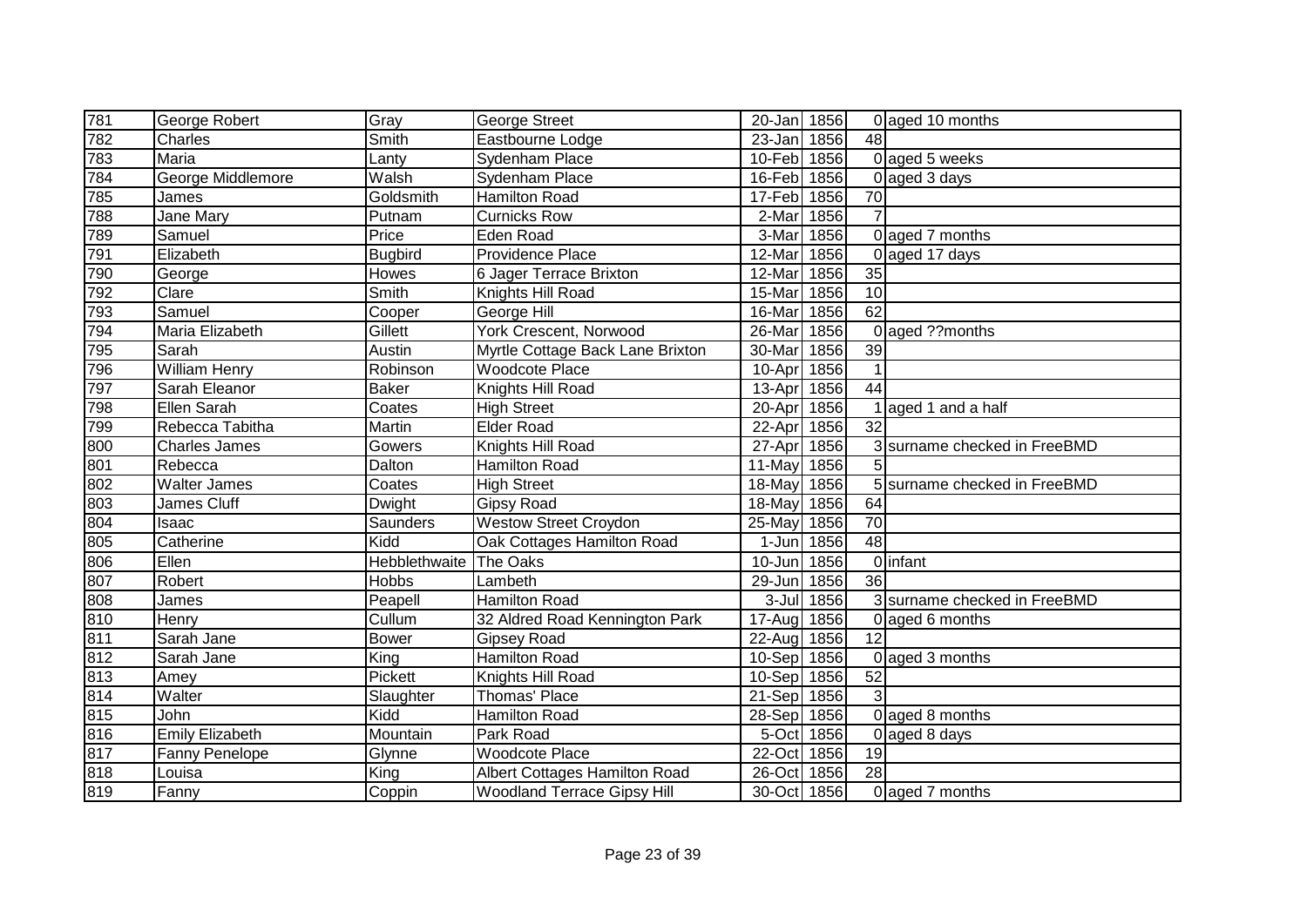| 820                             | George Henry               | Cable          | Wotley's Buildings                 | 20-Nov 1856 |      |                 | 0 aged 6 months                            |
|---------------------------------|----------------------------|----------------|------------------------------------|-------------|------|-----------------|--------------------------------------------|
| 821                             | John                       | <b>Burr</b>    | <b>High Street</b>                 | 30-Nov      | 1856 | 39              |                                            |
| 822                             | James                      | Killsey        | <b>Woodcot Place</b>               | 5-Dec       | 1856 | 41              |                                            |
| 823<br>824                      | David                      | McAdam         | Norwood Terrace                    | 7-Dec       | 1856 | 3               |                                            |
|                                 | Thomas                     | Hackwell       | <b>Elder Road</b>                  | 12-Dec      | 1856 | $\overline{24}$ |                                            |
|                                 | Frederic Alexander Harwood | Haysman        | <b>Hamilton Terrace</b>            | 14-Dec      | 1856 |                 | 1 aged 15 months                           |
| $\frac{125}{826}$               | George Frederick           | Bowra          | 4 Chapel Place                     | 23-Dec      | 1856 |                 | aged 16 months                             |
| 827                             | Thomas                     | Dalton         | <b>Gipsey Hill</b>                 | 28-Dec      | 1856 | 86              |                                            |
| 809                             | <b>Francis William</b>     | Cullum         | 32 Aldred Road Kennington Park     | ??-Jul 1856 |      | $\mathfrak{3}$  |                                            |
| 786                             | Maryann                    | Lowe           | Providence Place                   | 29-Feb      | 1856 | $\overline{25}$ |                                            |
| 787                             | William                    | Trevanant      | 4 Sydenham Grove                   | 29-Feb 1856 |      |                 | 55 spelling of surname unclear             |
| 828                             | <b>William Thurston</b>    | Cable          | <b>Chapel Road</b>                 | 14-Jan 1857 |      |                 | name checked with FreeBMD                  |
| 829                             | James Philip               | Hancock        | <b>Woodland Road Beaulieu Hill</b> | 25-Jan      | 1857 | $\overline{55}$ |                                            |
| 830                             | Eliza                      | West           | <b>Thurlow Place</b>               | 7-Feb 1857  |      | 3               |                                            |
| 831                             | Ann                        | Hardy          | Notting Hill Kensington            | 26-Feb      | 1857 |                 | 56 or maybe 27 Feb                         |
| 832                             | Sophia                     | <b>Studley</b> | 2 Eden Road                        | 1-Mar       | 1857 | 52              |                                            |
| 833                             | Ruth                       | Dymock         | Knights Hill Road                  | 22-Mar      | 1857 | 64              |                                            |
| 834                             | William                    | Wheeler        | Eden Road                          | 1-Apr       | 1857 | 61              |                                            |
| 835                             | Sarah Jane                 | Barrow         | <b>Hamilton Road</b>               | 12-Apr      | 1857 | 15              |                                            |
| 836                             | John Cooper                | Nolen          | <b>High Street</b>                 | 12-Apr      | 1857 | 31              |                                            |
| 837                             | Sarah                      | Kindall        | <b>Beaulieu Hill Norwood</b>       | 18-Apr      | 1857 | 59              |                                            |
| 838                             | <b>William Edward</b>      | Gardner        | Lower Norwood                      | 1-May 1857  |      | $\overline{26}$ |                                            |
| 839                             | Mary                       | <b>Robbins</b> | <b>Hamilton Road</b>               | 3-May 1857  |      |                 | 1 aged 14 months                           |
| 840                             | Richard                    | Hammond        | Thornback's Row                    | 17-May 1857 |      | 79              |                                            |
| 841<br>842<br>843<br>844<br>845 | James                      | Ferguson       | <b>East Street</b>                 | 20-May      | 1857 | 49              |                                            |
|                                 | <b>Elizabeth Furness</b>   | Day            | Clapham                            | 22-Jun 1857 |      | 49              |                                            |
|                                 | Henry                      | Foyester       | <b>Woodcut Place</b>               | 30-Jun      | 1857 |                 | 56 only first 2 letters of surname certain |
|                                 | Anne                       | Griffin        | <b>Hamilton Road</b>               | 12-Jul      | 1857 |                 | 0 aged 5 weeks                             |
|                                 | Jane                       | Lyon           | <b>Gypsey Road</b>                 | 16-Jul 1857 |      | 65              |                                            |
| 847                             | William                    | Day            | <b>Elder Road</b>                  | $2-Auq$     | 1857 | $\overline{28}$ |                                            |
| 846                             | Thomas                     | Roles          | Hamilton Road                      | 2-Aug       | 1857 |                 | 38 surname checked in FreeBMD              |
| 848                             | Robert                     | Ellis          | <b>Thurlow Park</b>                | 13-Aug      | 1857 | 34              |                                            |
| 849                             | <b>Robert Ernest</b>       | Graham         | Hamilton Road                      | 15-Aug      | 1857 |                 |                                            |
| 850                             | Elizabeth Emma             | Parker         | Hamilton Road                      | 19-Aug      | 1857 |                 | 0 aged 6 weeks                             |
| 851                             | Sarah Ann                  | Rose           | Crown Hill                         | 19-Aug 1857 |      | $\overline{2}$  |                                            |
| 852                             | John                       | Rummings       | <b>High Street</b>                 | 28-Aug 1857 |      |                 | 0 aged 6 months                            |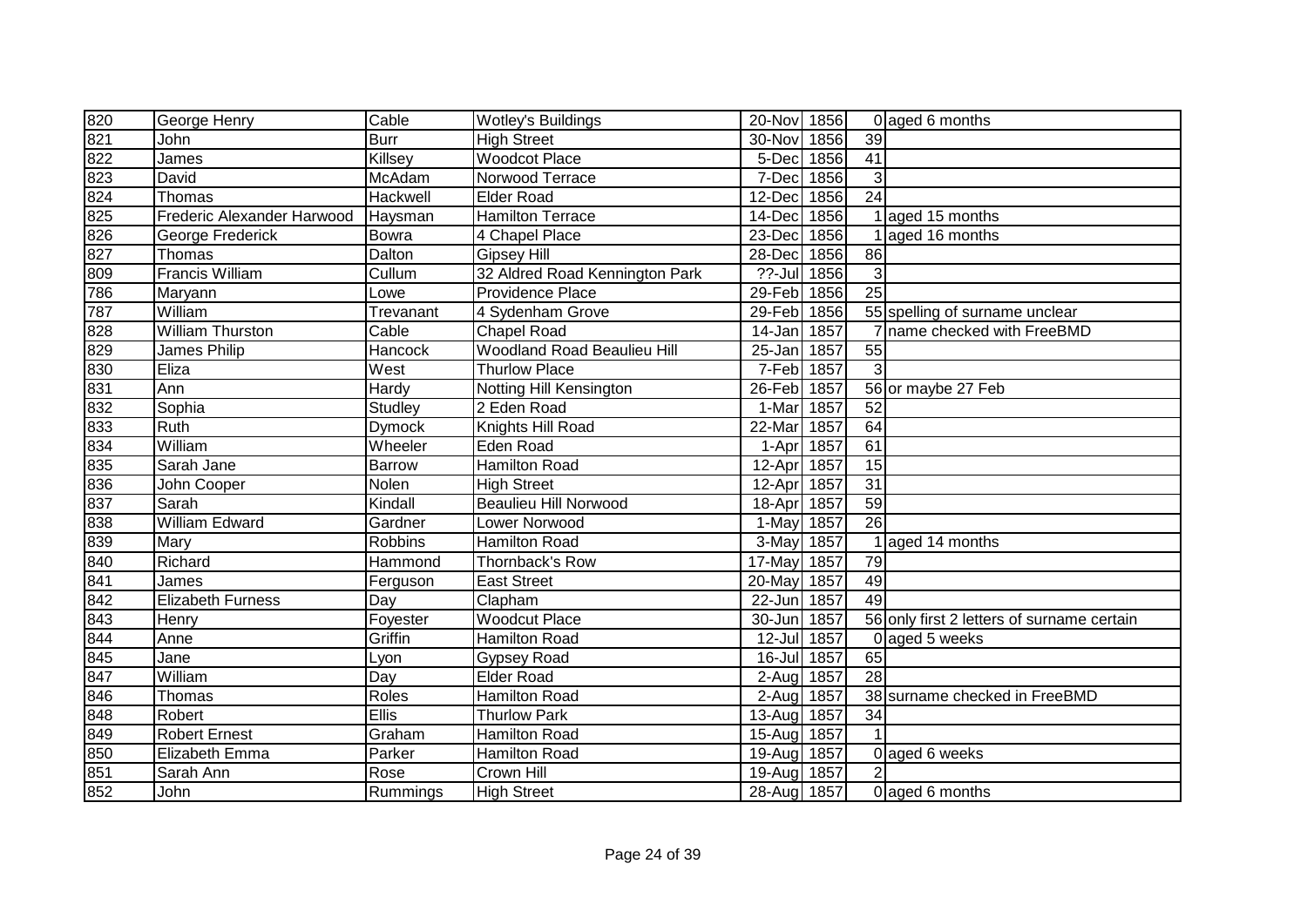| 853                             | Richard                 | Gardner       | Lower Norwood                      | 8-Sep 1857  |      | 29              |                               |
|---------------------------------|-------------------------|---------------|------------------------------------|-------------|------|-----------------|-------------------------------|
| 854                             | William                 | Mitchell      | Gipsy Road                         | 20-Sep 1857 |      |                 | 0 aged 1 week                 |
| 855                             | Esther                  | <b>Biggs</b>  | Eden Road                          | 3-Oct 1857  |      |                 | $0$ aged 8 months             |
|                                 | William                 | Hurst         | <b>Woodbine Cottage Gipsy Road</b> | 25-Oct 1857 |      | 23              |                               |
| 856<br>857<br>858<br>861<br>860 | Emilia                  | Petty         | Sydenham Place                     | 8-Nov 1857  |      |                 | 0 aged 1 day                  |
|                                 | Ann Elizabeth           | Groves        | Gypsey Hill Norwood                | 15-Nov 1857 |      |                 | 0 aged 7 months               |
|                                 | Thomas                  | Green         | Knights Hill Road Norwood          | 6-Dec 1857  |      |                 | 0 aged 6 months               |
|                                 | Kateirah                | Morrinson     | Knights Hill Road Norwood          | 6-Dec 1857  |      | 50              |                               |
| 859                             | Mary                    | Webb          | Knights Hill Road Norwood          | 6-Dec 1857  |      | $\overline{72}$ |                               |
| 862                             | George                  | <b>Dyke</b>   | <b>Thomas Place</b>                | 9-Dec 1857  |      | 32              |                               |
| 863                             | <b>Emily Ann</b>        | Marsh         | 8 Park Villas                      | 21-Dec 1857 |      |                 | 0 aged 9 months               |
| 864                             | Fanny                   | Varrall       | <b>Windsor Street</b>              | 24-Dec 1857 |      |                 | 1aged 16 months               |
| 866                             | Owen John               | <b>Toll</b>   | Rosendale Road                     | 27-Dec 1857 |      |                 | 1 aged 15 months              |
| 865                             | Thomas                  | Tubby         | Pilgrim Hill                       | 27-Dec 1857 |      |                 | 1 aged 1 year 10 months       |
| 867                             | Mary Kate               | Blanchflower  | Eden Road                          | 30-Dec 1857 |      |                 | 0 aged 9 weeks                |
| 868                             | Clara                   | Wise          | <b>High Street</b>                 | 15-Jan 1858 |      |                 | 0 aged 3 months               |
| 869                             | Esther                  | Cole          | Knights Hill Road                  | 17-Jan      | 1858 | 69              |                               |
| 870                             | Alice Ann               | Terry         | <b>Chapel Road</b>                 | 17-Jan 1858 |      |                 | $0$ aged 3 months             |
| 871                             | Agnes                   | Joslin        | Eden Road                          | 18-Jan 1858 |      |                 |                               |
| 872                             | Susan                   | Maylott       | <b>Chapel Road</b>                 | 27-Jan 1858 |      |                 | 0 aged 19 days                |
| 873                             | Judith Ann              | Hubon         | <b>Hamilton Terrace</b>            | 31-Jan 1858 |      |                 | 59 "interred without service" |
| 874                             | Charles                 | Turner        | Lower Norwood                      | 13-Feb 1858 |      |                 | 64 "clerk MA Pupetual Curate" |
| 875                             | Jane                    | Ferguson      | ? Gt Bolton St Kennington          | 14-Feb 1858 |      |                 | 59 surname checked in FreeBMD |
| 876                             | Ann                     | Young         | Thomas Terrace Lower Norwood       | 18-Feb 1858 |      | 72              |                               |
| 877<br>878<br>879               | <b>William Richard</b>  | Charles       | <b>Gypsey House Road</b>           | 3-Mar 1858  |      |                 | 1 aged 15 months              |
|                                 | Jane                    | Blunden       | Crown Hill                         | 7-Mar 1858  |      | $\overline{81}$ |                               |
|                                 | Emma Jane               | Carpenter     | <b>High Street</b>                 | 10-Mar      | 1858 |                 | 0 aged 3 months               |
| 880                             | Ann                     | Martin        | Princes Terrace Malden Rd. Kentish | 17-Mar      | 1858 | 67              |                               |
|                                 |                         |               | Town                               |             |      |                 |                               |
| 882                             | John                    | Cionch        | <b>Chapel Road Norwood</b>         | 18-Apr 1858 |      | 33              |                               |
| 881                             | Owen George             | Toll          | Park Road Norwood                  | 18-Apr 1858 |      | $\overline{28}$ |                               |
| 883                             | Ann                     | <b>Bowler</b> | Knights Hill Road                  | 22-Apr 1858 |      | 62              |                               |
| 884                             | <b>Gustavus Richard</b> | Fenwick       | Sydenham Place Lower Norwood       | 1-May 1858  |      | 33              |                               |
| 885                             | John                    | Fellows       | <b>Chapel Place Norwood</b>        | 4-May 1858  |      | 66              |                               |
| 886                             | Clara                   | Beasley       | <b>Woodcote Place</b>              | 9-May 1858  |      |                 | 0 aged 9 months               |
| 887                             | Christiana              | Smith         | Cricklewood                        | 12-May 1858 |      | 8 <sup>1</sup>  |                               |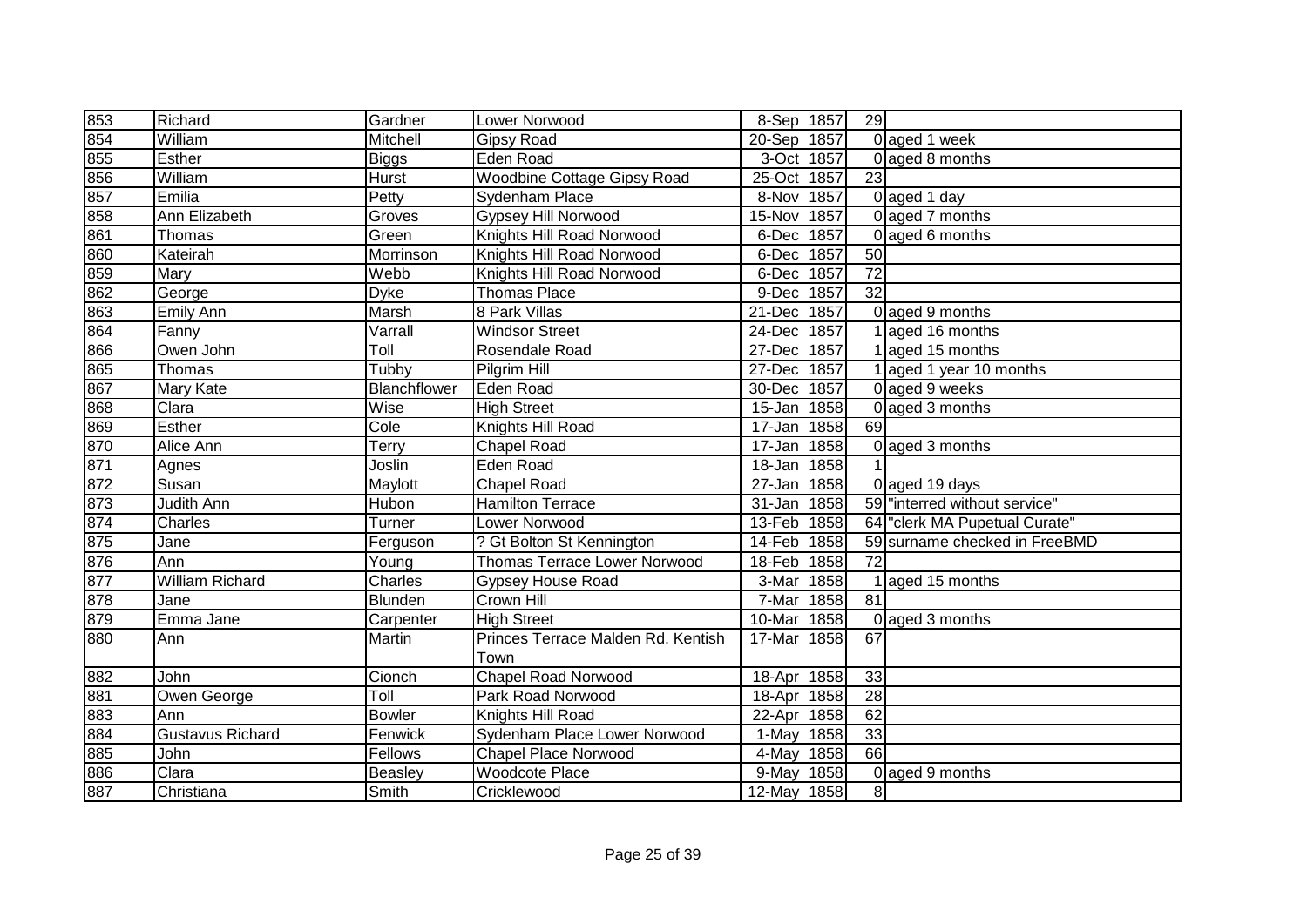| 888                             | George                | Petts                        | Knights Hill Road                | 16-May 1858          |      |                 | 2 aged 2 years 11 months      |
|---------------------------------|-----------------------|------------------------------|----------------------------------|----------------------|------|-----------------|-------------------------------|
| 889                             | John                  | James                        | <b>Woodcott Place</b>            | 23-May 1858          |      |                 | 0 aged 8 months               |
| 890                             | Henrietta             | Grubb                        | <b>Change Alley</b>              | 30-May 1858          |      | $\overline{2}$  |                               |
| 891                             | Susanna               | Hill                         | Canterbury Grove                 | $3 - Jun$            | 1858 | $\overline{71}$ |                               |
| 892                             | Lucinda Charlotte     | $\overline{\mathsf{Sm}}$ yth | <b>Chapel Road</b>               | 24-Jun               | 1858 | 78              |                               |
| 893                             | Elizabeth             | Wright                       | <b>Gipsy Hill</b>                | 4-Jul                | 1858 | 65              |                               |
| 894                             | William               | Daniels                      | <b>Gipsy Hill</b>                | $21 -$ Jul           | 1858 | $\overline{41}$ |                               |
| 895                             | William               | Cable                        | <b>Eden Road</b>                 | 22-Jul               | 1858 | 88              |                               |
| 896                             | Douglas James         | Davis                        | Carlton Place Brixton Road       | $26$ -Jul            | 1858 |                 | 3 surname checked in FreeBMD  |
| 897                             | Mary Ann              | <b>Makins</b>                | <b>High Street</b>               | 1-Aug                | 1858 | 61              |                               |
| 898                             | Ann                   | Boyce                        | <b>Elder Row</b>                 | 8-Aug                | 1858 | 66              |                               |
| 89<br>00<br>00<br>00<br>00      | Elizabeth             | <b>Betts</b>                 | Knights Hill Road                | $13-Aug$             | 1858 |                 | 1 aged 1 year 5 months        |
|                                 | <b>Mary Caroline</b>  | <b>Jefferies</b>             | Park Road                        | $\overline{1}$ 3-Aug | 1858 |                 | 46 surname checked in FreeBMD |
|                                 | Sarah                 | Chambers                     | 11 New Finchley Road             | 16-Aug               | 1858 | $\overline{72}$ |                               |
| 902                             | Mary Ann              | <b>Mills</b>                 | Gypsy Road                       | 21-Aug               | 1858 | 5               |                               |
| 904                             | John                  | Anderson                     | Park Road                        | $29$ -Augl           | 1858 | $\overline{42}$ |                               |
| 903                             | William               | Wells                        | <b>Woodcott Place</b>            | 29-Aug               | 1858 | 33              |                               |
| 905                             | Luke Charles          | Thomas                       | Woodland Road Beaulieu Hill      | 5-Sep                | 1858 | $\overline{5}$  |                               |
| 906                             | Rosena                | Boldwin                      | <b>Hamilton Road</b>             | $13-Sep$             | 1858 |                 | 0 aged 11 days                |
| 907                             | William Benjamin John | Thomas                       | <b>Hamilton Road</b>             | $20-Sep$             | 1858 | 64              |                               |
| 908                             | Joseph Percival       | Pennington                   | <b>Church Street Hackney</b>     | 29-Sep               | 1858 |                 | 34 surname checked in FreeBMD |
| 909                             | Alice                 | Perren                       | <b>Woodland Road</b>             | 8-Oct 1858           |      |                 | 0 aged 10 months              |
| 910                             | Charlotte             | French                       | Sydenham Mews Sydenham Grove     | 15-Oct 1858          |      | $\overline{26}$ |                               |
| 911                             | Elizabeth             | Cobley                       | <b>Emma's Cottages</b>           | 17-Oct               | 1858 |                 | 0 aged 3 months               |
| 913                             | Caroline              | Foley                        | <b>Change Alley</b>              | 17-Oct               | 1858 | $\overline{17}$ |                               |
|                                 | Alexander Danier      | Heather                      | Knights Hill Road                | 17-Oct               | 1858 | 80              |                               |
|                                 | John                  | Martin                       | <b>Elder Road</b>                | 24-Oct               | 1858 | $\overline{2}$  |                               |
| $\frac{912}{914}$<br>914<br>915 | John                  | <b>Bollard</b>               | <b>Ernest Place</b>              | 31-Oct               | 1858 | $\overline{5}$  |                               |
| 916                             | Ann                   | Archer                       | <b>Gipsey Hill</b>               | 11-Nov               | 1858 | 53              |                               |
| 917                             | Eliza Maria           | Drudge                       | Knights Hill                     | 14-Nov               | 1858 | 19              |                               |
| 918                             | Martha Clara          | <b>Dudley</b>                | <b>Fairview Place Tulse Hill</b> | 14-Nov               | 1858 |                 | 1 aged 1 year 9 months        |
| 919                             | Mary Ann              | Howard                       | Queens Crescent Ferdinand St.    | 18-Nov               | 1858 | $\overline{37}$ |                               |
|                                 |                       |                              | Camden Town                      |                      |      |                 |                               |
| 920                             | Susan Mahala          | <b>Boll</b>                  | <b>High Street</b>               | 26-Nov               | 1858 | 69              |                               |
| 921                             | <b>Mary Florence</b>  | Benporath                    | <b>Bentons Lane</b>              | 27-Nov 1858          |      |                 | 0 aged 3 months 3 weeks       |
| 922                             | John                  | Clark                        | <b>High Street</b>               | 1-Dec 1858           |      | 55              |                               |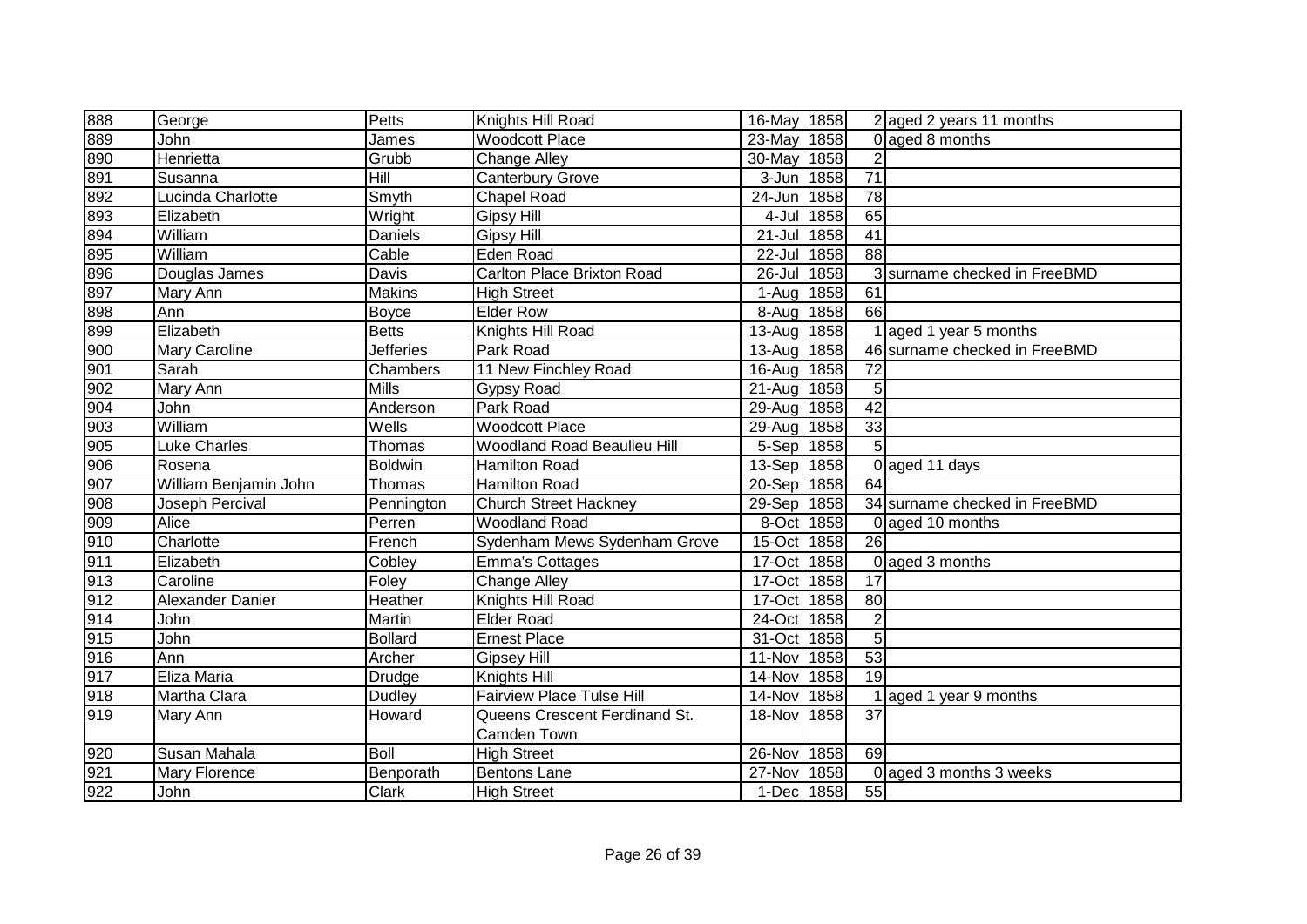| 923 | Emily                        | Tuckwood       | Pilgrim Hill                       | 6-Dec 1858  |      |                 | 0 aged 10 months        |
|-----|------------------------------|----------------|------------------------------------|-------------|------|-----------------|-------------------------|
| 924 | Thomas                       | Wilson         | <b>High Street</b>                 | 7-Dec       | 1858 |                 | 0 aged 5 weeks          |
| 925 | Richard                      | Simpson        | <b>Lower Norwood</b>               | 14-Dec      | 1858 | 68              |                         |
| 926 | George                       | Martin         | <b>Eden Road Lower Norwood</b>     | 19-Dec      | 1858 | $\overline{31}$ |                         |
| 929 | Mary                         | Edmonds        | <b>Change Alley</b>                | 26-Dec      | 1858 | $\overline{58}$ |                         |
| 928 | James                        | Martin         | <b>Berner Street Oxford Street</b> | 26-Dec      | 1858 | $\overline{5}$  |                         |
| 927 | Ann                          | Wood           | <b>High Street Lower Norwood</b>   | 26-Dec      | 1858 | $\overline{78}$ |                         |
| 930 | James                        | Wheeler        | 6 Rose Cottages                    | $2-Jan$     | 1859 |                 | 0 aged 4 months         |
| 931 | Sarah                        | Wiles          | Knights Hill Road                  | $2-Jan$     | 1859 |                 |                         |
| 932 | <b>Thomas Robert</b>         | Wright         | 1 Ernest Place                     | 7-Jan 1859  |      |                 | $0$ aged 5 months       |
| 933 | Caroline Clara               | Smith          | <b>High Street</b>                 | 9-Jan       | 1859 |                 |                         |
| 934 | Jane                         | Holdaway       | 8 Eden Road                        | 13-Jan      | 1859 | 25              |                         |
| 935 | John                         | Newman         | Chapel Road or Gipsey Road         | 13-Jan      | 1859 | $\overline{77}$ |                         |
| 936 | James                        | Arthur         | Eden Road                          | 16-Jan 1859 |      |                 | 0 aged 2 months         |
| 937 | Jane                         | <b>Huggett</b> | <b>Chapel Place</b>                | 30-Jan 1859 |      | 55              |                         |
| 938 | Luke                         | Judd           | Hammelton Terrace Hammelton        | 30-Jan 1859 |      | 45              |                         |
|     |                              |                | Road                               |             |      |                 |                         |
| 939 | Ann                          | Spilsbury      | <b>Canterbury Grove</b>            | 4-Feb 1859  |      | 57              |                         |
| 941 | John                         | Martin         | Lower Norwood                      | 13-Feb 1859 |      |                 | 1 aged 12 months        |
| 942 | William                      | Burfoot        | <b>Chapel Road</b>                 | 27-Feb 1859 |      | 73              |                         |
| 943 | James                        | March          | <b>Gipsy Road</b>                  | 27-Feb 1859 |      | 5 <sup>1</sup>  |                         |
| 944 | James                        | Griffith       | <b>Gipsey Road</b>                 | 6-Mar 1859  |      | $\overline{29}$ |                         |
| 945 | George                       | Leversuch      | Hamilton Road                      | 6-Mar       | 1859 |                 | 0 aged 1 month          |
| 946 | <b>William Thomas Archer</b> | <b>Haynes</b>  | <b>Elder Road</b>                  | 18-Mar      | 1859 |                 |                         |
| 947 | Clara Margaret               | Pyke           | <b>Earnest Place</b>               | 1-Apr       | 1859 |                 | 3 aged 3 and a half     |
| 948 | <b>John</b>                  | Alder          | <b>Winsor Grove</b>                | 10-Apr      | 1859 |                 | 0 aged 11 months        |
| 949 | <b>Henry Charles</b>         | Grubb          | <b>Change Alley</b>                | 10-Apr      | 1859 | 61              |                         |
| 950 | Harry                        | Wright         | <b>Thomas Place</b>                | 17-Apr      | 1859 |                 | 2 aged 2 years 8 months |
| 951 | James Matthew                | Smith          | <b>Hamilton Road</b>               | 24-Apr      | 1859 |                 | 1 aged 13 months        |
| 952 | Elizabeth                    | Syred          | <b>Ernest Place</b>                | 1-May       | 1859 |                 |                         |
| 953 | Allice                       | Tullett        | <b>Westow Hill</b>                 | 12-May      | 1859 |                 | 0 aged 11 days          |
| 954 | Emily Ann                    | Digby          | <b>Clifford Place</b>              | 15-May      | 1859 |                 | 0 aged 9 months         |
| 955 | Benjamin                     | Stratford      | <b>Change Alley</b>                | 22-May      | 1859 |                 | 1 aged 1 year 1 month   |
| 956 | Zacheus                      | Miller         | <b>York Crescent</b>               | 25-May      | 1859 | 77              |                         |
| 957 | William                      | Hayhow         | 5 St Marks Road Kennington         | 28-May      | 1859 | 43              |                         |
| 958 | <b>Frederick Walter</b>      | Hammond        | <b>Eden Road</b>                   | 29-May 1859 |      |                 | 0 aged 10 months        |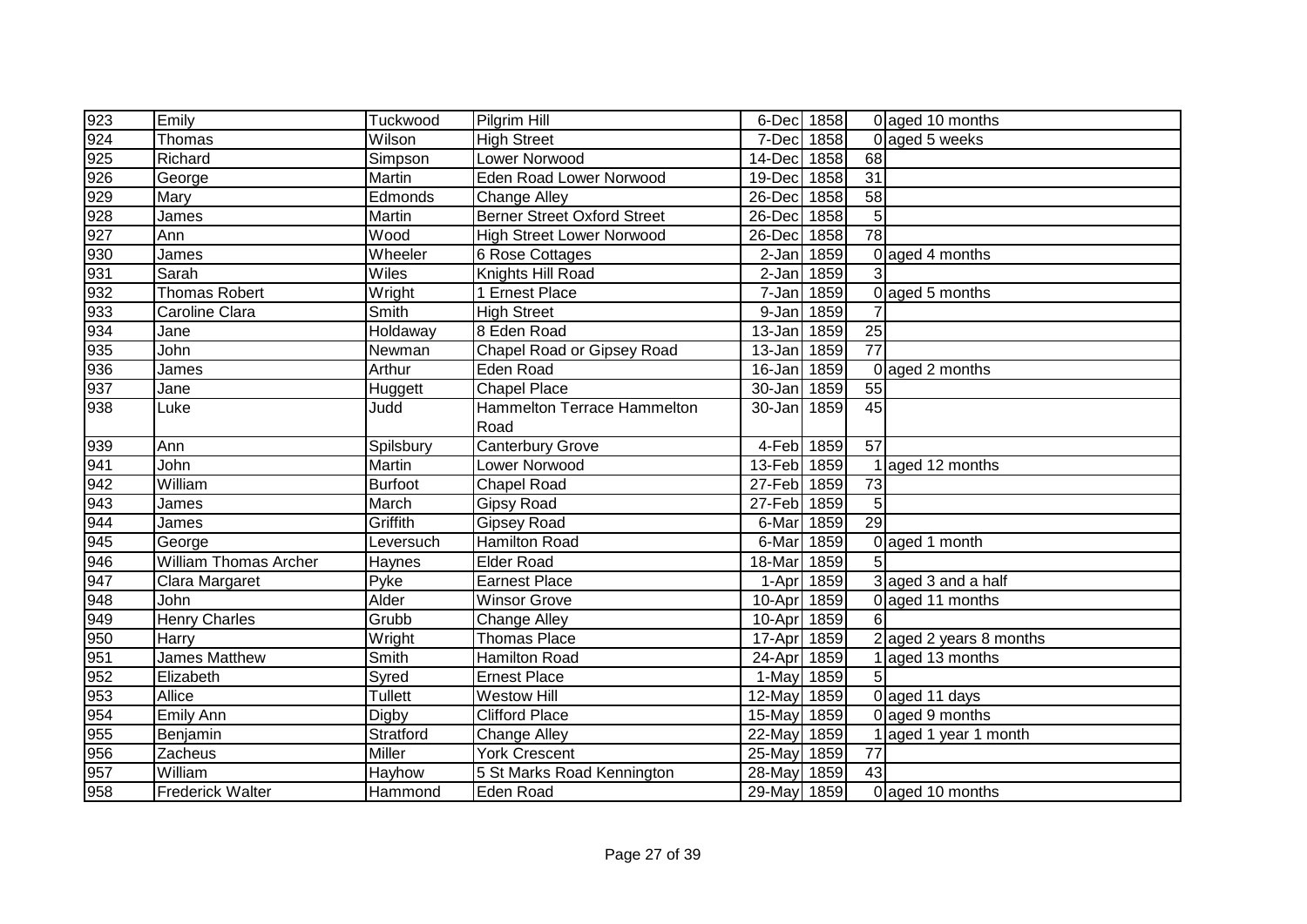| 959 | Esther                  | <b>Betts</b>     | Knights Hill Road                 | 5-Jun 1859  |            | 4                |                           |
|-----|-------------------------|------------------|-----------------------------------|-------------|------------|------------------|---------------------------|
| 960 | <b>Walter Thomas</b>    | Grayling         | Pilgrim Hill                      | 20-Jun      | 1859       |                  | 0 aged 6 months           |
| 961 | Jack                    | Turner           | Lower Norwood                     | 29-Jun      | 1859       |                  | 0 aged 8 days             |
| 962 | <b>Elizabeth Esther</b> | <b>Ibbs</b>      | Pilgrim Hill                      |             | 6-Jul 1859 | 75               |                           |
| 963 | Mary Ann                | Overton          | <b>Earnest Place</b>              | 14-Jul 1859 |            |                  | 5 aged 5 years 7 months   |
| 964 | Fanny Elizabeth         | Davies           | Carlton Place Brixton Road        | 2-Aug 1859  |            | 9                |                           |
| 966 | <b>Charles Alfred</b>   | Chuck            | <b>Gipsey Hill</b>                | 7-Aug       | 1859       |                  | 0 aged 3 months           |
| 965 | George Frederick        | Knight           | <b>Powell Cotages</b>             | 07-Aug      | 1859       |                  | 0 aged 5 months           |
| 967 | <b>Charles Henry</b>    | Chapman          | <b>East Street</b>                | 14-Aug      | 1859       |                  | 0 aged 2 months           |
| 968 | William                 | Wagland          | Knights Hill Road                 | $16$ -Aug   | 1859       | 62               |                           |
| 969 | Eliza                   | Smith            | <b>Change Alley</b>               | 21-Aug 1859 |            |                  | 0 aged 2 months           |
| 970 | Harriet                 | <b>Miles</b>     | Turnell Cottages                  | 23-Aug      | 1859       |                  | 0 aged 9 months           |
| 971 | Thomas                  | Arthur           | <b>Ernest Place</b>               | 28-Aug      | 1859       | $\overline{7}$   |                           |
| 973 | William                 | Lovett           | 9 Covington Street May Fair       | $1-Sep$     | 1859       | 60               |                           |
| 972 | Emma                    | Polly            | <b>Canterbury Grove</b>           | 1-Sep 1859  |            |                  | 18 "Polley" in FreeBMD    |
| 974 | Eliza Jane              | Perren           | <b>Woodland Road</b>              | 4-Sep 1859  |            |                  | 0 aged 9 months           |
| 975 | <b>Edward Lawrence</b>  | <b>Bates</b>     | Hamilton Road                     | 6-Sep       | 1859       |                  | 0 aged 6 weeks            |
| 976 | Mary Ann                | <b>Butler</b>    | <b>High Street</b>                | 7-Sep       | 1859       |                  | 0 aged 1 week             |
| 977 | Frederick               | Sutton           | <b>Gypsey Road</b>                | 7-Sep       | 1859       |                  | 0 aged 9 days             |
| 978 | Maria                   | Chuck            | Gipsy Hill Norwood                | 25-Sep 1859 |            | 25               |                           |
| 979 | Susannah                | <b>Matthews</b>  | Knights Hill Road                 | 26-Sep 1859 |            | $\overline{55}$  |                           |
| 980 | Jane                    | Sanders          | <b>High Street Norwood</b>        | 2-Oct 1859  |            |                  | $2$ aged 2 years 3 months |
| 981 | Mary                    | <b>Butler</b>    | <b>High Street Norwood</b>        | 9-Oct 1859  |            | 24               |                           |
| 982 | Jane                    | Orpin            | <b>Warterlo Street Camberwell</b> | 16-Oct 1859 |            | $\overline{87}$  |                           |
| 983 | Eliza Jane              | Bowden           | <b>Thomas Place</b>               | 23-Oct 1859 |            | 5                |                           |
| 984 | Frederick               | Curtin           | Crown Hill Norwood                | 1-Nov 1859  |            |                  | 0 aged 11 months          |
| 985 | Elizabeth               | Rickman          | <b>Ernest Place</b>               | 3-Nov 1859  |            | 59               |                           |
| 986 | Sophia                  | Holdsworth       | Parkers Terris Bermondsey         | 8-Nov       | 1859       | 61               |                           |
| 987 | John                    | Perren           | <b>Woodland Road</b>              | 13-Nov      | 1859       | 33               |                           |
| 988 | Emma Sophia             | <b>Sheldrick</b> | Knights Hill Road                 | 13-Nov      | 1859       | $\boldsymbol{9}$ |                           |
| 991 | Horace Neil             | Dennison         | Hammilton Road                    | 20-Nov      | 1859       | $\overline{7}$   |                           |
| 990 | Alice Esther            | Mercer           | <b>Gipsey Hill</b>                | 20-Nov 1859 |            |                  | 2 aged 2 years 6 months   |
| 989 | Thomas                  | Oylett           | Park Road                         | 20-Nov      | 1859       |                  | 3 aged 3 years 6 months   |
| 992 | William John            | Pamplin          | <b>Bordue Road</b>                | 21-Nov      | 1859       | 53               |                           |
| 993 | Agnes                   | Warren           | <b>Gypsey House Road Norwood</b>  | 14-Dec      | 1859       |                  | 0 aged 7 months           |
| 994 | James John              | Russell          | <b>High Street Norwood</b>        | 15-Dec 1859 |            | $\overline{2}$   |                           |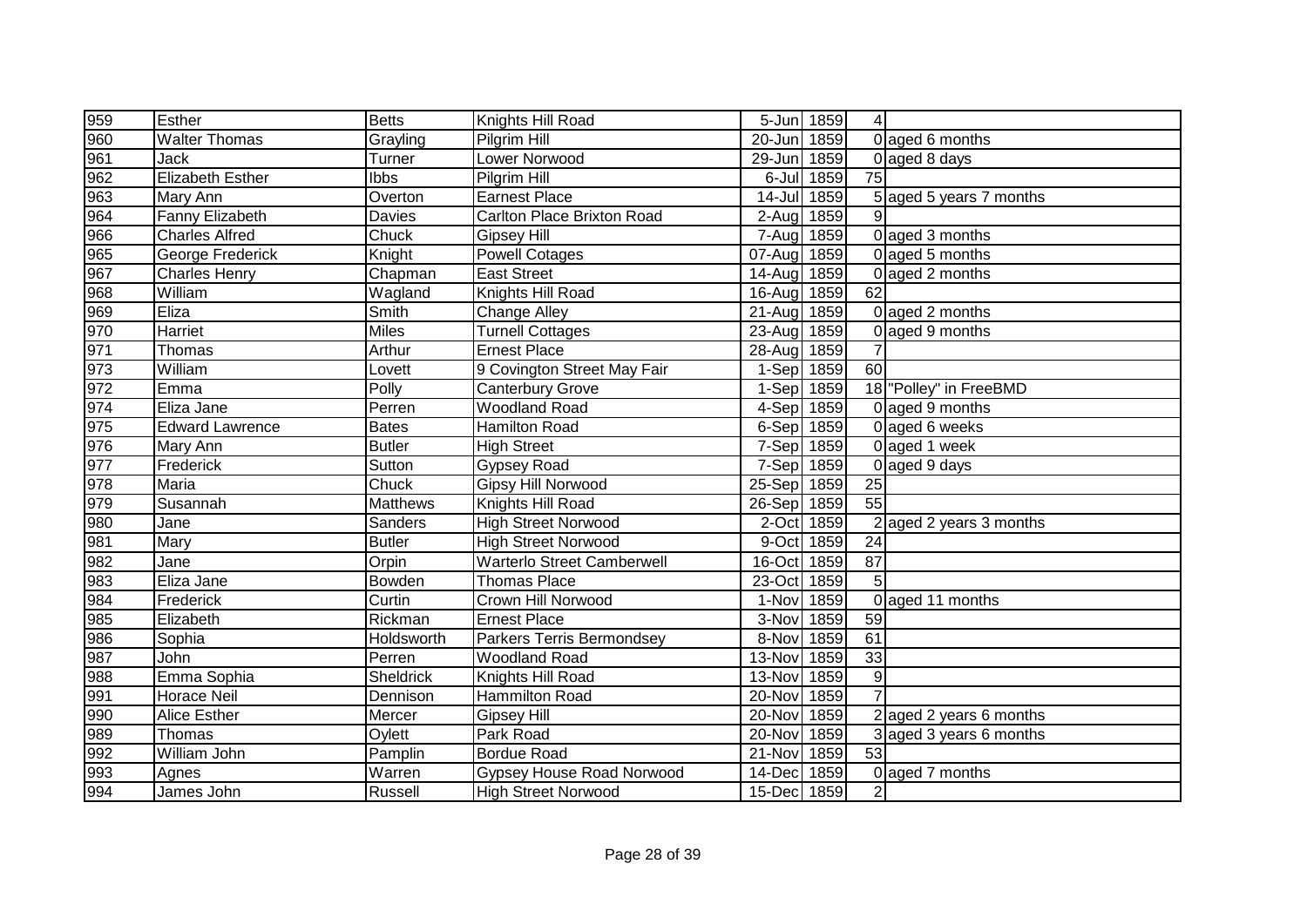| 995                 | <b>William James</b>       | <b>Hicks</b>    | <b>High Street Norwood</b>            | 28-Dec 1859 |            | 75              |                         |
|---------------------|----------------------------|-----------------|---------------------------------------|-------------|------------|-----------------|-------------------------|
| 940                 | Alice                      | <b>Bunker</b>   | Park Road                             | 13-Feb      | 1859       |                 | 0 aged 10 months        |
| 996                 | Hannah                     | <b>Sims</b>     | <b>East Street Lower Norwood</b>      | 2-Jan 1860  |            |                 |                         |
| 997                 | Herbert                    | <b>Buch</b>     | <b>Woodcot Place</b>                  | 8-Jan 1860  |            | $\overline{2}$  |                         |
| 998                 | John                       | Gibberd         | Sydenham Grove                        | 8-Jan 1860  |            |                 | 0 aged 2 weeks          |
|                     | Richard                    | Boulton         | <b>Woodland Road</b>                  | 24-Jan      | 1860       | 63              |                         |
| 999<br>1000         | Richard                    | Boulton         | <b>Woodland Road</b>                  | 5-Feb 1860  |            | $\overline{28}$ |                         |
| 1001                | Sarah Catherine            | Gowers          | Norwood                               | 12-Feb 1860 |            | 5 <sup>1</sup>  |                         |
| 1002                | Lucy Emma                  | Boughton        | Norwood                               | 26-Feb      | 1860       |                 | 0 aged 7 months         |
| 1003                | <b>Mary</b>                | Wise            | <b>Dulwich</b>                        | 1-Mar       | 1860       | 36              |                         |
| 1004                | Alfred                     | Grimshaw        | Norwood                               | 2-Mar       | 1860       |                 | 1 aged 15 months        |
| 1005                | Jane Fenton                | Gowers          | Norwood                               | 4-Mar       | 1860       |                 | 2 aged 2 years 3 months |
| 1006                | Ann                        | <b>Boyd</b>     | Norwood                               | 7-Mar       | 1860       | $\overline{71}$ |                         |
| 1007                | Sarah                      | Ayres           | Norwood                               | 16-Mar      | 1860       | 79              |                         |
| 1008                | Hannah                     | Hopkins         | Norwood                               | 29-Mar      | 1860       | 43              |                         |
| 1009                | Harriet                    | Fletcher        | <b>Elder Road</b>                     | 19-Apr 1860 |            | 14              |                         |
| 1010                | Job                        | Heath           | <b>Elder Road</b>                     | 22-Apr 1860 |            | 82              |                         |
| 1011                | Emma                       |                 | Heppelthwaite Gipsey House Road       | 2-May       | 1860       | $\overline{7}$  |                         |
| 1012                | <b>Isabelle Emily</b>      | Baldwin         | <b>Hamilton Road</b>                  | 4-May 1860  |            |                 | 0 aged 2 months         |
| 1013                | George                     | Love            | <b>Woodcote Place</b>                 | 9-May       | 1860       | 80              |                         |
| 1014                | <b>Catherine Elizabeth</b> | <b>Stephens</b> | Norwood New Town Croydon              | 13-May      | 1860       |                 | 0 aged 10 months        |
| $\frac{1015}{1016}$ | Anna Maria                 | <b>Simpson</b>  | Norwood                               | 15-May      | 1860       | 67              |                         |
|                     | Jane                       | Benton          | Lower Norwood                         | 20-May      | 1860       | 70              |                         |
| $\frac{1017}{10}$   | Ann                        | Holmes          | <b>Gipsey Road</b>                    | 23-May      | 1860       | 52              |                         |
| 1018                | Henry                      | Homewood        | <b>Hamilton Road</b>                  | 27-May      | 1860       | $\overline{23}$ |                         |
| 1019                | Samuel                     | Lock            | <b>Hamilton Road</b>                  | 27-May      | 1860       | 5 <sup>1</sup>  |                         |
| 1020                | <b>William Henry</b>       | Curtin          | Norwood New Town Norwood              | 30-May      | 1860       |                 | 0 aged 6 weeks          |
| 1021                | Felix                      | Steward         | <b>Eden Road</b>                      | 6-Jun       | 1860       | 28              |                         |
| 1022                | Annie Mary                 | Tapling         | Mount Pleasant                        | 7-Jun       | 1860       |                 | 1 aged 16 months        |
| 1023                | John                       | Martin          | <b>Brighton</b>                       | 9-Jun       | 1860       | 59              |                         |
| $\frac{1024}{10}$   | Richard                    | Cook            | Norwood                               | $13 - Jun$  | 1860       | $\overline{37}$ |                         |
| 1025                | Elizabeth                  | <b>Morris</b>   | <b>Hamilton Road</b>                  | 17-Jun      | 1860       |                 | 2 aged 2 years 6 months |
| 1026                | <b>William Henry</b>       | Pym             | Gipsy Hill                            | 24-Jun 1860 |            |                 | 1 aged 1 year 5 months  |
| 1027                | Ellen                      | White           | <b>Hamilton Road</b>                  |             | 1-Jul 1860 | 38              |                         |
| 1028                | <b>Walter James</b>        | Weeks           | <b>High Street</b>                    |             | 4-Jul 1860 |                 |                         |
| 1030                | Robert                     | Blackwill       | <b>Chancelor Road Dulwich Norwood</b> |             | 8-Jul 1860 |                 | 0 aged 3 weeks          |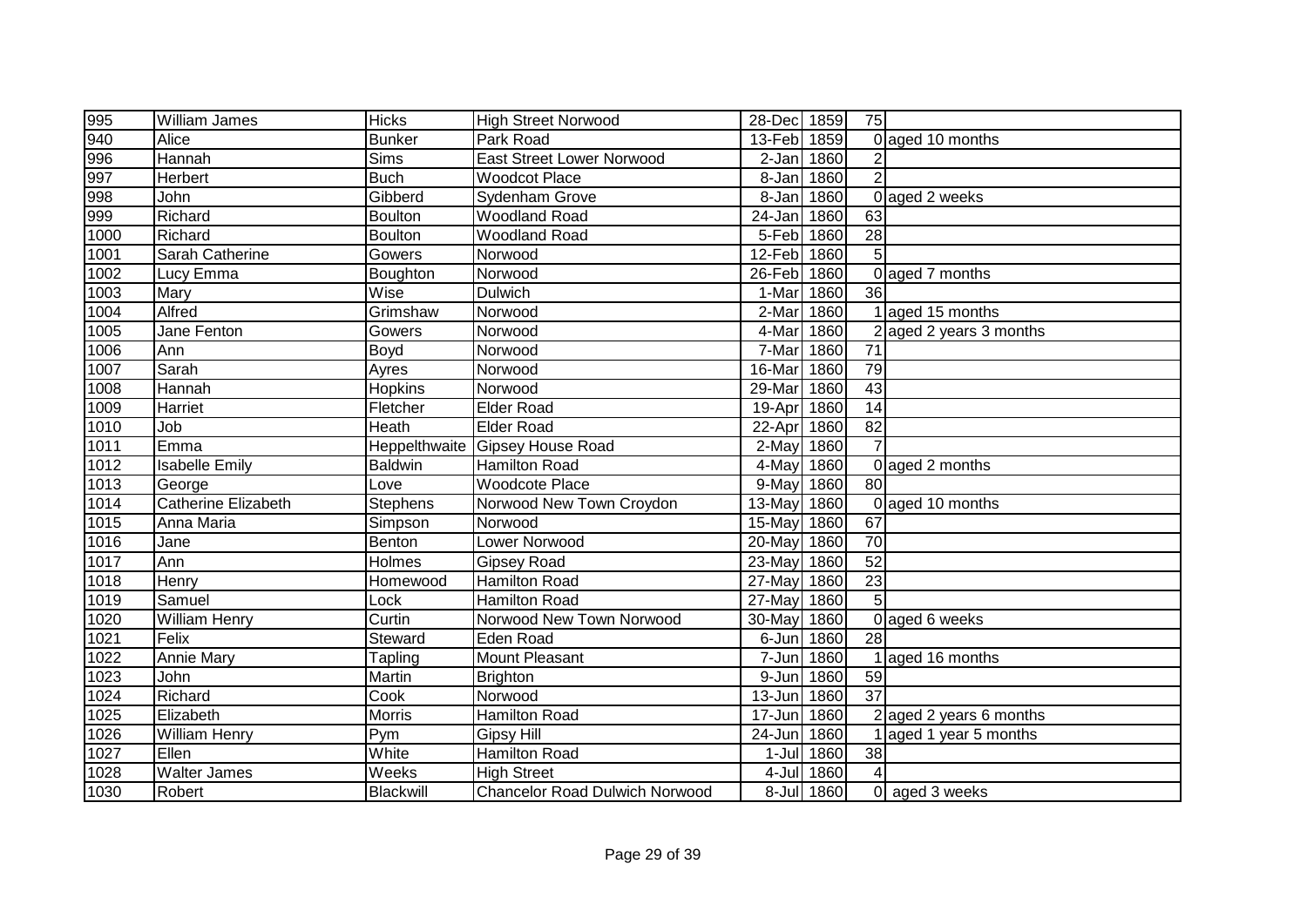| 1029   | <b>Frederick William</b> | <b>Clark</b>  | Windsor Road Lower Norwood            |             | 8-Jul 1860 |                 | 0 aged 11 months     |
|--------|--------------------------|---------------|---------------------------------------|-------------|------------|-----------------|----------------------|
| 1031   | Mary Ann                 | Benton        | <b>Gipsey Road</b>                    | $11 -$ Jul  | 1860       | 45              |                      |
| 1032   | Louisa                   | Green         | <b>Elder Road</b>                     | $14 -$ Jul  | 1860       | 64              |                      |
| 1033   | <b>Thomas Hemsley</b>    | Bill          | <b>High Street Norwood</b>            | 22-Jul 1860 |            |                 | 0 aged 18 days       |
| 1034   | John                     | <b>Dymock</b> | Mitcham                               | 3-Aug 1860  |            | $\overline{38}$ |                      |
| 1035   | <b>Mark</b>              | Chapman       | <b>Gipsey House Road Norwood</b>      | 26-Aug 1860 |            | $\overline{25}$ |                      |
| 1036   | James                    | Timewell      | Knight Hill Road                      | 16-Sep 1860 |            | 50              |                      |
| 1037   | John George              | Allberry      | <b>High Street Norwood</b>            | 23-Sep 1860 |            | 26              |                      |
| 1039   | Ann                      | Clements      | Providence Place Lower Norwood        | 7-Oct       | 1860       | $\overline{40}$ |                      |
| 1038   | <b>Charles James</b>     | Stewart       | <b>Gipsey House Road Norwood</b>      | 7-Oct       | 1860       | 38              |                      |
| 1040   | Anna Laura               | Wallis        | <b>Chapel Road Norwood</b>            | 14-Oct      | 1860       | $\overline{2}$  |                      |
| 1041   | Emma Ellen               | Tubby         | <b>Canterbury Grove Norwood</b>       | 21-Oct      | 1860       |                 |                      |
| 1043   | Maria                    | Doubleday     | Lower Norwood                         | 28-Oct      | 1860       |                 | aged 1 year 9 months |
| $1042$ | Matilda                  | Gould         | Lower Norwood                         | 28-Oct      | 1860       | 3               |                      |
| 1044   | Marian                   | Palmer        | Dorse Street Lambeth                  | 4-Nov       | 1860       | 44              |                      |
| 1045   | George                   | Whitehead     | <b>Elder Road Norwood</b>             | 4-Nov       | 1860       | 70              |                      |
| 1046   | Benjaman                 | Prangnell     | <b>Bailzepon Street Barmonsey</b>     | 8-Nov       | 1860       | 60              |                      |
| 1047   | Thomas                   | Kneller       | Gipsey Hill Norwood                   | 14-Nov      | 1860       | 50              |                      |
| 1048   | <b>Robert Edward</b>     | Perry         | Hamilton Road                         | 18-Nov      | 1860       | 3               |                      |
| 1049   | <b>Catherine Alice</b>   | Lucas         | <b>Orchard Cottages Lower Norwood</b> | 22-Nov      | 1860       | 6               |                      |
| 1051   | Eliza                    | Brown         | <b>Gipsy Road</b>                     | 25-Nov 1860 |            |                 | 0 aged 3 weeks       |
| 1050   | Margaret Ann             | Mundy         | <b>Hamilton Road</b>                  | 25-Nov      | 1860       |                 |                      |
| 1052   | Henry                    | Gallop        | Pimlico Victoria Station              | 2-Dec       | 1860       | $\overline{28}$ |                      |
| 1053   | Edward                   | Tutt          | <b>Chapel Road</b>                    | 5-Dec       | 1860       | 6               |                      |
| 1055   | George                   | Coft          | <b>Hamilton Road</b>                  | 9-Dec       | 1860       |                 | 0 aged 4 months      |
| 1054   | Eliza                    | Parker        | Lower Norwood                         | 9-Dec       | 1860       | 40              |                      |
| 1056   | Mary                     | Lyon          | <b>Gipsey Road</b>                    | 16-Dec      | 1860       | $\overline{41}$ |                      |
| 1057   | Thomas                   | Sansom        | Knight Hill Road                      | 23-Dec      | 1860       |                 |                      |
| 1058   | Eugune Augusta           | Hain          | <b>Hamilton Road</b>                  | 8-Jan       | 1861       |                 | 0 aged 6 months      |
| 1059   | John Lawrance            | <b>Allin</b>  | Eden Road                             | 13-Jan      | 1861       |                 | 0 aged 3 weeks       |
| 1061   | <b>John</b>              | Morgan        | <b>Chapel Road</b>                    | 27-Jan      | 1861       | $\overline{2}$  |                      |
| 1060   | Isaac John               | Peck          | Lower Norwood                         | 27-Jan      | 1861       | 65              |                      |
| 1062   | Thomas                   | Green         | Oak Terrace Hamilton Road             | 10-Feb 1861 |            |                 | 0 aged 10 days       |
| 1063   | Hannah                   | Stiles        | <b>Gipsey Road</b>                    | 10-Feb      | 1861       | 63              |                      |
| 1064   | Harriett                 | Walcott       | <b>Thurlow Place Norwood</b>          | 12-Feb      | 1861       | 66              |                      |
| 1065   | <b>Charles Henry</b>     | Miles         | <b>Tulse Hill</b>                     | 23-Feb 1861 |            |                 | 0 aged 2 months      |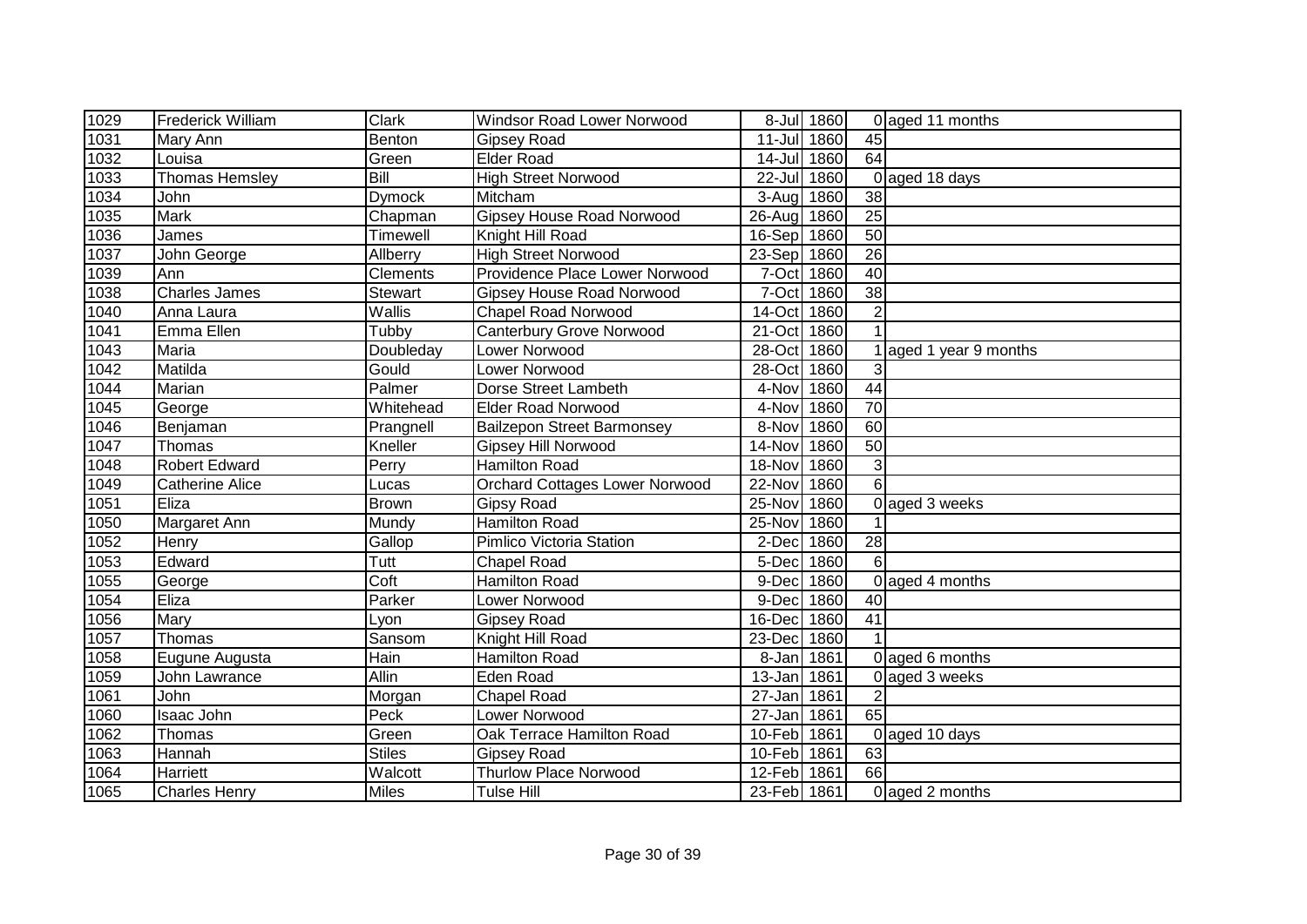| 1066              | <b>Emily Letitia</b> | Rowe            | <b>Hamilton Road</b>               | 7-Mar 1861  |      |                 | 1 aged 1 year 7 months    |
|-------------------|----------------------|-----------------|------------------------------------|-------------|------|-----------------|---------------------------|
| 1067              | William John         | Ede             | East Street High Street Norwood    | 17-Mar      | 1861 | 21              |                           |
| 1068              | <b>Emily Ann</b>     | Pickett         | Providence Place Norwood           | 18-Mar      | 1861 |                 | 1 aged 1 year 7 months    |
| 1069              | Charlotte            | Murth           | <b>Tulse Hill</b>                  | 9-Apr       | 1861 | 66              |                           |
| 1070              | William              | King            | 9 South Island Place North Brixton | $14$ -Apr   | 1861 | 49              |                           |
| 1071              | <b>Edith Lucy</b>    | <b>Bradshaw</b> | <b>Hamilton Road</b>               | 16-Apr      | 1861 |                 | 3 aged 3 years 7 months   |
| 1072              | <b>Albert Edward</b> | Perkin          | <b>Chapel Road</b>                 | 20-Apr      | 1861 |                 | 0 aged 8 months           |
| 1073              | William              | Knott           | Knight Hill Road                   | 21-Apr      | 1861 | 41              |                           |
| 1074              | Mary                 | Fellows         | Eden Road                          | 30-Apr      | 1861 | 67              |                           |
| 1076              | Louis Ernest         | LeGriffon       | Knight Hill Road                   | 12-May 1861 |      |                 | 0 aged 9 months           |
| 1075              | James                | Priest          | <b>Change Alley</b>                | 12-May 1861 |      | 89              |                           |
| 1077              | Elizabeth            | Cox             | <b>Gipsey Hill</b>                 | 13-May 1861 |      | $\overline{17}$ |                           |
| 1078              | Annie                | Garner          | Hamilton Road                      | 9-Jun 1861  |      |                 | 0 aged 1 month            |
| 1079              | Mary                 | Walker          | Eden Road                          | 30-Jun      | 1861 | 49              |                           |
| 1080              | William              | Wright          | <b>Canterbury Grove Norwood</b>    | 16-Jul 1861 |      | 67              |                           |
| 1081              | Ann                  | Crisp           | Compdan Hill Kensington            | 19-Jul 1861 |      | $\overline{35}$ |                           |
| 1082              | Alfred               | Robinson        | Crown Hill Norwood                 | 4-Aug 1861  |      |                 | 0 aged 5 months           |
| 1083              | William              | Robinson        | Crown Hill Norwood                 | 9-Aug       | 1861 | $\overline{2}$  |                           |
| 1084              | Sarah                | Doyle           | Roupell Street Lambeth             | 12-Aug 1861 |      | 64              |                           |
| 1085              | Caroline Jane        | Grayson         | Eden Road                          | 8-Sep 1861  |      | $\overline{2}$  |                           |
| 1086              | John                 | Vertue          | Crown Hill                         | 15-Sep 1861 |      | 35              |                           |
| 1087              | Frederick            | <b>Bradley</b>  | <b>Chaple Road</b>                 | 27-Sep 1861 |      | 80              |                           |
| 1090              | Elizabeth            | Aurther         | Hamilton Road                      | 6-Oct 1861  |      | 16              |                           |
| 1089              | Fanny                | Aurther         | Hamilton Road                      | 6-Oct 1861  |      |                 | 0 aged 6 months           |
| 1088              | Fanny                | Hawkins         | Hamilton Road                      | 6-Oct 1861  |      |                 | 1 aged 1 year 5 months    |
| $\overline{1091}$ | Floria               | Wilson          | Park Road                          | 13-Oct 1861 |      |                 | 0 aged 2 months           |
| 1093              | <b>Henry Summers</b> | Hardstaff       | Lower Norwood                      | 17-Nov 1861 |      | $\overline{7}$  |                           |
| 1092              | Henry                | Webb            | <b>Thomas Place</b>                | 17-Nov      | 1861 | 83              |                           |
| 1095              | Michal               | Hawley          | <b>Elder Road</b>                  | 24-Nov      | 1861 |                 | 0 aged 7 weeks            |
| 1094              | Sarah Ann            | Perren          | <b>Gipsy Hill</b>                  | 24-Nov      | 1861 | 12              |                           |
| 1098              | Phebe Matilda        | Belcher         | Lower Norwood                      | 1-Dec 1861  |      | $\overline{2}$  |                           |
| 1096              | Thomas               | Shaw            | Lower Norwood                      | 1-Dec 1861  |      | 30              |                           |
| 1097              | Jesse Daniel Pegg    | Smith           | Hamilton Road Lower Norwood        | 1-Dec       | 1861 | 21              |                           |
| 1099              | Edward               | <b>Dyler</b>    | Hamilton Road                      | 4-Dec 1861  |      |                 | 1 aged 12 months          |
| 1100              | John Joseph          | Perceal         | Hamilton Road                      | 12-Dec      | 1861 |                 | 1 aged 15 months          |
| 1105              | John                 | Bowman          | Lower Norwood                      | 15-Dec 1861 |      |                 | $2$ aged 2 years 3 months |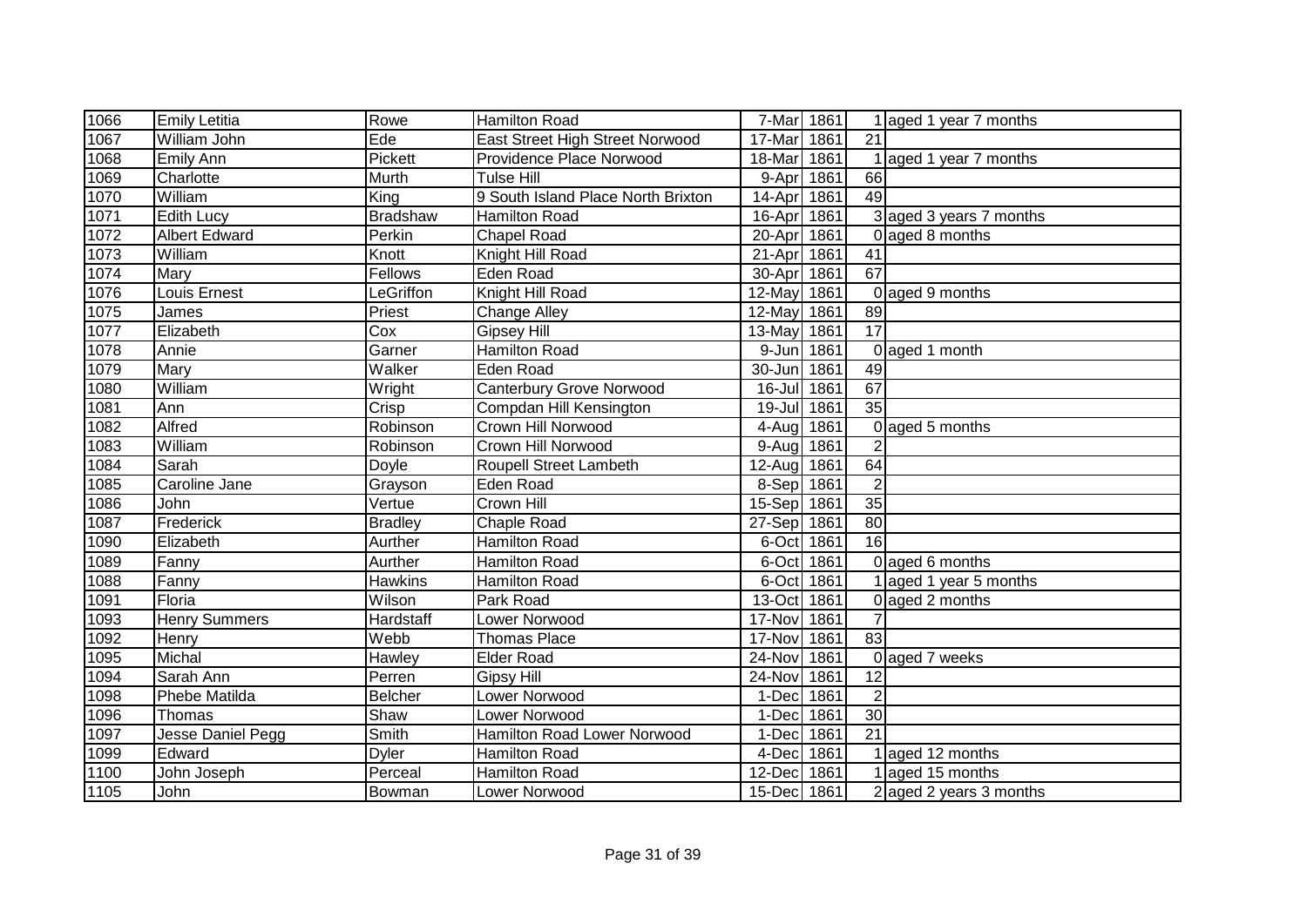| 1101             | Elizabeth                | Chalkwright      | Hamilton Road              | 15-Dec 1861 |      | 69              |                           |
|------------------|--------------------------|------------------|----------------------------|-------------|------|-----------------|---------------------------|
| 1103             | James                    | Groom            | <b>High Street Norwood</b> | 15-Dec      | 1861 | 3               |                           |
| 1104             | George Henry             | Knowles          | Hamilton Road              | 15-Dec      | 1861 |                 | aged 15 months            |
| $\frac{1}{1102}$ | Emma Ellen               | Littlefield      | <b>Gipsey Raod</b>         | 15-Dec      | 1861 | 3               |                           |
| 1106             | Alice                    | <b>Brett</b>     | <b>Lower Norwood</b>       | 22-Dec      | 1861 | $\mathbf{3}$    |                           |
| 1109             | <b>Henry Harrold</b>     | Perren           | Hamilton Road              | 22-Dec      | 1861 |                 |                           |
| 1107             | Emma                     | Wheeler          | <b>Gipsy Road</b>          | 22-Dec      | 1861 |                 | 8 aged 8 years 8 months   |
| 1108             | Henry Isaac              | Wheeler          | <b>Gipsy Road</b>          | 22-Dec      | 1861 |                 | aged 15 months            |
| 1111             | Elizabeth                | Marsh            | Lower Norwood              | 25-Dec      | 1861 | 3               |                           |
| 1112             | Henry                    | Bolton           | Eden Road                  | 28-Dec      | 1861 |                 | 0 aged 1 month            |
| 1113             | Henry                    | Fowler           | Lower Norwood              | 29-Dec      | 1861 | 16              |                           |
| 1114             | Sopia                    | <b>Hutchings</b> | 16 Fenchurch Street City   | 29-Dec      | 1861 | $\overline{61}$ |                           |
| 1110             | <b>Frederick William</b> | Relph            | Lower Norwood              | 23-Dec      | 1861 |                 | 0 aged 3 months           |
| 1115             | Mary                     | <b>Beet</b>      | <b>Gipsy Hill</b>          | 5-Jan       | 1862 | 9               |                           |
| 1116             | Alice Phebe              | <b>Brown</b>     | <b>Hamilton Road</b>       | 5-Jan       | 1862 |                 | 3 aged 3 years 7 months   |
| 1119             | Harriet                  | Dymock           | Knights Hill               | 5-Jan       | 1862 |                 |                           |
| 1117             | Ellen                    | Smith            | Lower Norwood              | 5-Jan       | 1862 | $\overline{4}$  |                           |
| 1118             | Ellen                    | Steward          | <b>Change Alley</b>        | 5-Jan       | 1862 | $\overline{2}$  |                           |
| 1120             | Ellen Georgina           | Reeve            | <b>Thurlow Villas</b>      | 10-Jan      | 1862 |                 | 0 aged 8 days             |
| 1122             | Lucy                     | Frost            | <b>Gipsey Road</b>         | 12-Jan      | 1862 |                 | 25 and her infant child"  |
| 1121             | Lydia                    | Lawrence         | <b>Upper Norwood</b>       | 12-Jan 1862 |      | 85              |                           |
| 1123             | Edward                   | <b>Sims</b>      | Crown Hill Norwood         | 15-Jan 1862 |      | 5               |                           |
| 1125             | William Henry            | Frost            | Lower Norwood              | 19-Jan      | 1862 | 3               |                           |
| 1124             | John Joseph              | Gilbert          | 24 Abingdon Westminster    | 19-Jan      | 1862 | $\overline{2}$  |                           |
| 1126             | Alfred                   | Sims             | Crown Hill                 | 19-Jan      | 1862 | $\overline{2}$  |                           |
| 1127             | Mary Jane                | Dennison         | Lower Norwood              | 20-Jan      | 1862 |                 | 0 aged 6 months           |
| 1128             | <b>Frederick William</b> | <b>Bates</b>     | <b>Hamilton Road</b>       | 26-Jan      | 1862 |                 | 0 aged 10 months          |
| 1129             | Louisa Hannah            | Boughton         | <b>Thomas Place</b>        | 26-Jan      | 1862 | 5               |                           |
| 1130             | John                     | Dymock           | Lower Norwood              | 26-Jan      | 1862 | $\overline{72}$ |                           |
| 1133             | William                  | Ayres            | Lower Norwood              | 2-Feb 1862  |      | $\overline{97}$ |                           |
| 1134             | Anne Smith               | Foan             | <b>Hamilton Road</b>       | 2-Feb 1862  |      | 11              |                           |
| 1131             | <b>Harriet Maria</b>     | Hasler           | Lower Norwood              | 2-Feb 1862  |      |                 | 2 aged 2 years 7 months   |
| 1132             | Lelia                    | Russell          | <b>Gipsey Hill</b>         | 2-Feb 1862  |      |                 | $2$ aged 2 years 9 months |
| 1135             | <b>Charity Emma</b>      | Dowsing          | Lower Norwood              | 9-Feb       | 1862 | 5 <sub>l</sub>  |                           |
| 1137             | Eliza                    | Lock             | Lower Norwood              | 9-Feb       | 1862 | $5\overline{5}$ |                           |
| 1138             | Ellen                    | Lock             | Lower Norwood              | 9-Feb 1862  |      |                 | 0 aged 11 months          |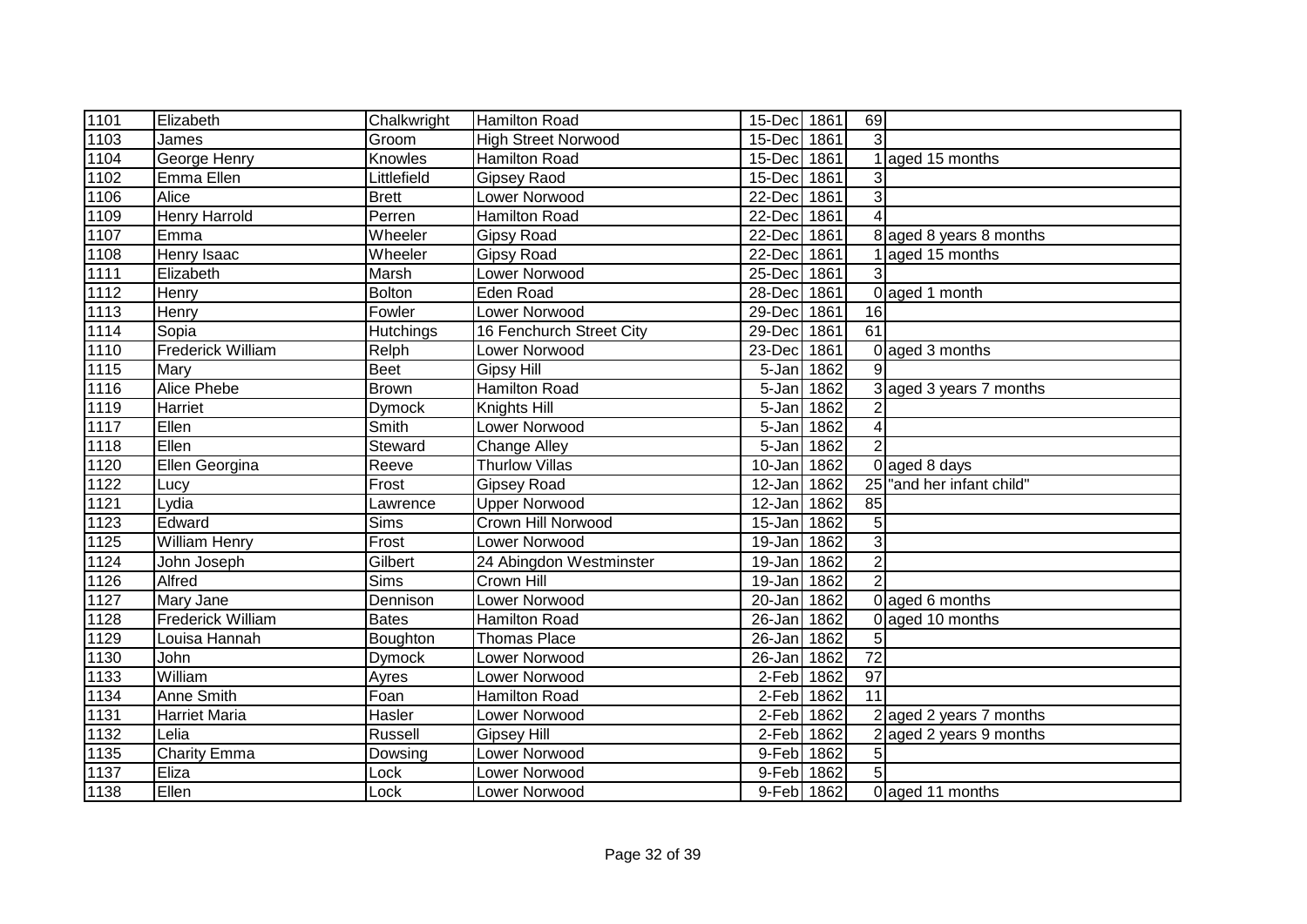| 1136 | Jane Harland           | Simmond        | Hamilton Road Lower Norwood      | 9-Feb 1862  |            | 24              |                           |
|------|------------------------|----------------|----------------------------------|-------------|------------|-----------------|---------------------------|
| 1139 | <b>William Smith</b>   | Kendall        | <b>Princes Street Finsbury</b>   | 15-Feb 1862 |            | 65              |                           |
| 1140 | Henry                  | <b>Dyke</b>    | <b>Thomas Place</b>              | 16-Feb 1862 |            |                 |                           |
| 1141 | <b>Elizabeth Ann</b>   | Smith          | Hamilton Road                    | 16-Feb      | 1862       |                 | aged 18 months            |
| 1142 | George Alfred          | Haseman        | <b>Hamilton Road</b>             | 2-Mar       | 1862       |                 |                           |
| 1143 | Emma                   | Sims           | Crown Hill Lower Norwood         | 2-Mar       | 1862       |                 |                           |
| 1144 | <b>William Francis</b> | Stacey         | Hamilton Road                    | 6-Mar       | 1862       |                 | 0 aged 7 months           |
| 1145 | Elizabeth              | Coppard        | <b>Hamilton Road</b>             | 7-Mar       | 1862       | $\overline{74}$ |                           |
| 1146 | Thomas                 | <b>Bugbird</b> | <b>Hamilton Road</b>             | 9-Mar       | 1862       |                 | $2$ aged 2 years 9 months |
| 1147 | Henretta Eliza         | Clark          | Gipsey Hill                      | 9-Mar       | 1862       |                 | 0 aged 1 month            |
| 1148 | Robert                 | Kedby          | Lower Norwood                    | 26-Mar      | 1862       | 22              |                           |
| 1150 | James                  | Cox            | <b>Gipsey Hill</b>               | 6-Apr       | 1862       |                 | aged 15 months            |
| 1152 | <b>Samuel Alfred</b>   | Gessey         | <b>Hamilton Road</b>             | 6-Apr       | 1862       | 3               |                           |
| 1151 | Emily                  | <b>Rolls</b>   | <b>High Street Lower Norwood</b> | 6-Apr       | 1862       |                 | aged 14 months            |
| 1149 | Thomas                 | Wells          | <b>Crown Hill Lower Norwood</b>  | 6-Apr       | 1862       | 57              |                           |
| 1153 | Ann                    | <b>Dwight</b>  | Peckham New Town                 | 12-Apr      | 1862       | 65              |                           |
| 1154 | Theadore               | Harding        | <b>Gipsey Hill</b>               | 16-Apr      | 1862       |                 | 0 aged 10 months          |
| 1157 | Emma                   | Arthur         | Lower Norwood                    | 20-Apr      | 1862       | $\overline{2}$  |                           |
| 1155 | <b>Arthur King</b>     | Edwards        | Oak Terrace Lower Norwood        | 20-Apr      | 1862       | 3               |                           |
| 1156 | Thomas                 | Mann           | <b>Gipsey Road</b>               | 20-Apr      | 1862       | 23              |                           |
| 1158 | Mary                   | Palmer         | Dorey Street Lambeth             | 24-Apr 1862 |            | 69              |                           |
| 1159 | Rosina Eliza           | Kain           | Alma Terrace Hamilton Road Lower | 4-May 1862  |            | 3               |                           |
|      |                        |                | Norwood                          |             |            |                 |                           |
| 1160 | Thomas Barkworth       | <b>Thornes</b> | <b>Gipsy Hill</b>                | 4-May       | 1862       | 24              |                           |
| 1161 | Walter Johndon         | Welloughby     | <b>Lower Norwood</b>             | 9-May       | 1862       |                 | 0 aged 4 months           |
| 1162 | Jane Elizabeth         | Phillips       | Lower Norwood                    | 11-May      | 1862       |                 | 0 aged 8 months           |
| 1163 | Martha Elizabeth       | Salter         | <b>Bishop Place Brixton Hill</b> | 11-May      | 1862       | 15              |                           |
| 1164 | Ann                    | Austin         | Lower Norwood                    | 18-May      | 1862       | 61              |                           |
| 1165 | Mary Jane              | Leversuch      | Hamilton Road Lower Norwood      | 18-May      | 1862       |                 | aged 18 months            |
| 1166 | James                  | Warner         | Lower Norwood                    | 18-May      | 1862       | 52              |                           |
| 1167 | William Nollard        | Benton         | <b>Gipsey Road</b>               | 15-Jun 1862 |            | $\overline{51}$ |                           |
| 1168 | Mary                   | Evershed       | Lower Norwood                    | 19-Jun 1862 |            | 3               |                           |
| 1169 | Sarah Ann              | Finley         | <b>High Street Lower Norwood</b> | 21-Jun      | 1862       | 24              |                           |
| 1170 | Joseph                 | Petty          | Knights Hill Road Lower Norwood  | 22-Jun      | 1862       | 70              |                           |
| 1171 | Elizabeth              | Emery          | Hamilton Road                    | $2$ -Jul    | 1862       | $\overline{4}$  |                           |
| 1172 | Sarah                  | Clark          | <b>Gipsey Hill</b>               |             | 6-Jul 1862 | 40              |                           |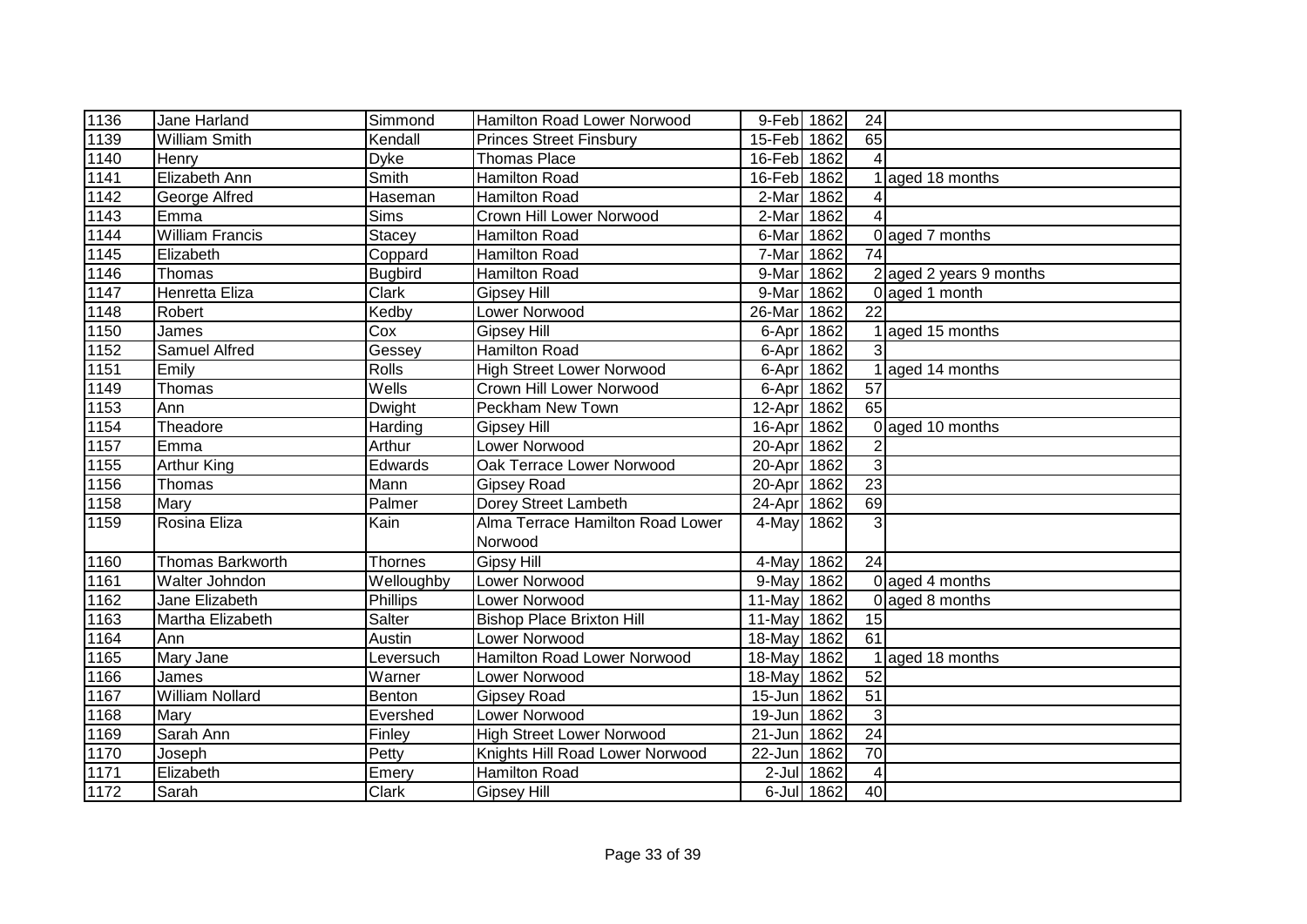| 1173 | Phebe                | Evershed       | Lower Norwood                    | 13-Jul 1862 |      |                 | 1 aged 14 months               |
|------|----------------------|----------------|----------------------------------|-------------|------|-----------------|--------------------------------|
| 1174 | <b>Frances Alice</b> | Lester         | Lower Norwood                    | 13-Jul 1862 |      | 15              |                                |
| 1175 | Rebecca              | Shackell       | <b>Gipsey Hill</b>               | 24-Jul 1862 |      |                 | 0 aged 11 days                 |
| 1176 | James                | Catchpole      | <b>Chapel Place Norwood</b>      | 5-Aug 1862  |      | 68              |                                |
| 1177 | Jane                 | Stotter        | Norwood Lane Streatham parish    | $10-Auq$    | 1862 |                 | 0 aged 2 months                |
| 1178 | William              | Kidd           | Lower Norwood                    | 12-Aug      | 1862 |                 | 0 aged 3 months                |
| 1179 | <b>Edwin James</b>   | <b>Baldwin</b> | Hamilton Road                    | 31-Aug      | 1862 |                 | 0 aged 8 months                |
| 1180 | Isabella             | Knight         | <b>Curnicks Lane</b>             | 5-Sep 1862  |      | 19              |                                |
| 1181 | Robert               | Green          | Lower Norwood                    | 14-Sep 1862 |      | 23              |                                |
| 1182 | Joseph               | Robinson       | Lower Norwood                    | 25-Sep 1862 |      | 42              |                                |
| 1183 | Francis              | Sturges        | Lower Norwood                    | 7-Oct 1862  |      | $\overline{72}$ |                                |
| 1184 | Catherine            | Backhouse      | <b>Gipsey Road</b>               | 2-Nov       | 1862 | $\overline{20}$ |                                |
| 1185 | Charlotte            | Steare         | Lower Norwood                    | 2-Nov       | 1862 |                 | 66 spelling of surname unclear |
| 1186 | John                 | Hinge          | Lower Norwood                    | 9-Nov       | 1862 | 57              |                                |
| 1187 | Mary Ann             | Simpson        | Hamilton Road Lower Norwood      | 18-Nov      | 1862 | 12              |                                |
| 1189 | Ester                | Horton         | Lower Norwood                    | 22-Nov      | 1862 | 18              |                                |
| 1188 | James                | White          | Lower Norwood                    | 22-Nov      | 1862 | 49              |                                |
| 1190 | Henry George         | Compton        | Lower Norwood                    | 23-Nov      | 1862 |                 | 0 aged 11 months               |
| 1191 | Jane                 | Fowler         | Lower Norwood                    | 23-Nov      | 1862 |                 | 0 aged 6 weeks                 |
| 1192 | James                | Martin         | Hamilton Road Lower Norwood      | 30-Nov      | 1862 | 38              |                                |
| 1193 | Keziah Elizabeth     | Allen          | Eden Road Lower Norwood          | 7-Dec       | 1862 | $\overline{5}$  |                                |
| 1194 | Louisa Mary Jane     | Pratt          | <b>Gipsey Hill</b>               | 29-Dec      | 1862 |                 | 0 aged 10 months               |
| 1195 | John                 | Snelling       | Lower Norwood                    | 7-Jan       | 1863 | 73              |                                |
| 1196 | William              | <b>Brooks</b>  | Hamilton Road                    | 15-Jan      | 1863 | 33              |                                |
| 1197 | Mary                 | Samson         | Hamilton Road                    | 18-Jan      | 1863 | 82              |                                |
| 1200 | Jane                 | Leming         | <b>Woodcott Place</b>            | 1-Feb 1863  |      | $\overline{78}$ |                                |
| 1199 | <b>Thomas Edward</b> | Moody          | <b>Gipsey Road</b>               | 1-Feb       | 1863 |                 | 0 aged 11 months               |
| 1198 | Olive Maria          | Stone          | Eden Road                        | 1-Feb       | 1863 |                 |                                |
| 1201 | Charlotte Isabella   | Cullum         | <b>High Street Lower Norwood</b> | 8-Feb       | 1863 |                 | aged 1 year 10 months          |
| 1202 | Emily                | Holdaway       | Lower Norwood                    | 8-Feb 1863  |      | 8               |                                |
| 1203 | George Samuel        | Winterbottom   | <b>Hamilton Road</b>             | 8-Feb 1863  |      | $\overline{12}$ |                                |
| 1204 | Reuben               | Phillips       | Lower Norwood                    | 1-Mar       | 1863 | $\mathbf{3}$    |                                |
| 1205 | Emma Sarah           | <b>Bugbird</b> | Hamilton Road                    | 8-Mar       | 1863 | $\overline{2}$  |                                |
| 1206 | Henrietta            | Wilson         | Hamilton Road                    | 11-Mar      | 1863 |                 | 0 aged 5 weeks                 |
| 1207 | Elizabeth            | Lucas          | Lower Norwood                    | 18-Mar      | 1863 | 44              |                                |
| 1209 | Lucy Maria           | Petty          | Lower Norwood                    | 22-Mar      | 1863 |                 | 0 aged 7 months                |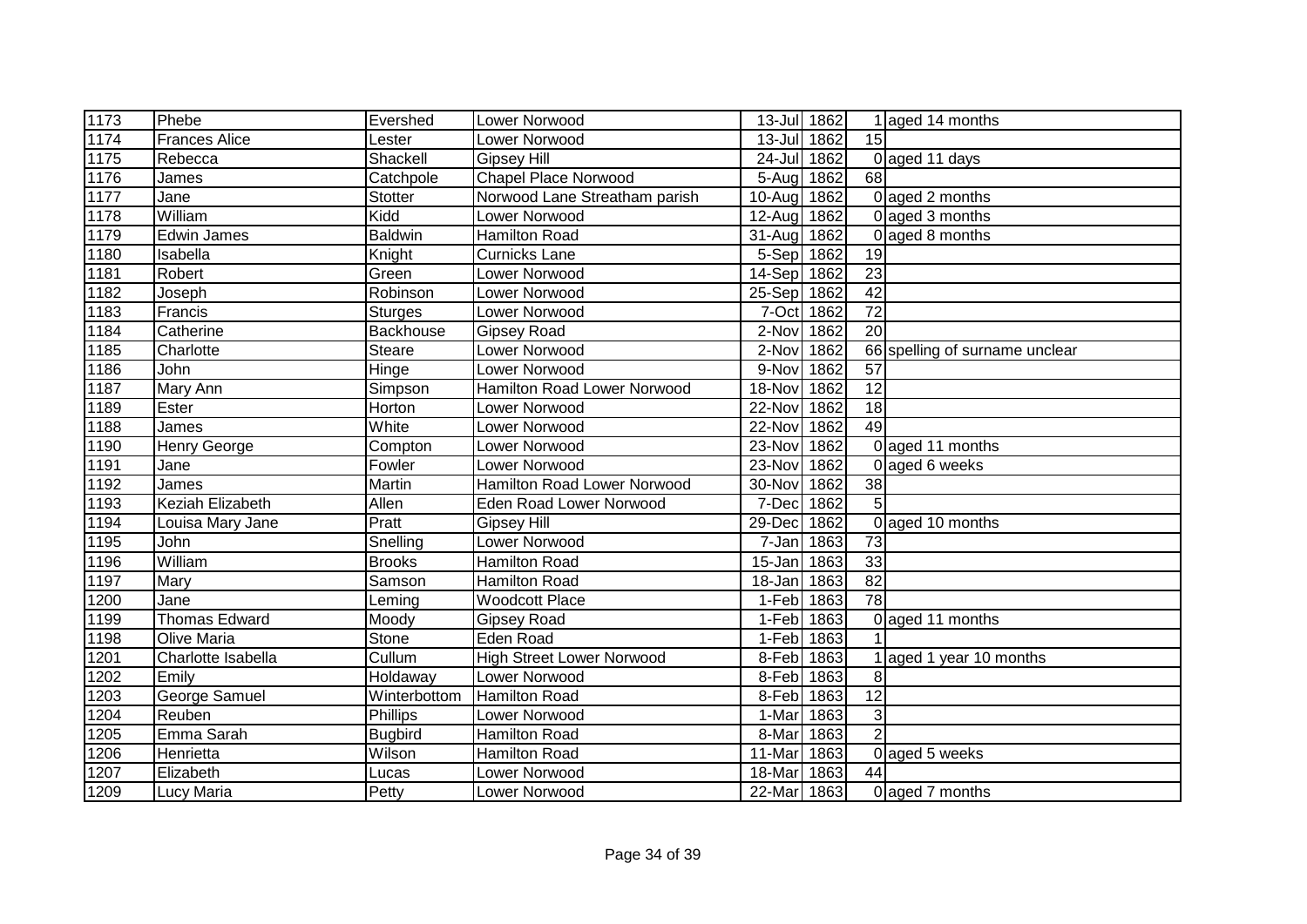| 1208              | <b>Charles Arthur</b>     | Wood            | <b>Trinity Grove Brockheath Hill</b> | 22-Mar               | 1863       | 18              |                         |
|-------------------|---------------------------|-----------------|--------------------------------------|----------------------|------------|-----------------|-------------------------|
| 1211              | Mary                      | Parry           | <b>Upper Norwood</b>                 | 1-Apr                | 1863       | 85              |                         |
| $\overline{12}10$ | <b>Harriett Elizabeth</b> | Taylor          | <b>Goswell Street London</b>         | 1-Apr                | 1863       |                 | 1 aged 18 months        |
| 1212              | Fanny                     | <b>Bartlett</b> | Knights Hill Road Lower Norwood      | $16$ -Apr            | 1863       | 21              |                         |
| 1213              | <b>Alfred George</b>      | Sharman         | Gipsey Hill                          | $18-Apr$             | 1863       | $\overline{2}$  |                         |
| 1215              | Susanah                   | <b>Bennett</b>  | Eden Road                            | 19-Apr               | 1863       | $\overline{83}$ |                         |
| 1214              | William                   | King            | Hamilton Road                        | 19-Apr               | 1863       | $\overline{30}$ |                         |
| 1216              | Elizabeth                 | Rose            | Crown Hill                           | 19-Apr               | 1863       | $\overline{44}$ |                         |
| 1217              | <b>Alfred Robert</b>      | Prangnell       | <b>Mercirs Terrace Shadwell</b>      | 20-May               | 1863       | $\overline{22}$ |                         |
| 1218              | Elizabeth                 | Jarvest         | Crown Hill Norwood                   | 24-May 1863          |            |                 | aged 19 months          |
| 1219              | Harry William             | Wheeler         | <b>Hamilton Road</b>                 | 24-May 1863          |            |                 | aged 12 months          |
| 1220              | Rosa                      | Heath           | Lower Norwood                        | 31-May               | 1863       | 3               |                         |
| 1221              | Andrew                    | Lyons           | Lower Norwood                        | $10 -$ Jul           | 1863       | $\overline{42}$ |                         |
| 1222              | Julia                     | Pike            | Lower Norwood                        | $20 -$ Jul           | 1863       | $\overline{17}$ |                         |
| 1224              | <b>Harriett</b>           | Paddock         | Lower Norwood                        | 10-Oct               | 1863       | 76              |                         |
| 1223              | Richard                   | Roberts         | Lower Norwood                        | $\overline{17}$ -Oct | 1863       | 40              |                         |
| 1225              | Joseph                    | Spark           | <b>Chapel Road Lower Norwood</b>     | 28-Oct               | 1863       | $\overline{72}$ |                         |
| 1226              | Rosa Caroline             | Green           | Lower Norwood                        | 14-Dec               | 1863       |                 | 0 aged 9 months         |
| 1227              | Henry                     | Green           | Lower Norwood                        | 21-Dec               | 1863       |                 | 1 aged 1 year 9 months  |
| 1228              | Mary Ann                  | Parker          | Hammilton Road Lower Norwood         |                      | 1-Jan 1868 | 74              |                         |
| 1229              | James                     | <b>Hicks</b>    | Lower Norwood                        | 4-Jan 1868           |            | 53              |                         |
| 1230              | Thomas Stammers           | <b>Basley</b>   | Lower Norwood                        | 30-Jan 1868          |            | 45              |                         |
| 1231              | William George            | Williams        | Lower Norwood                        | 22-Mar               | 1868       | $\overline{42}$ |                         |
| 1232              | James                     | Green           | Lower Norwood                        | 6-Apr                | 1868       | 25              |                         |
| 1233              | Sarah                     | Thomas          | <b>Hamilton Road</b>                 | 16-May               | 1868       | 60              |                         |
| 1234              | John                      | Blunden         | Woodcote Place Lower Norwood         | 10-Jun               | 1868       | $\overline{61}$ |                         |
| 1235              | Jessie Esther             | Wheeler         | Lower Norwood                        | 12-Jun               | 1868       |                 | aged 1 year 7 months    |
| 1236              | Charlotte                 | Cable           | <b>Eden Road Lower Norwood</b>       | $15 -$ Jul           | 1868       | 22              |                         |
| 1237              | Henry William             | Steward         | Lower Norwood                        | 22-Aug               | 1868       |                 | 0 aged 9 months         |
| 1238              | George Frederick          | Taylor          | 18 Upper Charles St. Northampton     | 31-Aug               | 1868       |                 |                         |
|                   |                           |                 | Sq. London EC                        |                      |            |                 |                         |
| 1239              | Alfred                    | Warner          | Lower Norwood                        | 21-Sep 1868          |            |                 | 0 aged 9 months         |
| 1240              | Frances                   | Simpson         | Lower Norwood                        | 24-Sep 1868          |            | 62              |                         |
| 1241              | Elizabeth Mary            | Reed            | Lower Norwood                        | 5-Oct                | 1868       |                 | 2 aged 2 years 9 months |
| 1242              | Mary                      | Williams        | Lower Norwood                        | 10-Oct               | 1868       | 45              |                         |
| 1244              | Benjamin March            | Simpson         | Hamilton Road Lower Norwood          | $\overline{17}$ -Oct | 1868       | $\overline{42}$ |                         |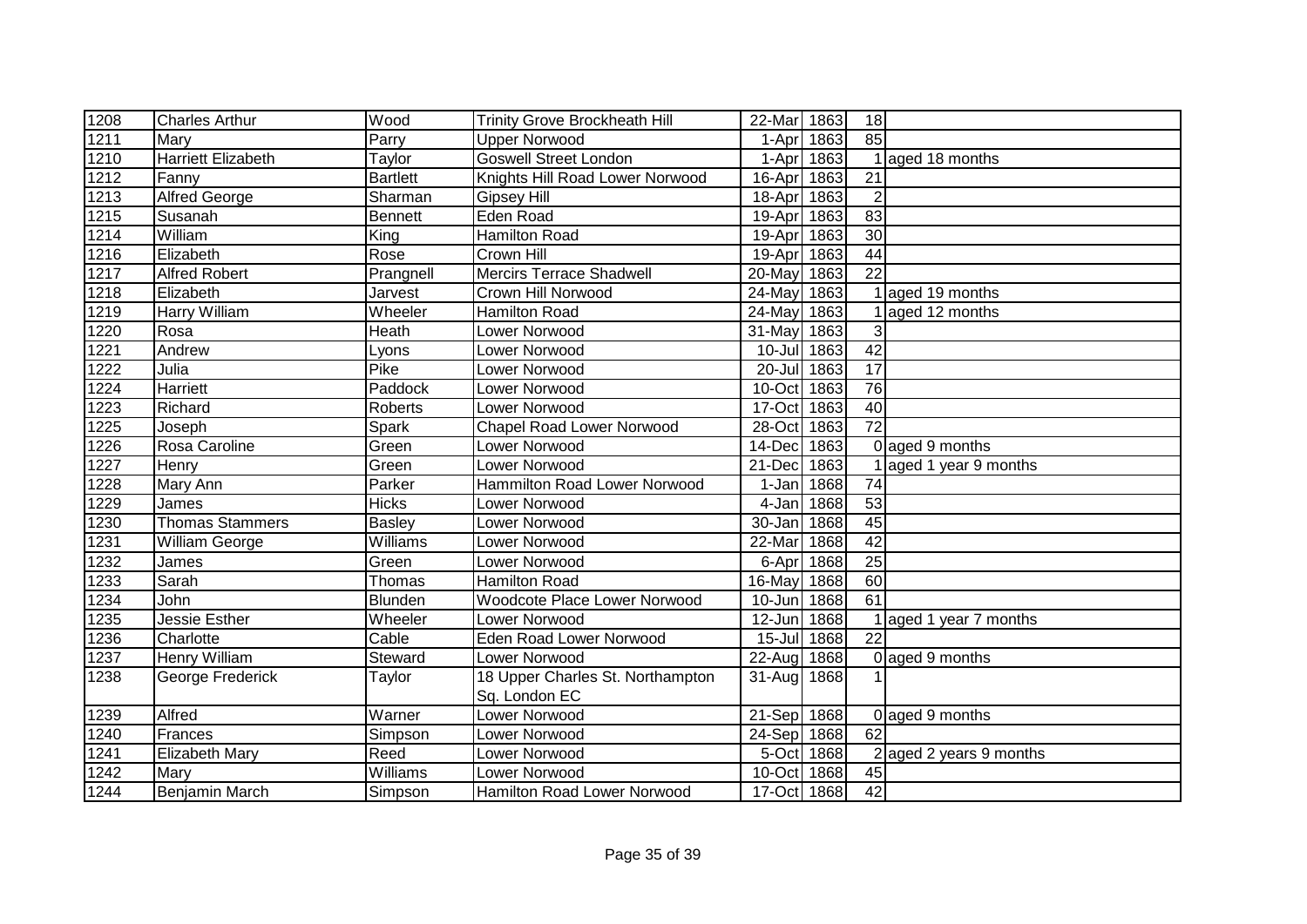| 1243              | Ann                    | Thewless                       | Lower Norwood                      | 17-Oct 1868 | 63                      |                                |
|-------------------|------------------------|--------------------------------|------------------------------------|-------------|-------------------------|--------------------------------|
| 1245              | Sarah                  | $\overline{\mathsf{W}}$ atkins | Lower Norwood                      | 17-Oct 1868 | 74                      |                                |
| $\overline{1}246$ | Ann                    | Gardner                        | Lower Norwood                      | 11-Nov      | 66<br>1868              |                                |
| 1247              | James                  | Olyett                         | Lower Norwood                      | 17-Nov      | 1868                    | 0 aged 9 months                |
| 1248              | Mary Ann               | <b>Bosley</b>                  | Lower Norwood                      | 9-Dec       | 1868<br>73              |                                |
| 1249              | Harriett Jane          | Grove                          | <b>Woodcot Place</b>               | 11-Feb      | 55<br>1869              |                                |
| 1250              | Mary                   | Sard                           | Lower Norwood                      | 24-Feb      | 83<br>1869              |                                |
| 1251              | George                 | Austin                         | Lower Norwood                      | 1-Mar 1869  | 80                      |                                |
| 1252              | Thomas                 | Hooton                         | Lower Norwood                      | 19-Mar      | $\overline{48}$<br>1869 |                                |
| 1253              | William                | Cable                          | <b>Eden Road Lower Norwood</b>     | 27-Mar      | 76<br>1869              |                                |
| 1254              | James                  | Green                          | Lower Norwood                      | $2-Apr$     | 67<br>1869              |                                |
| 1255              | Ada Lucy               | Rose                           | <b>Brixton</b>                     | 24-Apr      | 1869                    | 0 aged 8 months                |
| 1256              | Elizabeth              | Shrub                          | Lower Norwood                      | $2-Jun$     | 47<br>1869              |                                |
| 1257              | Rhoda Elizabeth        | Shrubb                         | Norwood                            | 14-Jun      | 1869                    | 0 aged 6 months                |
| 1258              | Christopher            | Morrison                       | Lower Norwood                      | $2$ -Jul    | 1869<br>64              |                                |
| 1259              | Louisa                 | Drudge                         | Elm Grove Lower Norwood            | 19-Jul      | 28<br>1869              |                                |
| 1260              | Hery                   | Paget                          | Lower Norwood                      | $23 -$ Jul  | 82<br>1869              |                                |
| 1261              | Amelia                 | Cable                          | <b>Eden Road Lower Norwood</b>     | 10-Aug 1869 | 17                      |                                |
| 1262              | Aurthur                | Warner                         | Lower Norwood                      | 8-Sep 1869  |                         | $0$ aged 2 months              |
| 1263              | <b>Alice Emily</b>     | Read                           | Lower Norwood                      | 25-Oct 1869 |                         | 1 aged 1 year 11 months        |
| 1264              | Phebe                  | Newens                         | <b>High Street Lower Norwood</b>   | 3-Nov       | 67<br>1869              |                                |
| 1265              | Mary                   | Cannon                         | 31 in the Ovil Hackney Road        | 17-Nov      | 1869                    | 42 spelling of surname unclear |
| 1266              | Harriet                | Overton                        | Lower Norwood                      | 20-Dec      | 1869<br>48              |                                |
| 1267              | <b>Emily Elizabeth</b> | $\overline{\mathsf{Smith}}$    | <b>Chapel Road Norwood</b>         | 24-Dec 1869 |                         | 0 aged 9 months                |
| 1268              | Anne                   | Wilson                         | <b>Hamilton Road Lower Norwood</b> | 01-Jan 1870 |                         | 1 aged 1 year 3 months         |
| 1269              | <b>William Nollard</b> | Benton                         | Lower Norwood                      | 3-Jan 1870  | 87                      |                                |
| 1270              | Ann                    | Sansom                         | Lower Norwood                      | 8-Jan 1870  |                         | aged 1 year 8 months           |
| 1271              | Elizabeth              | Snelling                       | Lower Norwood                      | 17-Jan 1870 | 87                      |                                |
| 1272              | Herbert                | Warner                         | Lower Norwood                      | $27 - Jan$  | 1870                    | 0 aged 11 months               |
| 1273              | Emma Jane              | Lawrence                       | <b>Chapel Road Lower Norwood</b>   | 12-Feb      | 1870                    | 0 aged 11 months               |
| 1274              | Elizabeth              | Cabl                           | Eden Road Lower Norwood            | 14-Feb 1870 | 75                      |                                |
| 1275              | Dinah                  | Green                          | Lower Norwood                      | 17-Feb 1870 | 67                      |                                |
| 1276              | Sarah                  | Denne                          | <b>Chapel Road Lower Norwood</b>   | 21-Mar      | 53<br>1870              |                                |
| 1277              | Mary Ann               | Dash                           | Wandsworth                         | 4-Apr 1870  | 56                      |                                |
| 1278              | <b>Charles James</b>   | Arthur                         | <b>Eden Road Lower Norwood</b>     | 14-Apr 1870 |                         |                                |
| 1279              | Ann Maria              | Halford                        | Hamilton Road Lower Norwood        | 14-May 1870 |                         | 5 aged 5 and a half            |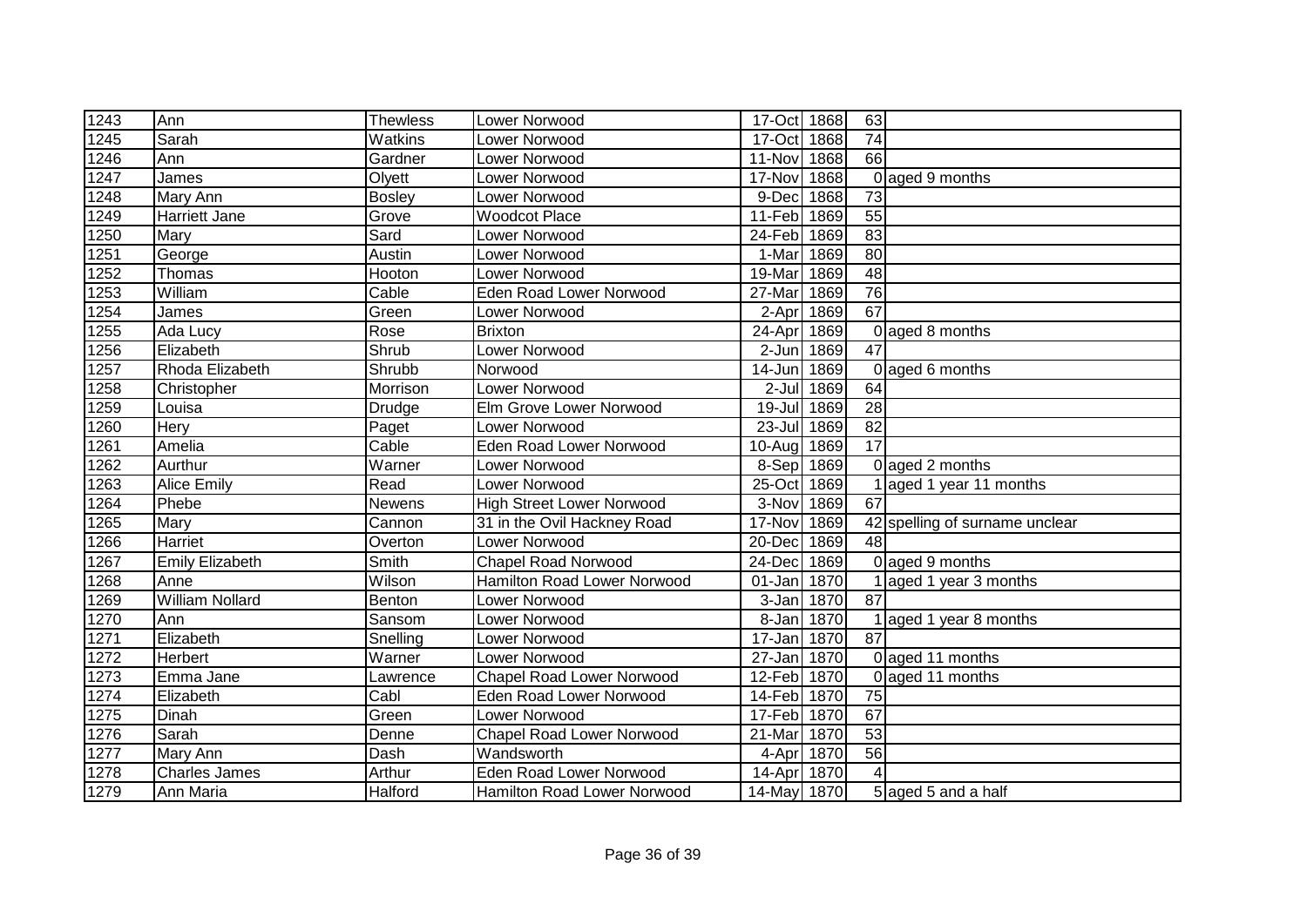| 1280              | Frederick             | Groves        | <b>Woodcote Place</b>                   | 23-May 1870 |      | 71              |                          |
|-------------------|-----------------------|---------------|-----------------------------------------|-------------|------|-----------------|--------------------------|
| 1281              | Mary                  | <b>Munt</b>   | Crown Hill Norwood                      | 11-Jun 1870 |      | 65              |                          |
| 1282              | Harry                 | Chamberlain   | <b>Curnicks Lane Norwood</b>            | 2-Jul 1870  |      |                 | 2 aged 2 and a half      |
| $\overline{1283}$ | <b>Thomas George</b>  | Rogers        | Woodcote Place Lower Norwood            | 1-Aug 1870  |      |                 | 0 aged 7 months          |
| 1284              | George                | King          | Streatham                               | 29-Sep 1870 |      | 39              |                          |
| 1285              | <b>Mary Ann</b>       | Simpson       | <b>High Street Lower Norwood</b>        | 31-Oct 1870 |      | $\overline{25}$ |                          |
| 1286              | William               | Harknett      | Thomas's Terrace                        | 17-Nov 1870 |      | 85              |                          |
| 1287              | Jean                  | Lyon          | <b>Lower Norwood</b>                    | 15-Dec      | 1870 | 48              |                          |
| 1289              | Martha                | Morgan        | <b>Chapel Road Lower Norwood</b>        | 17-Dec      | 1870 | 76              |                          |
| 1288              | Robert George         | Simpson       | Lower Norwood                           | 17-Dec 1870 |      | $6 \mid$        |                          |
| 1290              | Henry                 | Hooton        | <b>Canterbury Grove</b>                 | 22-Dec      | 1870 | 6 <sup>1</sup>  |                          |
| 1291              | Sarah                 | Bacon         | 1 Ernest Place Lower Norwood            | 4-Jan       | 1871 |                 | 1 aged 1 year 5 months   |
| 1293              | Lydia                 | Bacon         | 1 Ernest Place                          | $16$ -Jan   | 1871 |                 | 0 aged 7 weeks           |
| 1292              | Richard               | Bacon         | 1 Ernest Place                          | 16-Jan 1871 |      |                 | 2 aged 2 years 10 months |
| 1294              | James                 | Shaw          | <b>Elder Road</b>                       | 5-Mar 1871  |      | 30              |                          |
| 1295              | George                | <b>Dymock</b> | Lower Norwood                           | 25-Mar 1871 |      | 47              |                          |
| 1296              | George                | Warner        | Lower Norwood                           | 15-Apr 1871 |      | $\overline{7}$  |                          |
| 1297              | Ann                   | Wheeler       | <b>High Street Lower Norwood</b>        | 8-May 1871  |      | $\overline{47}$ |                          |
| 1298              | <b>Ann Calwell</b>    | Warner        | Lower Norwood                           | 28-Jun 1871 |      |                 | 37 aged 39 in FreeBMD    |
| 1299              | Ada Elizabeth         | Gleed         | Woodcote Place Lower Norwood            | 8-Jul 1871  |      |                 |                          |
| 1300              | Mary                  | Bacon         | Lower Norwood                           | 15-Jul 1871 |      |                 | 1 aged 18 months         |
| 1301              | Frederick             | Bolingbroke   | Lower Norwood                           | 19-Aug 1871 |      |                 |                          |
| 1302              | Thomas                | Knight        | Lower Norwood                           | 26-Aug 1871 |      |                 | 0 aged 6 months          |
| 1303              | Jonathan              | <b>Bunker</b> | Lower Norwood                           | 16-Dec      | 1871 |                 | 76 aged 75 in FreeBMD    |
| 1304              | Ellen                 | Green         | Lower Norwood                           | 18-Dec 1871 |      |                 | aged 1 year 9 months     |
| 1305              | Elizabeth             | Hill          | Queens Road Crown Hill Lower<br>Norwood | 24-Feb 1872 |      | 84              |                          |
| 1306              | Nancy                 | Teer          | <b>High Street Lambeth</b>              | 1-Mar       | 1872 | 76              |                          |
| 1307              | William Zephaniah     | Pike          | Lower Norwood                           | 13-Mar      | 1872 |                 | 2 aged 2 years 6 months  |
| 1308              | <b>Harriett Emily</b> | Benstead      | Lower Norwood                           | 28-Sep 1872 |      |                 | 0 aged 11 months         |
| 1309              | Eliza                 | Warner        | Lower Norwood                           | 22-Nov 1872 |      |                 | 0 aged 4 months          |
| 1310              | Elizabeth             | Knight        | Lower Norwood                           | 26-Feb 1873 |      | 61              |                          |
| 1311              | James                 | King          | Streatham                               | 27-Feb 1873 |      | 71              |                          |
| 1312              | Thomas                | Lawrence      | Lower Norwood                           | 26-Apr 1873 |      | 52              |                          |
| 1313              | Mary Ann              | Ware          | Lower Norwood                           | 12-Jul 1873 |      |                 | 63 aged 64 in FreeBMD    |
| 1314              | Caroline              | Shaw          | <b>Gipsy Hill Lower Norwood</b>         | 15-Aug 1873 |      | 53              |                          |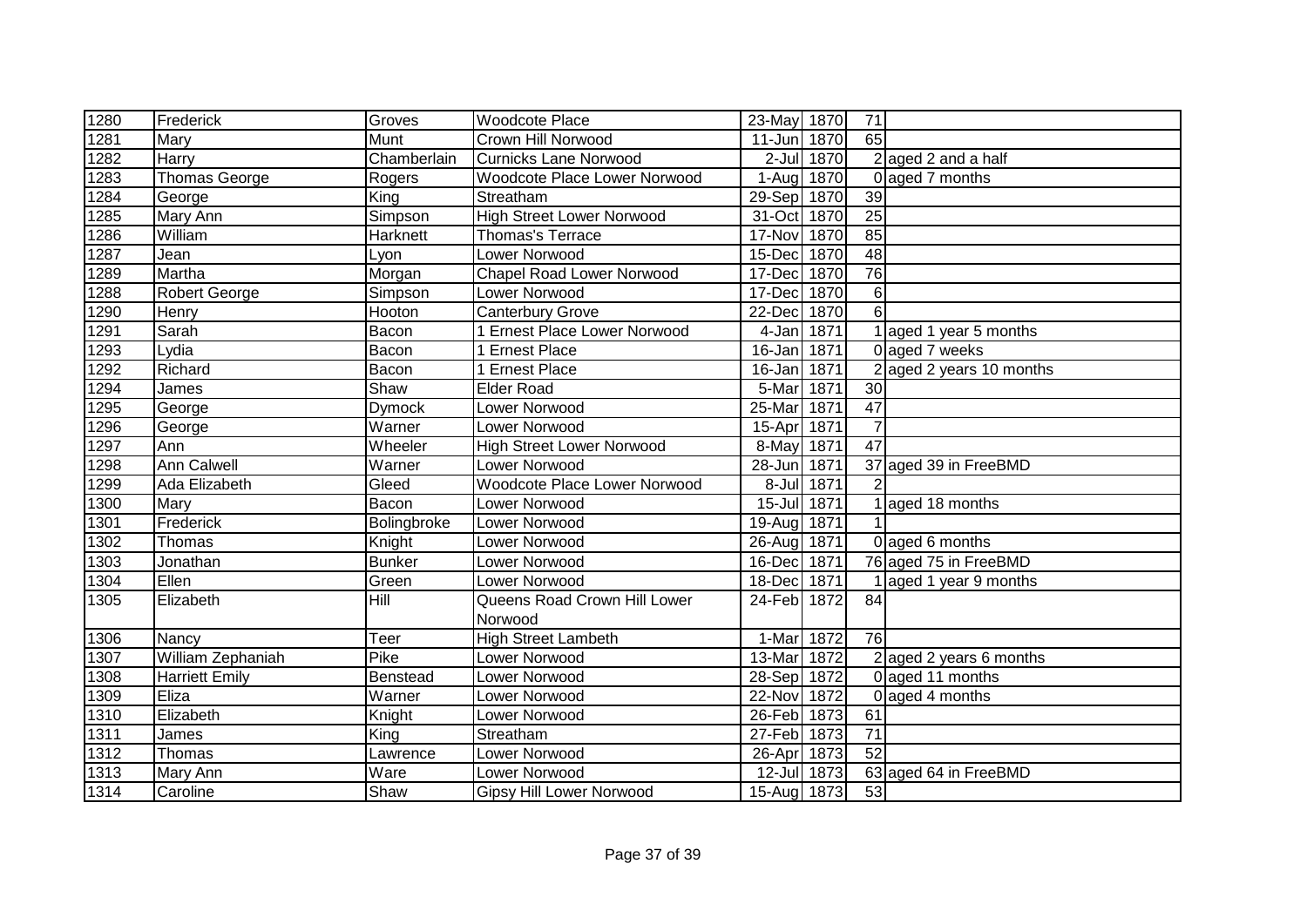| 1315 | Sarah                | Cheeseman     | <b>Ernest Street Lower Norwood</b> | 16-Aug 1873 |      | 58              |                                       |
|------|----------------------|---------------|------------------------------------|-------------|------|-----------------|---------------------------------------|
| 1316 | John                 | Thorn         | Knights Hill Lower Norwood         | 22-Dec      | 1873 | $\overline{77}$ |                                       |
| 1317 | Robert               | Simpson       | <b>High Street Lower Norwood</b>   | 7-Mar 1874  |      | 67              |                                       |
| 1318 | Frederick            | Pegler        | <b>Chapel Road Lower Norwood</b>   | 24-Mar 1874 |      | 55              |                                       |
| 1319 | Emily                | <b>Rolls</b>  | Elm Grove Lower Norwood            | 1-Jun       | 1874 |                 | 0 aged 4 months                       |
| 1320 | Dinah                | Meager        | 5 East Street Lower Norwood        | 25-Jul 1874 |      | 103             | "said by some  not more than 95-97"   |
| 1321 | <b>Henry Thomas</b>  | Wheeler       | <b>High Street Norwood</b>         | 5-Oct 1874  |      | 51              |                                       |
| 1322 | Rhode                | Thorn         | <b>High Street Norwood</b>         | 4-Nov 1874  |      | $\overline{80}$ |                                       |
| 1323 | Hannah               | Simpson       | <b>Hamilton Road</b>               | 16-Nov      | 1874 | $\overline{20}$ |                                       |
| 1324 | Elizabeth            | Wheeler       | <b>Curnicks Lane</b>               | 22-Dec      | 1874 | 50              |                                       |
| 1325 | Robert               | Wright        | <b>Hamilton Road</b>               | 23-Dec      | 1874 | 78              |                                       |
| 1326 | Ann                  | Wagland       | <b>Woodcote Place</b>              | 8-Jan       | 1875 | 75              |                                       |
| 1327 | John                 | Shaw          | Romany Road Hamilton Road          | 9-Jan       | 1875 | 49              |                                       |
| 1328 | Charlotte            | <b>Sparks</b> | <b>Chapel Road</b>                 | $9 - Jan$   | 1875 |                 | 74 age checked in FreeBMD             |
| 1329 | Sarah                | Boyde         | Lower Norwood                      | 11-Feb      | 1875 |                 | 85 age and surname checked in FreeBMD |
| 1330 | <b>Emily Susan</b>   | Holford       | Lower Norwood                      | 13-Feb 1875 |      |                 | 1 age from FreeBMD as PR illegible    |
| 1331 | <b>William James</b> | <b>Hicks</b>  | 6 Change Alley Lower Norwood       | 24-Feb 1875 |      | 63              |                                       |
| 1332 | Joseph               | Wakeman       | Hamilton Road Lower Norwood        | 22-Mar 1875 |      | 65              |                                       |
| 1333 | Sarah                | Denne         | 1 Curnicks Lane Lower Norwood      | 3-Jun 1875  |      | $\overline{87}$ |                                       |
| 1334 | Mary Ann             | Halford       | <b>Hamilton Road</b>               | 15-Jun 1875 |      |                 | $0$ aged 2 months                     |
| 1335 | Samuel               | Watkins       | Lower Norwood                      | 10-Jul 1875 |      | 80              |                                       |
| 1336 | John                 | Clarke        | <b>Brixton</b>                     | 24-Jul 1875 |      | 44              |                                       |
| 1337 | Susan                | Foyster       | Woodcote Place Lower Norwood       | 7-Sep 1875  |      | 64              |                                       |
| 1338 | <b>Clara Harriet</b> | Simpson       | Lower Norwood                      | 31-Jan 1876 |      |                 | 3 age from FreeBMD as PR illegible    |
| 1339 | Edith Cowley         | Wilson        | Lower Norwood                      | 24-Feb 1876 |      |                 | 0 aged 10 months                      |
| 1345 | David                | Markham       | Lower Norwood                      | 26-Feb 1876 |      | 64              |                                       |
| 1346 | Emily                | Killsey       | Lower Norwood                      | 30-Mar      | 1876 | 25              |                                       |
| 1347 | Walter Edward        | Snelling      | Lower Norwood                      | 6-Apr       | 1876 | $\overline{2}$  |                                       |
| 1348 | Maria                | Button        | Lower Norwood                      | $9 - Jun$   | 1876 | 80              |                                       |
| 1349 | Elizabeth Ann        | Russell       | Lower Norwood                      | 18-Aug 1876 |      |                 | 0 aged 10 months                      |
| 1350 | <b>Mary Anne</b>     | Bacon         | Lower Norwood                      | 26-Sep 1876 |      | 31              |                                       |
| 1351 | Christiana           | Relph         | Lower Norwood                      | 12-Oct 1876 |      | 13              |                                       |
| 1352 | Henry                | Bacon         | Lower Norwood                      | 8-Nov       | 1876 | 30              |                                       |
| 1353 | Margaret             | Green         | Lower Norwood                      | 6-Dec       | 1876 | $\overline{57}$ |                                       |
| 1354 | James                | Oylett        | Lower Norwood                      | 22-Dec      | 1876 | 74              |                                       |
| 1355 | Harriet              | Hopkins       | Lower Norwood                      | 10-Jan 1877 |      | $\overline{3}$  |                                       |